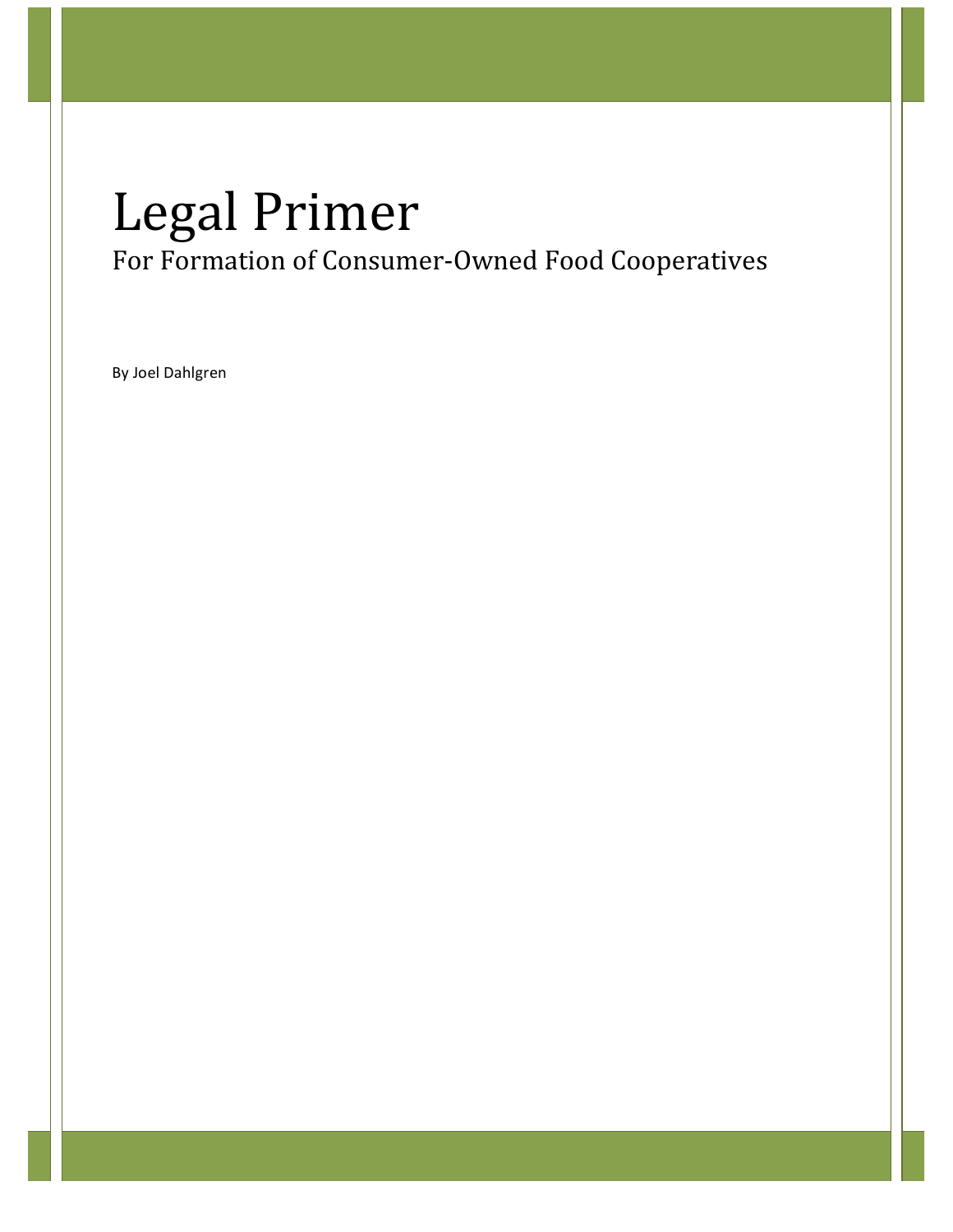# *Acknowledgements*

*Many individuals and organizations contributed their experience and expertise to help bring this primer to you. Special thanks go out to all of the CDS consultants who shared their years of experience on the front lines, The CoCoMaMas for their ground‐breaking work on membership best practices, Kathryn Sedo for allowing us to reprint her article on the duties and responsibilities of boards of directors, and our editor Ann Woods for keeping this project moving forward and creating a coherent document even as we revised our revisions.*

**This publication was made possible through the financial support of Cooperative Development Services and Food Co‐op 500 with additional funding provided by the USDA Rural Cooperative Development Grant program, through a grant provided to Cooperative Development Services.**

©
2008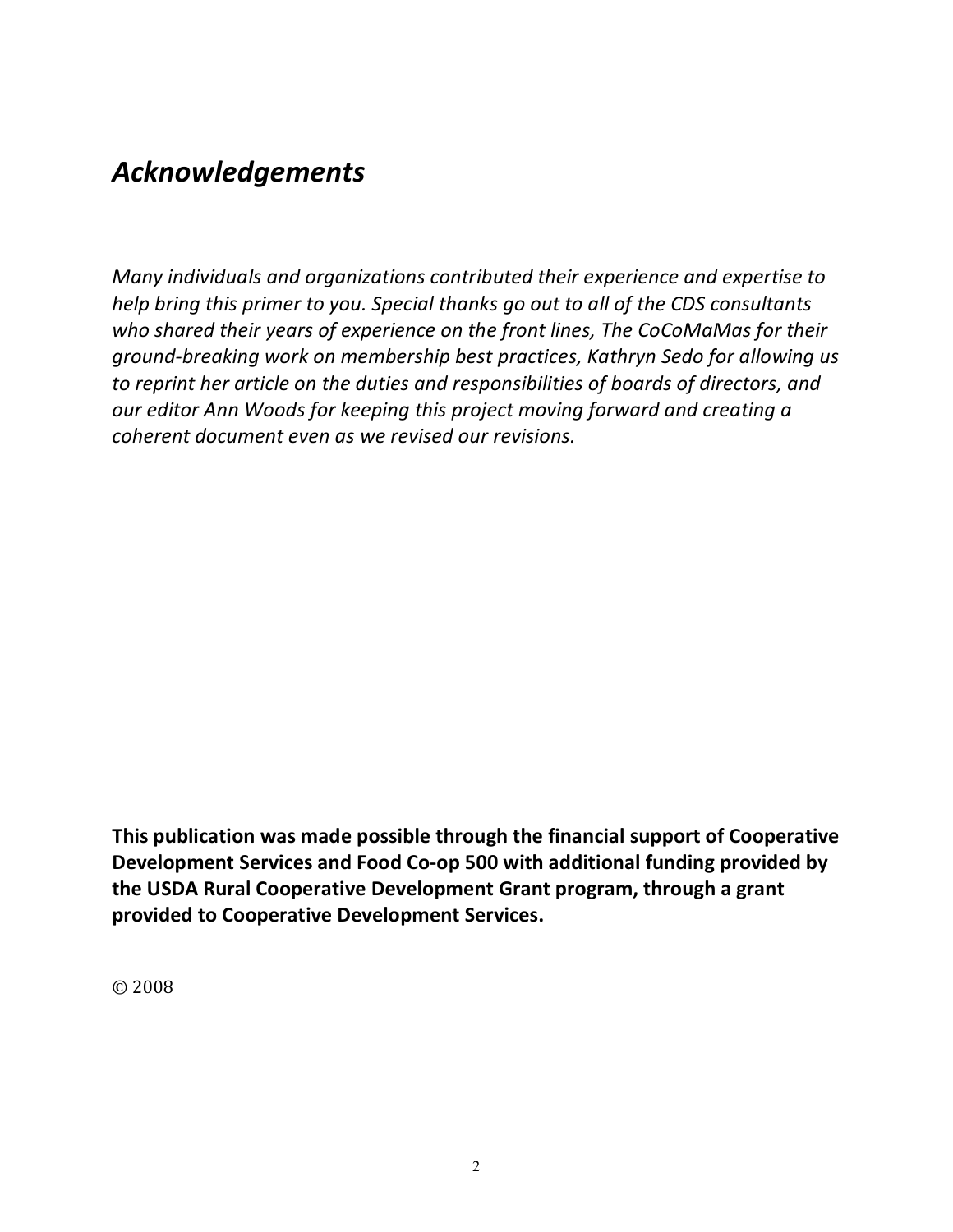# **Table of Contents**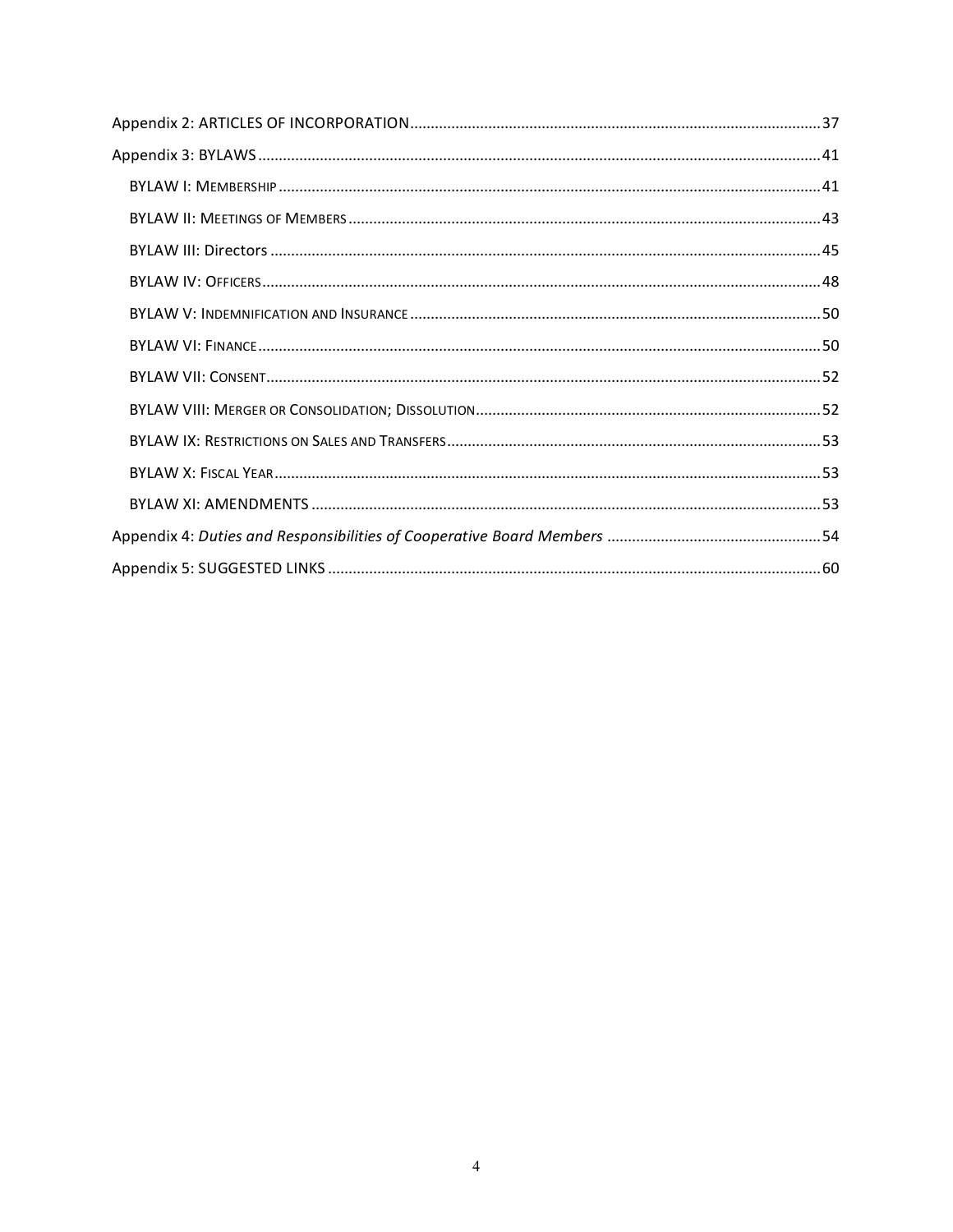# **Legal Primer for the Formation Of Consumer‐Owned Food Cooperatives**

# **1. Overview**

Interest in food cooperatives is growing, due both to increased interest in local, natural, and organic foods and to increased awareness of economic vulnerability in many of our communities. More and more communities want the products, stability and accountability that a cooperative can offer. Cooperatives are businesses owned by their members. This legal primer is designed to provide community groups with a basic resource for understanding the legal issues involved in starting a food co‐op.

This legal primer was developed by Cooperative Development Services, a partner in Food Co‐op 500, an organization set up to support the development of new food cooperatives. See these websites for more information on CDS and FC 500 www.cdsus.coop, www.cdsfood.coop, www.foodcoop500.coop.

Cooperative Development Services has created a development model‐‐"Four Cornerstones in Three Stages"‐‐ to help people work through the steps of organizing a successful food cooperative. The steps referred to in this legal primer relate to the Organizing Stage of the model. However, reference is also made to various legal and financial tasks that will come into play in the Implementation Stage and beyond. Within the four cornerstones of co‐op development‐‐Vision, Talent, Capital and Systems‐‐this legal primer focuses on the development of legal systems. And, because of the crossover between legal structure and financial issues in a business, considerable time is also devoted to discussions of capitalization and taxes.

One of the first things you should do, in preparing to legally establish your cooperative, is to become familiar with your state statute(s) that relate to cooperatives. Competent legal advice should be sought at this early stage to help the group understand the state statute and how it affects their organizing efforts. This statute will provide the parameters within which your cooperative is founded and operated. Familiarity with your state cooperative statute cannot be stressed enough.

We also encourage you to incorporate or organize the cooperative sooner rather than later, because individuals may have personal liability exposure that will be mitigated or even eliminated by the "corporate" liability shield of the cooperative.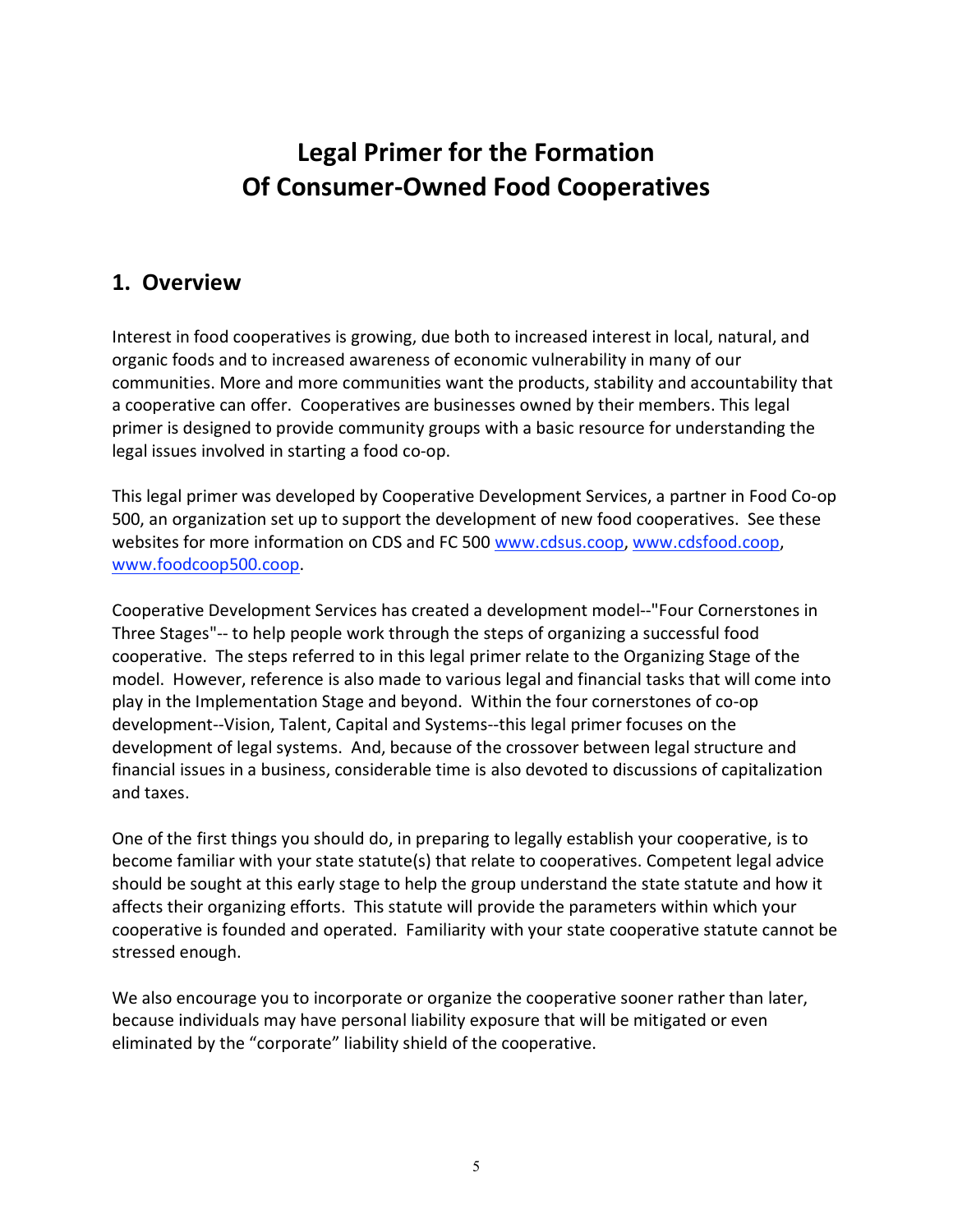The following are terms used in describing capital structure in cooperatives. References to these terms are dotted throughout the text, and therefore we are introducing these terms at the beginning of this primer in order to acquaint you with them.

- Allocated equity: Profits that have been allocated as equity credits to members' individual equity accounts, and are not taxable for either the co‐op or the member.
- Capital reserve: Unallocated profits that are retained in the capital reserve of the cooperative, and are taxable.
- Retained earnings: Earnings that are not paid out to members as patronage refunds, and are retained in the co-op as allocated equity or in the capital reserve.
- Patronage dividend: The patronage dividend for a member includes both their patronage refund for the year and the allocated equity credits that were added to their equity account.
- Patronage refund: That portion of the patronage dividend (and it must be at least 20%) that is paid by check to a member at the end of the year in which the profit was made. This refund is not taxable to the individual.
- Common equity: The funds required to gain membership in the cooperative. These are called common shares or stock if the cooperative is formed on a stock basis, and not a membership basis. This equity is not a security since it is non‐transferable, is redeemable only at the discretion of the board, and is redeemable only at face value.
- Preferred equity: Funds gained from a capital drive where additional equity is sold to members beyond that required for membership. These are called preferred shares or stock if the co-op is formed on a stock basis, and not a membership basis. These are securities since they yield dividends.
- Member loans: These are loans that can be offered members in a non-public offering. They are securities since they yield interest and may have time requirements on their redemption.
- Securities: Securities are transferable, pay a dividend or interest, and can increase or decrease in value. Within a cooperative, common equity is not a security, but preferred equity and member loans are. However, both of the latter can be exempt from being registered as securities under specific circumstances.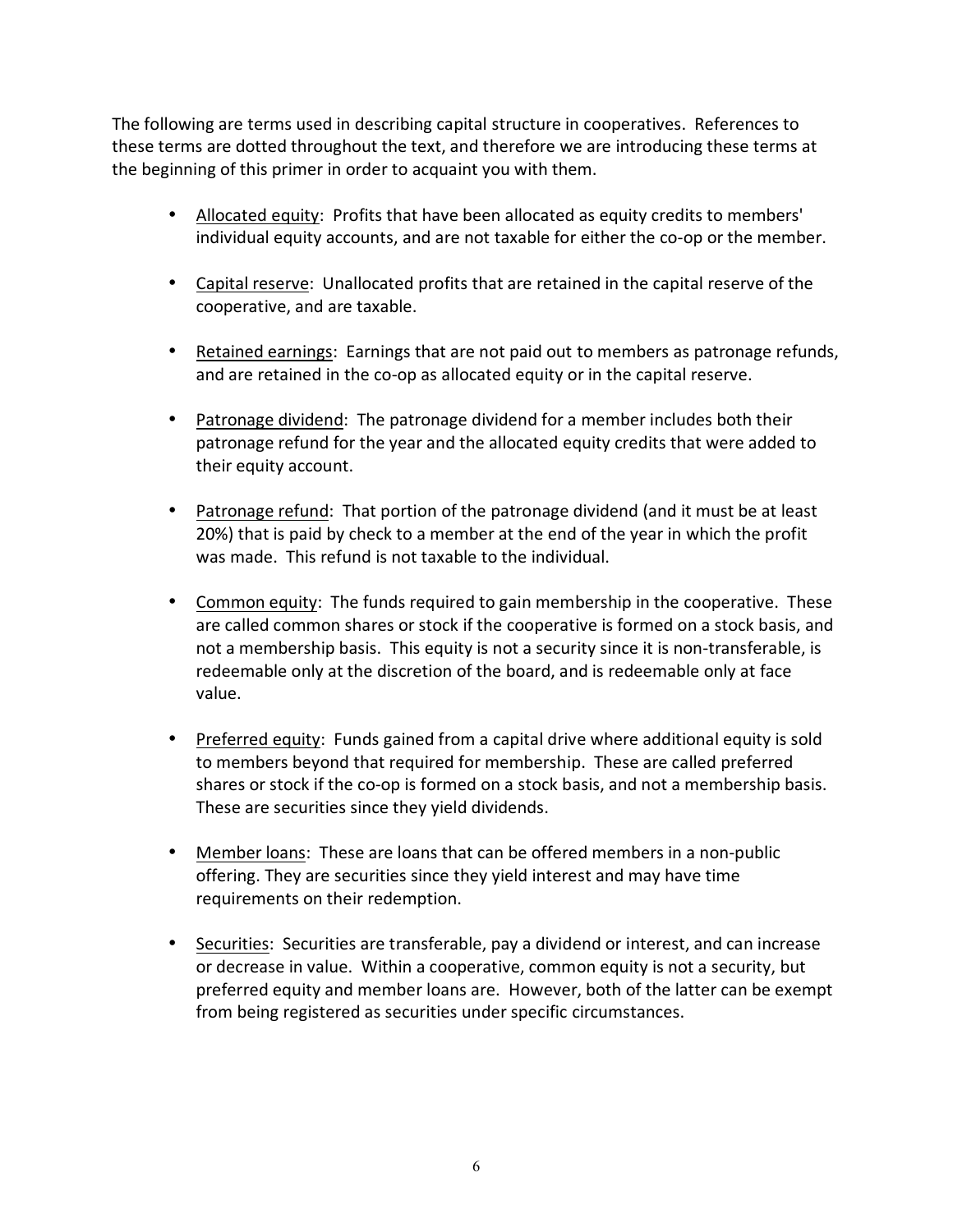# **2. Choosing a Business Structure**

We assume the cooperative is your choice of business structure; however this primer includes a brief look at other business structures because we want your choice to be fully informed. We want you to understand the advantages of the cooperative form of organization. **Our recommendation is that your business forms as an Unincorporated Cooperative Sub T where possible.** If the founding group determines that the unincorporated co-op form is not possible due to securities issues (see 2.A‐D in Frequently Asked Questions for a discussion of this), then the corporate cooperative form is preferred. The reasons are detailed below.

| <b>Entity Type</b>                  | Tax      | Governance<br><b>Flexibility</b><br>(4=most) | <b>Name of Entity</b>   |
|-------------------------------------|----------|----------------------------------------------|-------------------------|
| Unincorporated Co-op (new-style     | Limited  | 4                                            | Allows use of Co-op in  |
| statute) Sub T                      | taxation |                                              | Name.                   |
| Corporate Co-op (old-style statute) | Limited  | 3                                            | Allows use of Co-op in  |
| Sub <sub>T</sub>                    | taxation |                                              | Name.                   |
| Corporation (including non--profit) | Double   | 2                                            | May Restrict use of Co- |
| Sub C                               | taxation |                                              | op in Name              |
| Single Taxation                     |          |                                              | May Restrict use of Co- |
| LLC, Sub K                          |          |                                              | op in Name              |

Choice of structure is driven by tax, governance and corporate name considerations. The table below illustrates these considerations and compares four business structures.

# *A. Tax Considerations*

Tax considerations are driven, in great part, by how the earnings of the four different corporate forms are distributed. The IRS classification of Sub T, Sub K and Sub C drive how taxes are paid in each of these organizational forms. "Sub" means Subchapter T, K
or C of the Internal Revenue Code. The complexities related to these forms are more than is needed for this legal primer. Suffice it to say, that, generally speaking, Sub T is chosen for the co-op form, Sub C for the corporate form, and Sub K for the LLC form.

The chart above refers to limited, single and double taxation. Both cooperative forms (Sub T) reduce or limit tax liability for profits at both the co-op and member level. In the corporate Sub C form, profits are taxed at both the corporate level and at the shareholder level when dividends are distributed, hence double taxation. In the LLC Sub K, all profits are passed through to the owners, and taxed at the individual owner level, hence single taxation.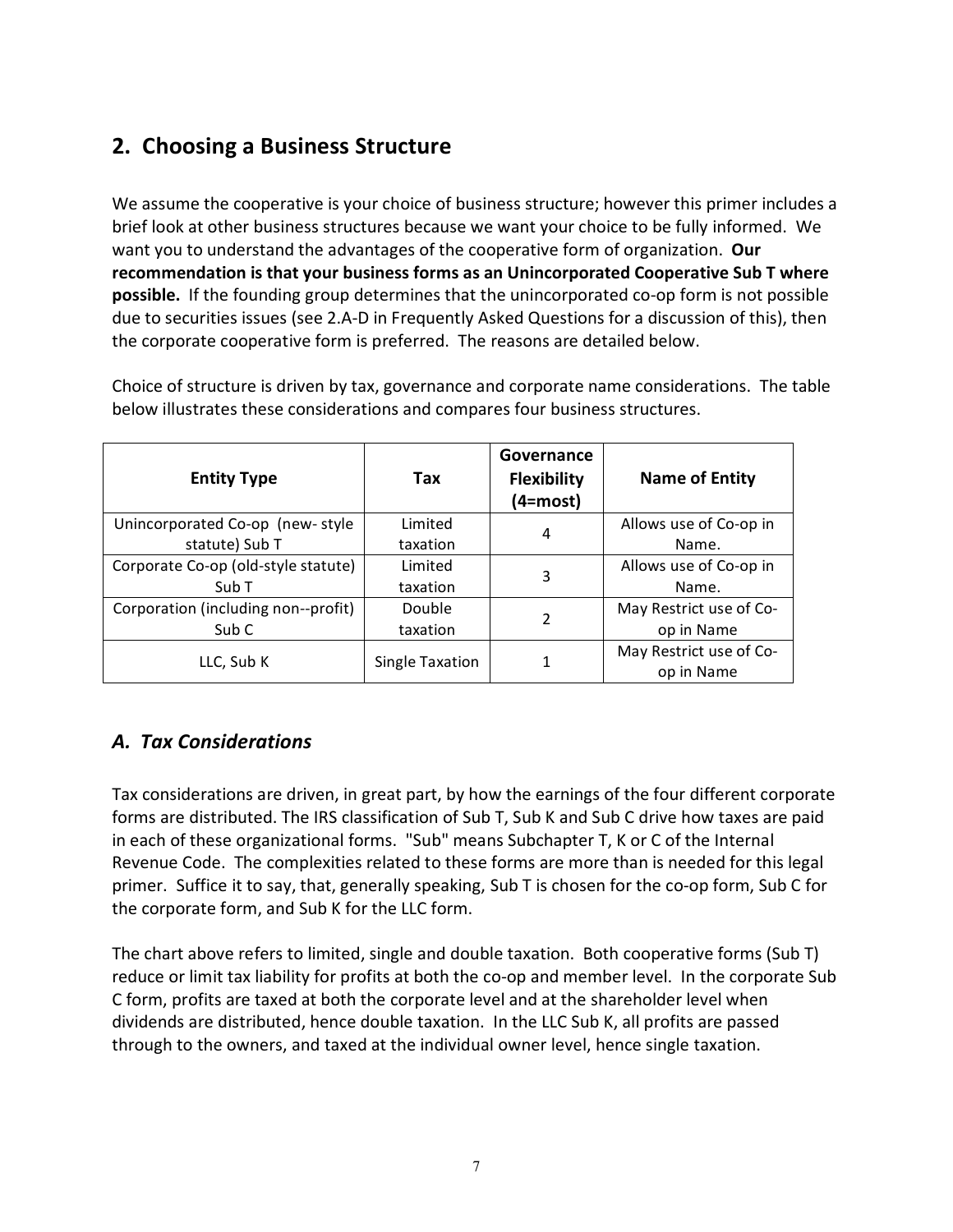Subchapter T is thought to be particularly appropriate for co-ops since it is interpreted by courts to be consistent with three historic co‐op standards: 1) limited returns on equity capital (8 to 10%); 2) democratic control, usually thought of as one member, one vote, and; 3) equitable allocation of earnings.

As a prelude to the tax discussion for co‐ops, a distinction needs to be made between patrons and members. Patrons are people who purchase products at the co‐op, whether they are members or not. Members are the owners of the cooperative, those people who have met membership criteria (usually based on purchasing membership equity and buying goods from the co-op). The co-op board can decide whether patronage dividends are made to all patrons and members, or whether the patronage dividends go only to members. Most co-ops provide patronage dividends to members exclusively. If a co‐op were to make patronage dividends to all patrons, the co‐op must keep records of all patrons by name. For purposes of this legal primer, we are assuming that patronage dividends go only to members.

Briefly the financial structures and tax implications of these business forms differ as follows:

1. Unincorporated Co-op Sub T (new-style statute): In addition to being financed by member share purchases, member loans, bank loans, and retained earnings, this business form can also be financed by sale of shares to non‐patrons, without a ceiling of 8% to 10% return on those shares. This is the primary reason for creation of this business form: to allow for significant capital to be raised from non‐patrons. If a co‐op wishes to pursue this approach, and have identified the non-patron investors, their first step is to have the board approve them as members so that they can fit within the legal framework of the new‐style co‐op. Under this business form, preferred shares have no upper limit on their return, increasing the investment attractiveness to non‐patron investors. When earnings are distributed, the board decides whether to pay dividends on preferred shares and at what levels. Non‐patronage earnings, when distributed, are taxable corporate profits*.*

Tax Implications:

*For the co‐op*: The co‐op does not pay tax on the income generated from sales to its members when that income is either returned in the form of patronage refunds or allocated on the co-op books as individual member's patronage earnings. By law, at least 20% of annual patronage dividends must be paid in cash to members as patronage refunds (if 20% is not distributed, none of the allocation can be deducted from the coop's taxable income). That which is kept on the books as patronage earnings is redeemed only at some later time, and only if the co‐op has excess capital. Retained patronage is redeemed according to a pre‐ established plan, and only at face value, i.e. there is no appreciation in its value. The co‐op does pay tax on earnings that are not allocated, income from unidentified sales (not traceable to specific members) and income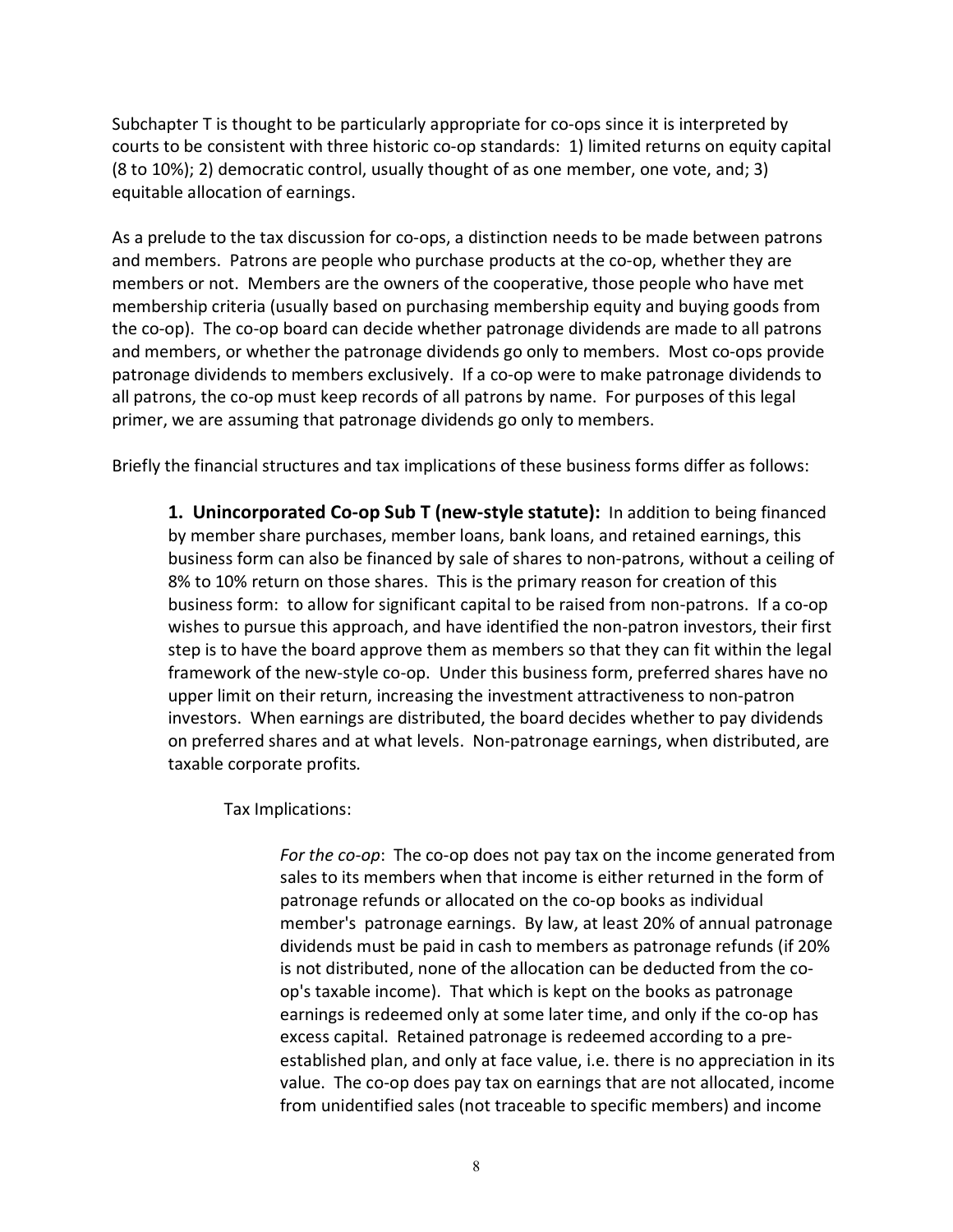from non-patronage sources. The co-op pays tax on the earnings it distributes as dividends on preferred shares. It also must pay taxes on sales to members whose purchases are so small that it is not economically viable to send them patronage refund checks. Food cooperatives have the opportunity to allocate a high portion of their profits to members so as to minimize their taxable earnings, i.e. earnings taxable at the corporate rate, although this is not normally done.

*For the members*: The members do not pay taxes on their patronage refunds. This is due to the payment being viewed by taxing agencies as a refund of money spent for goods and services, where that money has already been taxed when it was received as wages, capital gains, etc. However, taxes ARE paid on interest on loans or any dividends received from preferred stock.

**2. Corporate Co-op Sub T (old-style statute):** The business is financed by: a) sale of shares to members and member loans, b) bank loans, and c) retained earnings. Profits that are not retained in the business are refunded to members/patrons in proportion to their use of the cooperative (i.e. their annual \$\$ purchases at the co-op). Preferred shares typically have a limit on their annual return of between 8% and 10% as set by state laws.

Tax Implications: Same as for the new‐style unincorporated co‐op.

**3. Corporation Sub C:** This business form is financed by retained earnings, sale of shares, and loans. Profits not retained in the business are paid to shareholders in proportion to their investment. Unlike a co‐op, shares are permitted to appreciate or depreciate in value. This is the typical corporate model.

Tax Implications:

*For the corporation:* The corporation pays the corporate rate on profits.

*For the shareholders:* Shareholders pay the individual capital gains rates on dividends.

**4. Limited
Liability Corporation Sub
K (LLC):** An LLC is financed by member investments, undistributed earnings and loans. Profits are returned to members in proportion to their investment or as per agreement.

Tax Implications:

*For the LLC*: The LLC pays no taxes.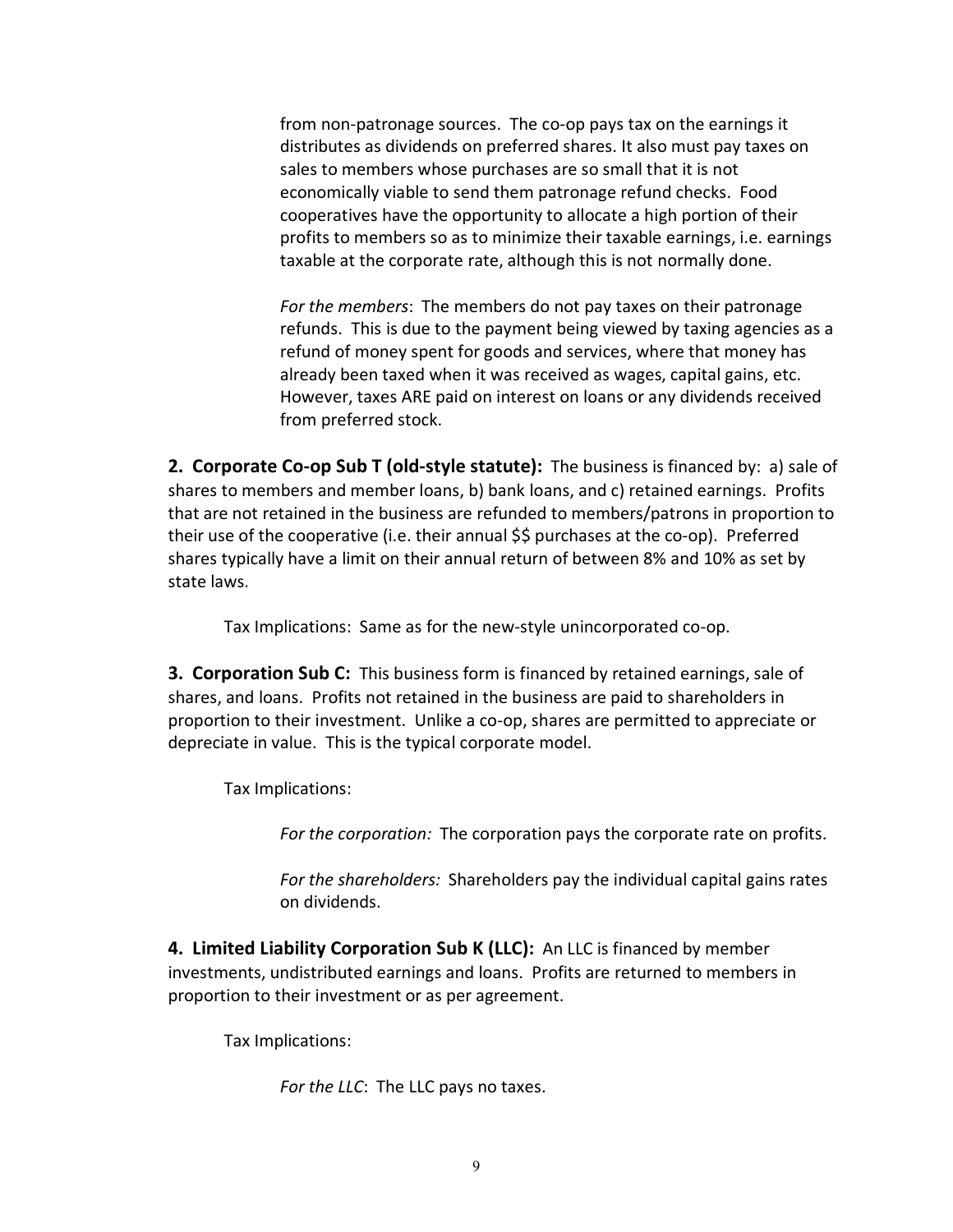*For the members:* All profits, even if kept in the LLC as undistributed earnings or as capital purchases, flow through to the individual members' tax statements and are taxable at the individual rate. Usually the LLC distributes at least enough cash to its owners to cover the increase in their personal taxes due to the LLC's profits. These profits may also be subject to self‐employment tax.

This review of the four primary business structures shows that, in order to obtain the greatest tax benefits at least cost and in order to maximize the options for obtaining financing, formation as an unincorporated co-op under Sub T produces the greatest benefits, followed by the corporate co-op under Sub T. From the standpoint of taxes, the Sub K may be more efficient, but it is very complex and difficult to administer. We believe, therefore, that Sub T provides the most tax efficiency per dollar of cost, particularly because the lion's share of the income of your cooperative will be patronage sourced, and eligible for the Sub T tax deduction.

#### Several Initial Steps

At the formation of your cooperative, several decisions will need to be made that have tax implications:

- Establishing the Fiscal Year: In forming as an unincorporated co-op under Sub T, one of the first financial determinations the board needs to make is when the fiscal year ends. The ending of a fiscal year requires additional work, such as doing year‐end inventory and accounting. Therefore, the board may want to choose a less busy time of the year for a year‐end. With the Thanksgiving/Xmas/New Year's time period usually being the strongest sales period for a food co‐op, the board may want to choose a year‐end other than the calendar year‐end. Most food co‐ops use a 52/53 week fiscal year, ending the fiscal year on the same day of the week each year to make inventory‐taking more effective and to have more comparable financial data. Most co-ops end their fiscal years at the end of June. CoCoFiSt deadlines and reports are designed around the preference for ending quarters at the end of June, September, December, and March even if the fiscal year end is not at the end of June. If the co‐op plans on having its books audited, the board should also check with the auditor to see if she/he has a preference. Tax returns for a Sub T (IRS form 1120‐C) are due 8 1/2 months after the end of the fiscal year.
- IRS Form 3491: After three years of doing business, the co-op should file form 3491 with the IRS in order to be exempt from filing a form 1099-PATR for each patronage refund provided a member after the three‐year point. This can be done only if, in the first three years of operation, 85% of the gross receipts of the co‐op were from retail sales for personal, living or family use (a requirement easily met by most co‐ ops). This exemption lasts from the first patronage refund after IRS approval, and ends after the first tax year when less than 70% of gross receipts are from personal,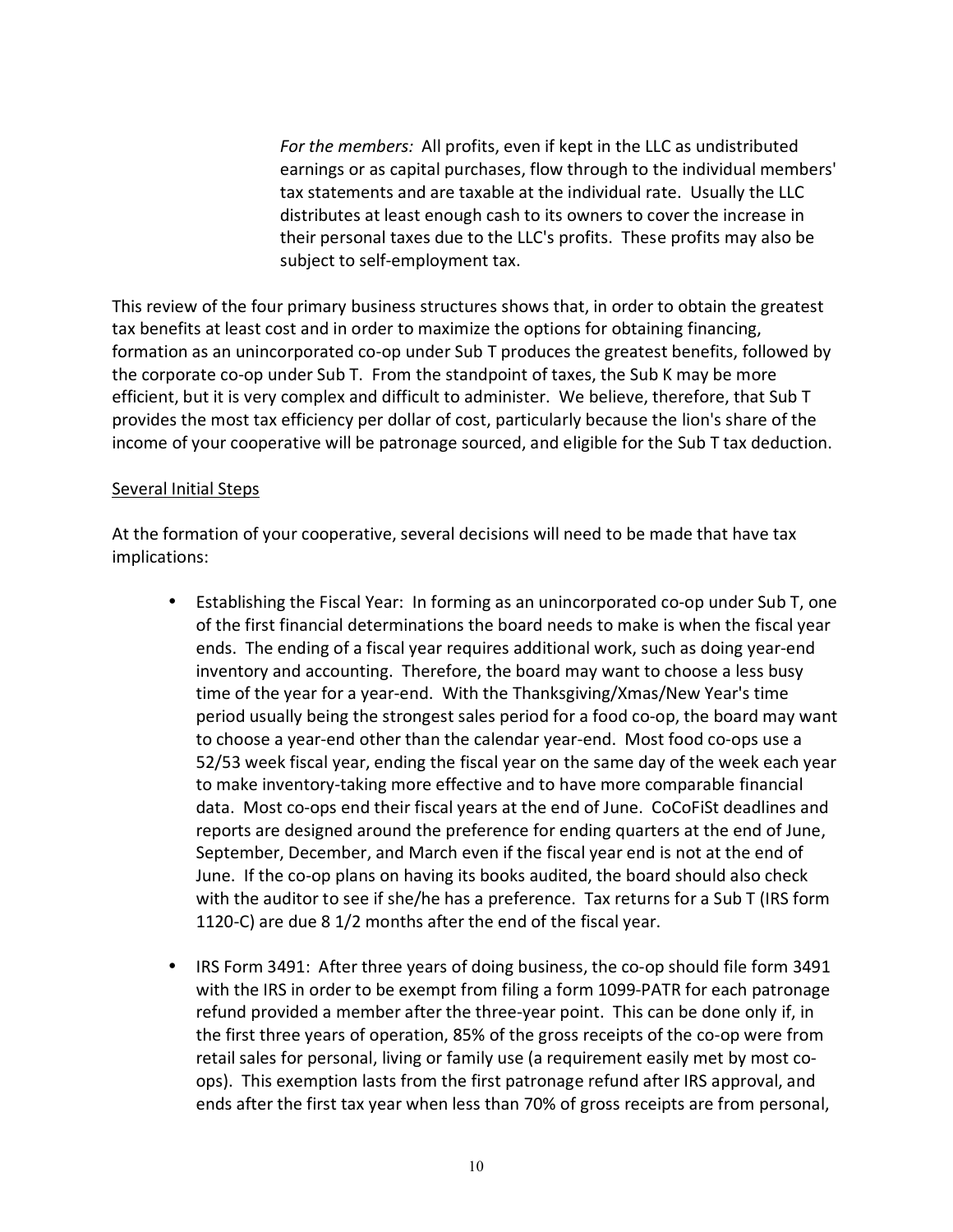living or family use (dropping below 70% for a food co-op is not likely). Given the three‐year lag before which such an exemption can be received, it is recommended that the co‐op not issue any patronage allocations until after three years, and the IRS approval for the exemption. If the co‐op wishes to allocate patronage in the first three years of operation, it will need to file 1099 forms for each of the patronage refunds and withhold money for tax purposes from the refunds. This will require significant accounting work.

• Annual Retained Earnings: A decision that the board will need to make early in the development of the co‐op is whether to allocate all patronage earnings to members, or to use a portion of those earnings to build an unallocated capital reserve. The decision on how much to allocate to members or to use for building a reserve will depend on your expectations for redeeming equity. Allocated equity never has to be redeemed. By retaining allocated equity, co-ops can build a base of capital to use to strengthen and grow the business. We recommend never redeeming allocated retained equity. If you never plan to redeem equity, you should take the patronage deduction for all patronage sourced income, except for building a reserve for losses. Creating a reserve against which losses can be deducted is preferred to having no reserve, in which case losses must be allocated to members. The effect of this is to reduce each member's allocated equity. On the other hand, if your co‐op will attempt to redeem allocated equity, you must create a larger unallocated capital reserve and carefully balance the amount of income you allocate compared to the income you do not allocate. The more quickly you intend to redeem allocated equity, the less of it you want on your books. Therefore, you should allocate only what you can redeem in a reasonable time. Any further allocation of patronage earnings would only weigh down the co-op and reduce the speed at which equity is redeemed. In these cases, it is preferable to pay more tax and create larger unallocated capital reserves to balance off the amount of income that is allocated.

### *B. Governance Flexibility*

Compared to corporations and LLC's, governance flexibility is greatest in the two co-op forms: the old style and new style (unincorporated). The following are the differentiating factors between the two co‐op forms:

- Non-patron investors may become members and may serve on the board of directors and have voting rights in the new-style co-op. This cannot occur in the oldstyle co‐op.
- There is no limit on the dividends that can be paid on capital stock in the new-style co‐op. In an old‐style co‐op, 8‐10% is the typical limitation under state laws.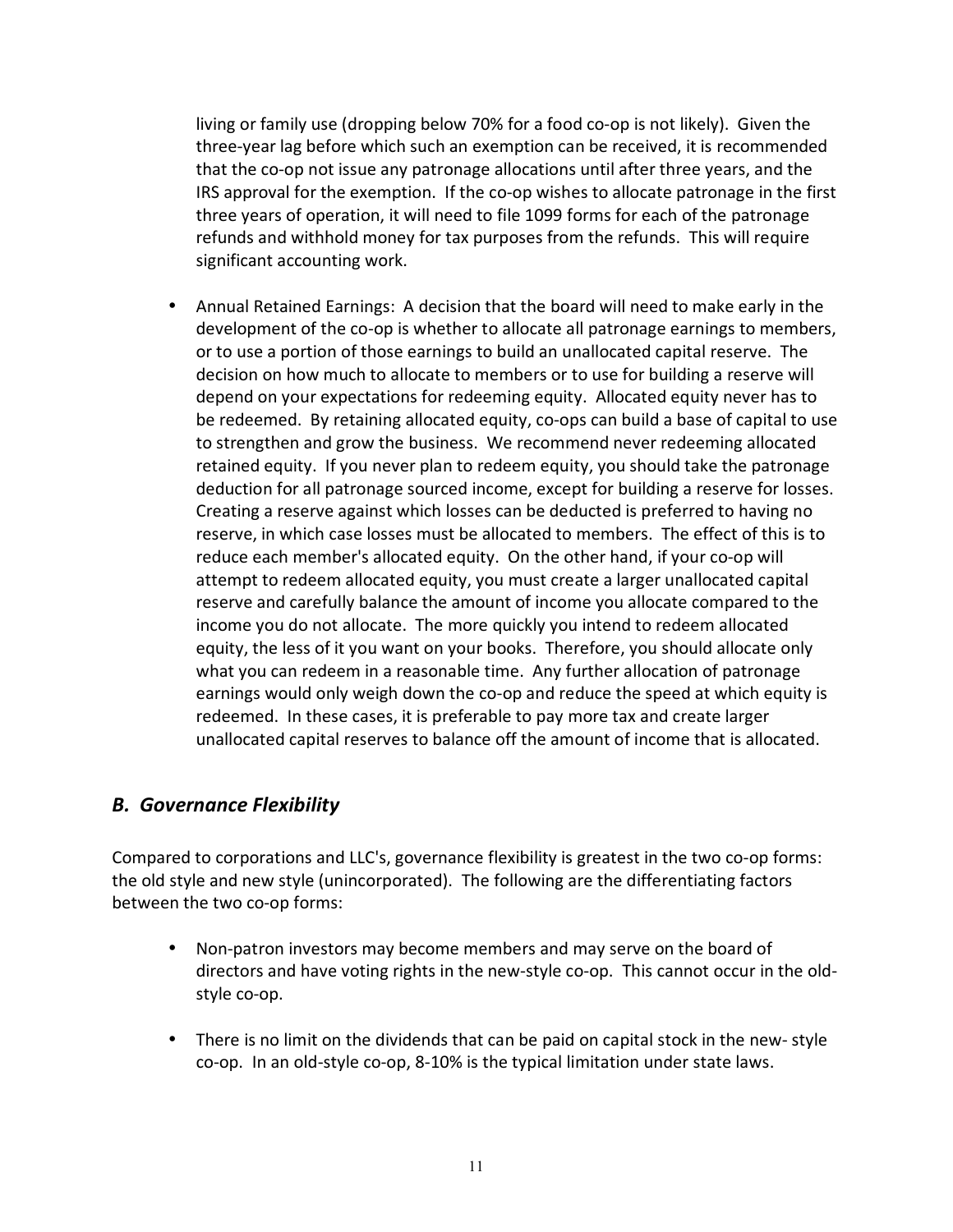The unincorporated form of co‐op was developed to allow cooperatives a means to obtain financing from non‐patron investors **if they so choose**. But choosing the unincorporated form of co‐op does not mean that a co‐op **must** take advantage of this greater flexibility, but rather that it **may** take advantage of it. Most unincorporated co‐ops do not have non‐patron investors on their boards. However, allowing non‐patron investors to be on the board and to receive above 8‐10% return may be attractive to the co‐op at some future point if the co‐op needs outside non‐bank financing. Since there is no downside to choosing the new‐style co‐op over the old style, **we recommend the new‐style, unincorporated co‐op** in states where it is an option.

If non‐patron investors are allowed to be members and be on the board of directors, the co‐op needs to be aware of the state statute governing this. State statutes set up defaults and these vary by state. A default is an arithmetic minimum or maximum set by the state statute to protect the members of the cooperative. In the instance of the new‐style unincorporated cooperative, there are three defaults that must be considered:

- Director voting power: Patron directors normally have at least simple majority by statute. This means the non‐patron directors cannot, by statute, have controlling voting power within the board of directors
- Member voting power: Patron members have simple majority voting power by statute. In addition, patron members vote as a block, so that even if there are only two members that attend a member meeting, they still hold majority voting power.
- Financial rights of patrons vs. non-patrons: The statutes place no limit on the return on investment in the cooperative.

To make this more complicated, these defaults can be altered by the members. The state statute has to be reviewed to determine if this is possible, and for which defaults. If it is possible, then the members may alter the default to increase it or lower it, depending on the needs of the situation, and the preference of the members. Usually a default can only be changed in one direction. For example, patron members are allowed to give more voting power to non‐patron members and non‐patron directors, but not less. Also, patron members can give patrons the same dividend rate as non‐patrons, and they can increase it beyond the standard 8% for everyone. Or they can say that non‐patron members will receive 60% of the profits. In other words, patron members within the new‐style co‐op can adjust the financial rights and voting rights within the cooperative to match their need to attract investors.

# *C. Name of Entity*

Most community groups wishing to form a retail food business want to include the word "cooperative" in their name. In considering the various business forms, only the old‐style and new-style co-ops definitely allow the use of the term. Depending on the state statute, both the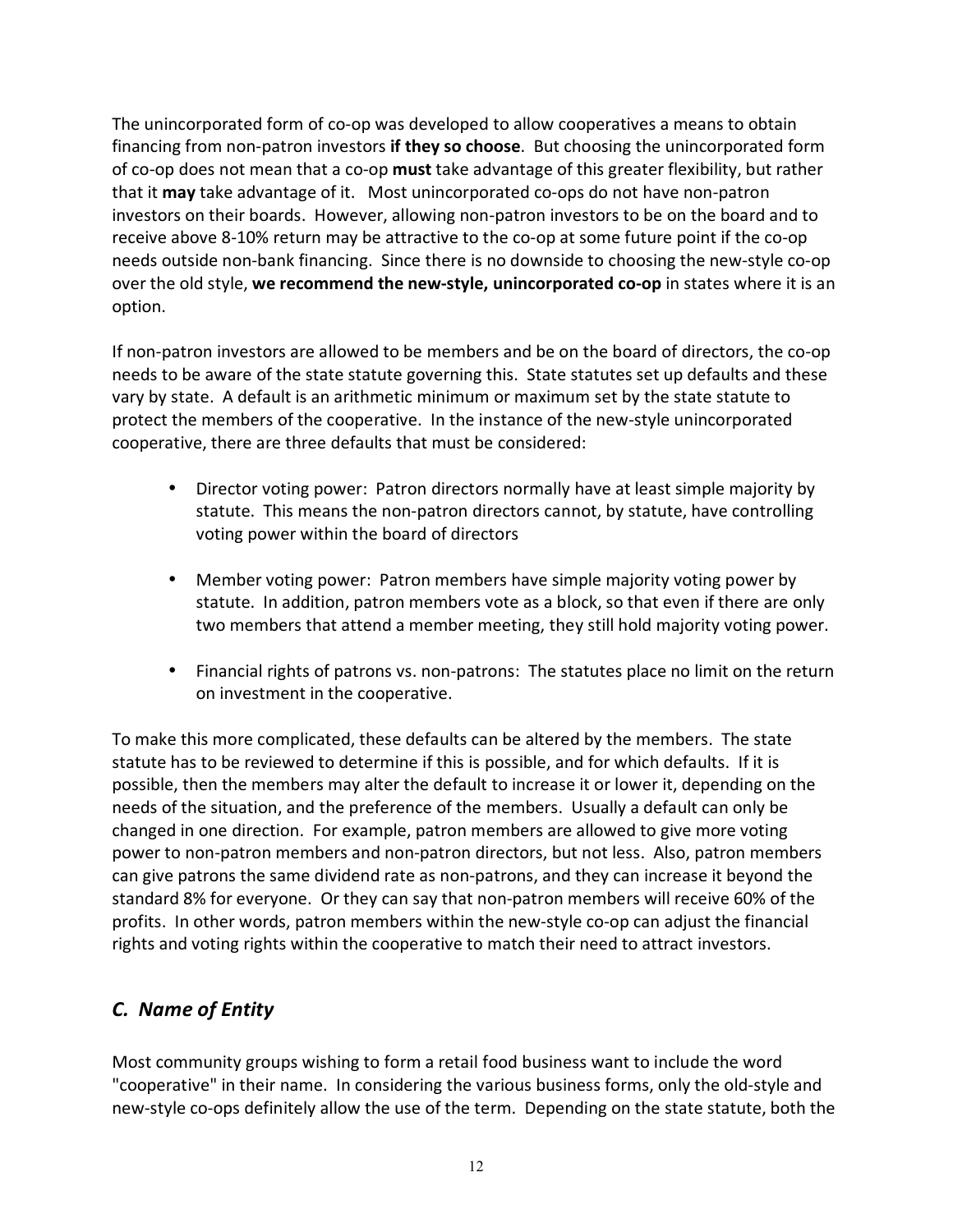corporate form and the LLC form are likely to disallow the use of the term "cooperative" in the business's name.

# *D. State of Incorporation*

Generally speaking, a cooperative should incorporate in the state within which it resides. The primary reason relates to federal securities laws. Registering under federal securities laws is an expensive and time-consuming process. The cooperative should do everything in its power NOT to require registration. This is most easily done through a federal intra‐state exemption, which is allowed if all of its member loans are from its state of incorporation. In the case of a co‐op that resides close to another state, the co‐op will only be able to obtain loans from members in one state. It should choose the state of incorporation based on where most of its members will reside, if it wishes to obtain member loans from them. Members who reside in the state it is not incorporated in will not be able to supply member loans.

# *E. Not‐for‐Profit Organizations*

Sometimes the community group wishing to form a retail food business believes they want to form as a not-for-profit. Some states may provide statutes for formation of non-profit co-ops, while others may provide for the formation of non-profit corporations. Other states provide neither alternative. Generally, non‐profits operate for the public good, and no monetary gains may be returned to its members or investors. The choice for the founding group often comes down to 1) for-profit co-op status which clearly allows for monetary gains to members, or 2) non‐profit co‐op status where patronage refunds could be legally questionable. However, in the latter case the founding group may perceive some value in being a non‐profit for reasons of community and/or government support which may seem to favor the "non‐profit" moniker.

Our advice is to organize as a for‐profit cooperative. Co‐ops need earnings to finance their growth, similar to other businesses. Consequently, it seems that forming under a "for‐profit" statute is more straightforward in its depiction of the co-op. Thus, we believe organizing "for profitability" more accurately portrays what a food cooperative is, and keeps the co‐op from entering a grey area as a non‐profit where its operations could come under federal and state scrutiny.

Co‐ops and organizing groups can sometimes find a fiscal agent or non‐profit organization that can accept donations and grants for education and community development activities, and use those funds to support the cooperative's educational and community development activities.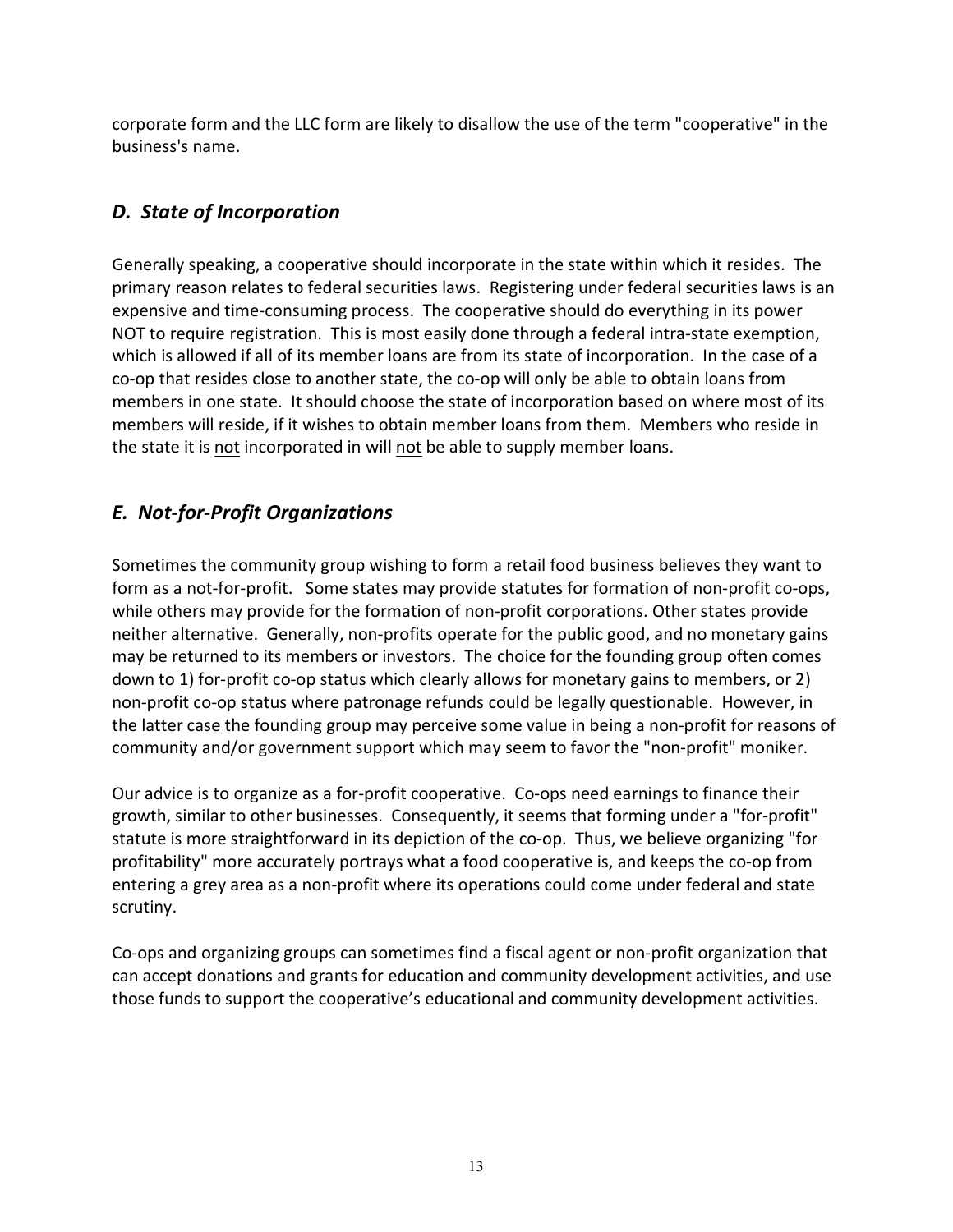# **3. Organization of Entity / Timing of Legal Organization**

### *A. Incorporation or Organization*

Incorporation can be done for cooperatives, corporations and LLC's. However, incorporation means there are owners. In corporations, these are shareholders or stockholders. In order to reduce the likelihood of co‐op member ownership being viewed as stocks or shares and therefore subject to securities regulations, we recommend that your organization form as an unincorporated cooperative on a member basis, and not on an owner basis. This means that your members still own the cooperative, and hold 100% of the controlling power (unless they give voting rights to non‐patron investors as mentioned earlier), but they aren't viewed by the IRS as individual owners with stocks or shares. Their ownership of the co‐op occurs via purchases of common and preferred equity (instead of common and preferred shares or stocks).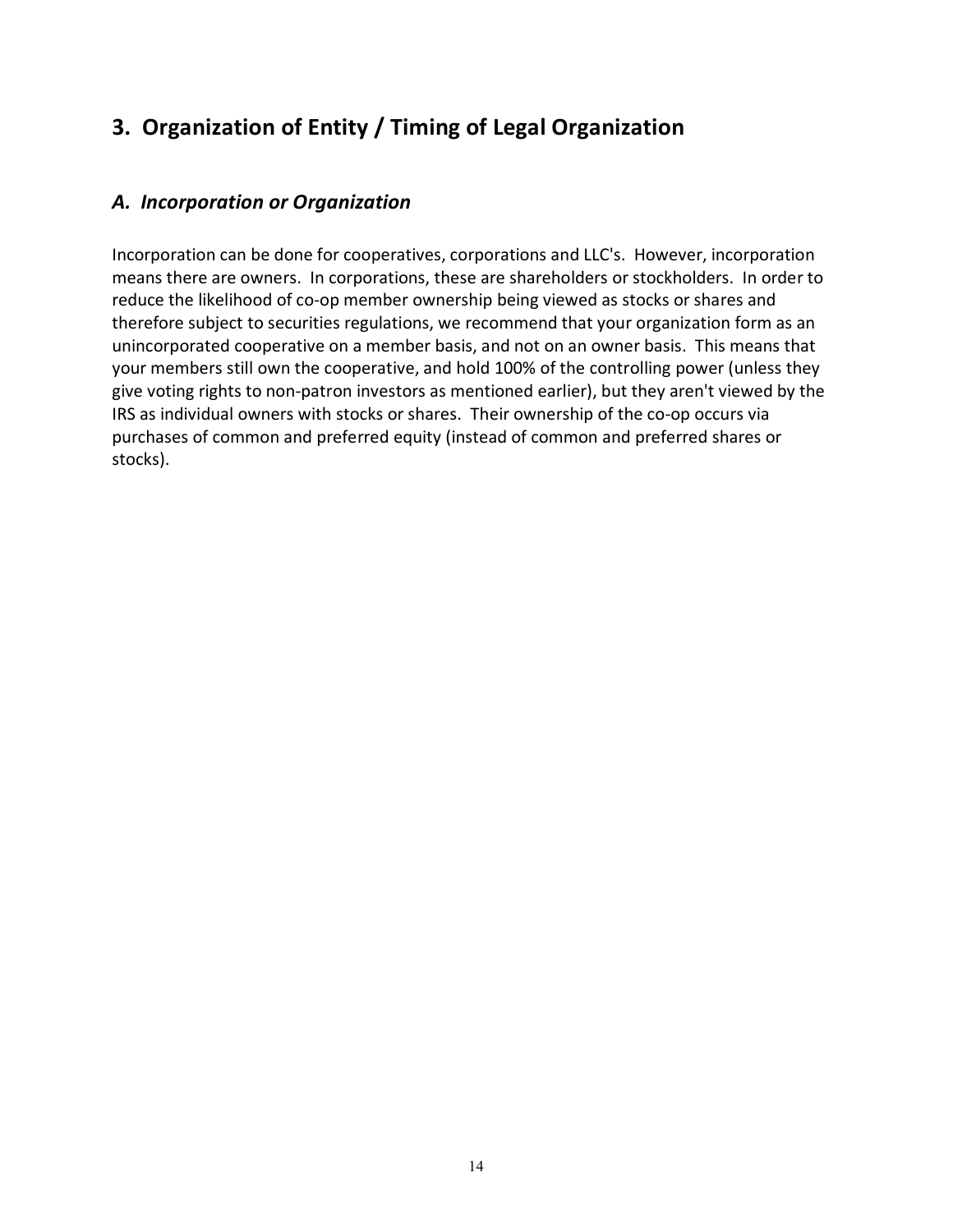# *B. Articles of Organization or Incorporation*

To legally organize, articles of organization or incorporation must be filed with the Secretary of State of the state in which you are organizing the business. This action brings the organization into existence. If you are filing for an old‐style corporate co‐op or a corporation, you will be filing articles of incorporation. If you are filing for a new-style unincorporated co-op or and LLC, you will be filing articles of organization. Both types of articles are very similar. Since the term "articles of incorporation" is the best‐ known, this term is often used to refer to both types of articles.

The articles are public record, and are available to any citizen. The articles are normally simple, and just follow statutory criteria. The articles are more of a static document and are not amended often. The most common reasons for amending the articles are to issue more stock or equity credits, and to change the name of the business.

Articles of Organization or Incorporation include the following:

- Name
- Address
- Registered Agent: This may be required in some states, and the agent is a resident of the state to whom the government can serve documents if required. This person does not have to be a board member. There are companies that provide this service (ex: CT Corp), but usually a person fills this role.
- First Board of Directors: Sometimes these people must be named, and sometimes not, depending on the state requirements.
- Minimum Number of Directors: A minimum number of directors is normally established in the articles. A typical company does not have less than 5 directors, and the bylaws then can establish the specific number.
- Capital Stock vs. Non-Stock: Check with your state statute to see if you have a choice. The unincorporated cooperative can be stock or non‐stock, and the founding group must make a choice. We recommend non‐stock, and thereby incorporating on a member basis as discussed above.
- Distribution of Earnings on Basis of Patronage: Many state statutes require that the articles include a statement that distribution of earnings will be made on the basis of patronage. Even if it is not a requirement of the statutes, you should add a provision like it for the purpose of creating a pre-existing obligation (more on that later).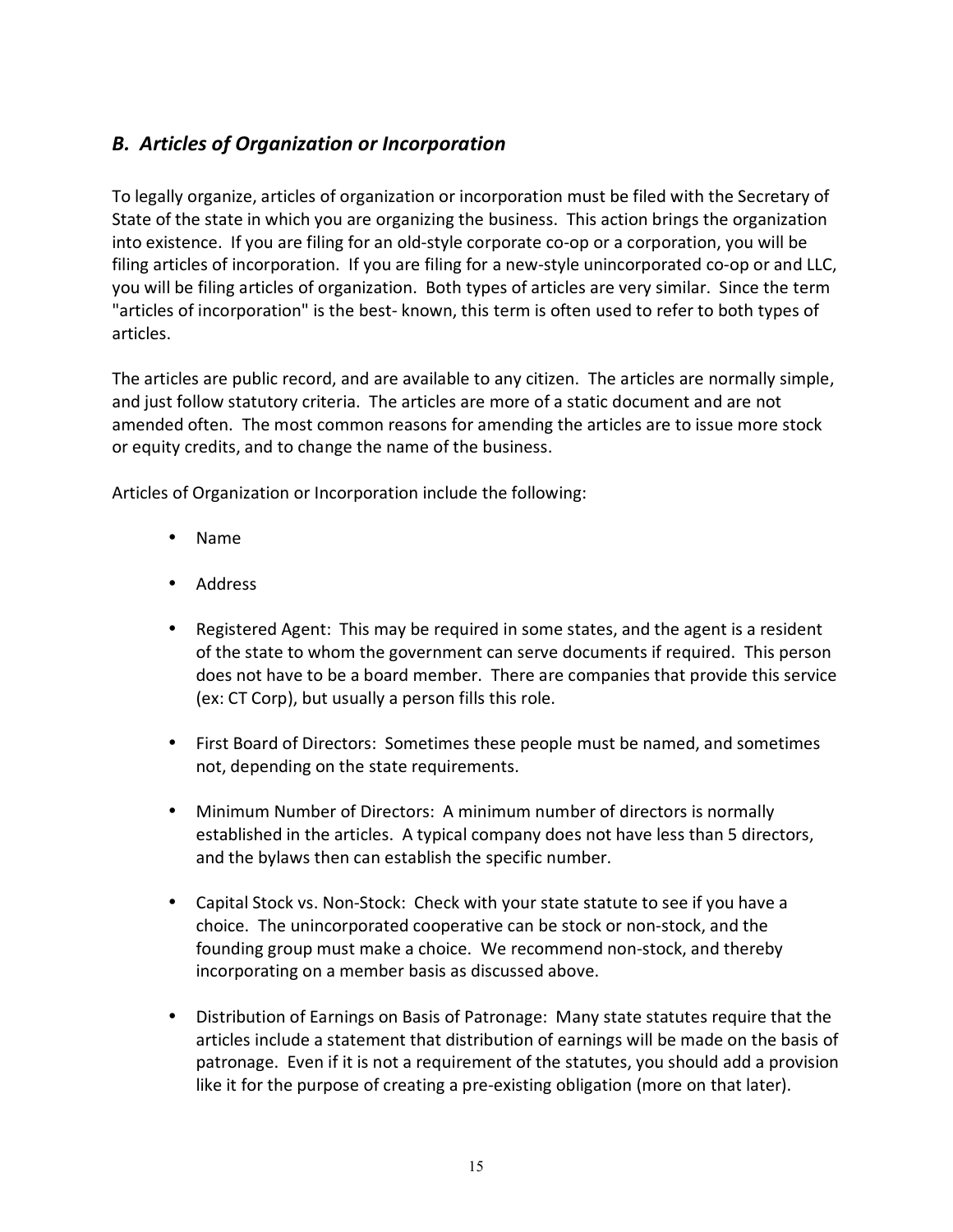• Altering Statutory Defaults: As mentioned earlier, defaults are minimums or maximums that are set in state statute to protect member interests. There may be a number of them that can be altered. Check with your state statute to determine what defaults can be altered. A state will impose its statutory default unless the founding group alters it in the articles or bylaws.

# *C. Personal Liability*

We recommend organizing your cooperative into a legal entity as soon as possible, after the formation of the founding group. Legal organization, like incorporation, is a very easy process. Early legal organization protects the founders from personal liability with what is normally termed a corporate shield. However, the founding board needs to be aware that the corporate shield is not an absolute protection, and the board must act responsibly in setting up the business. While the incidence of lawsuits against co‐op directors or founding members is very low, there are two ways in which the corporate shield may not provide protection:

- Going Around Corporate Shield: On both a federal and state level, if securities laws are broken in the sale of securities or if certain tax statutes are not followed (such as payment of taxes), the courts can reach around the corporate shield and charge board members directly. In the case of a liquidation, the holders of member loans and preferred stock can also go around the corporate shield to obtain recompense from directors. Therefore, fiscal responsibility is of the utmost importance in the operation of your cooperative.
- Piercing the Corporate Veil: This can occur if the corporate shield is weakened by inadequate procedures such as minutes not being taken at board meetings, board meetings not being held, or not allocating tax preparation to a preparer. When this occurs, the corporate shield may not protect directors from personal liability in areas well beyond those mentioned above in #1. It is therefore very important to follow corporate formalities in order to maintain the corporate shield.

Another way to think of maintaining the strength of the corporate shield is that a cooperative, like any other form of business, is a fictional entity with similar constitutional rights to us. In effect, businesses are fictional persons. We must keep this entity in good standing or it will weaken and can die, disintegrating the corporate shield and opening directors to personal liability.

There are ways in which your directors can strengthen the corporate shield. When dealing with outside vendors or organizations, a director should always state that she/he is representing the cooperative. This makes it clear that the director is not acting on his/her own. Providing directors with business cards can be an easy way of formalizing this.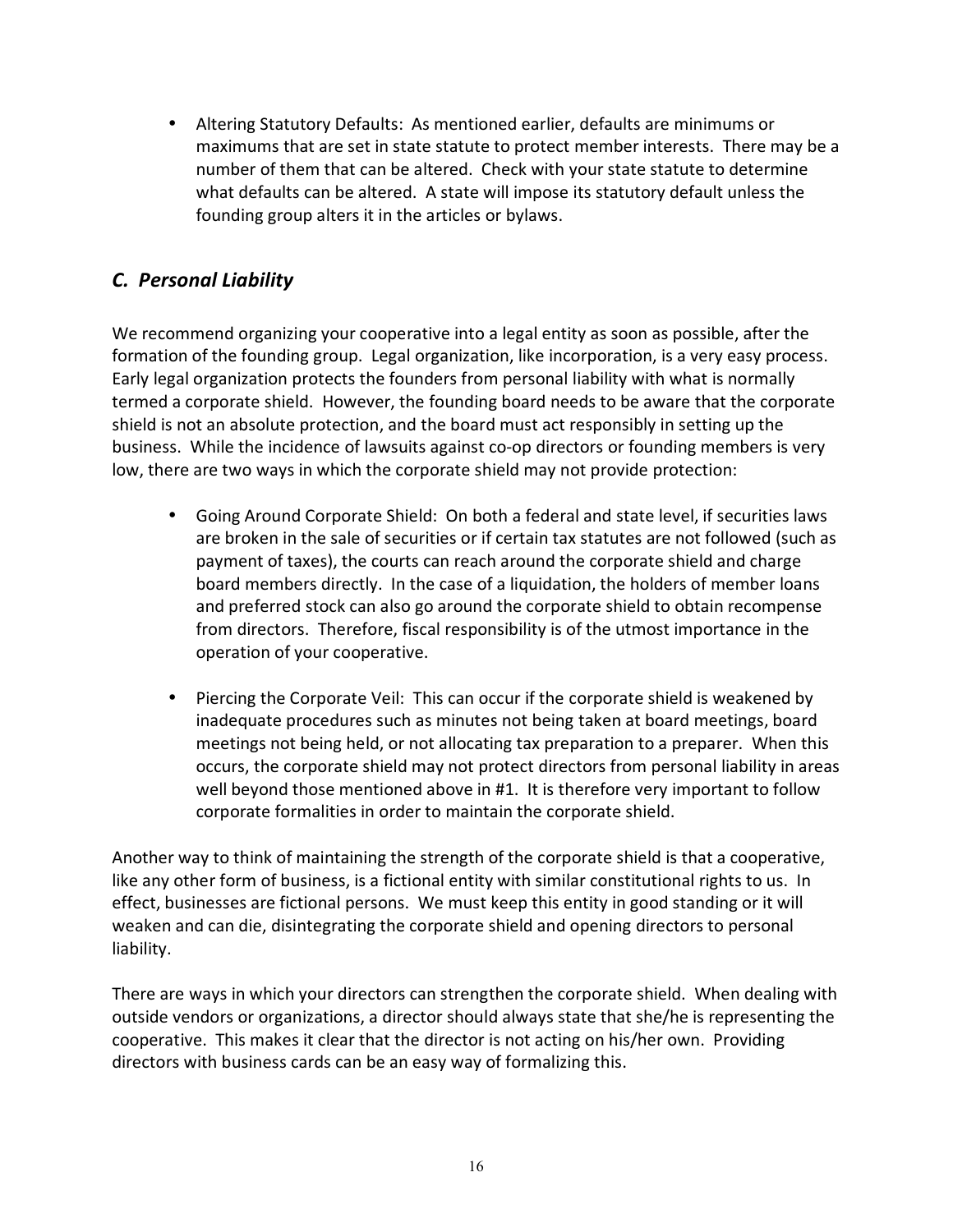For more information on the risks and protections provided by board membership, please see the appendices for the article by Kathryn Sedo, Duties and Responsibilities of Cooperative Board Members.

# *D. Indemnification and Director & Officer (D&O) Insurance*

Usually state statutes require a cooperative to indemnify their board of directors, and even if not required, we recommend that your bylaws provide for director indemnification. Indemnification means that either the co‐op or their D&O insurance company will cover legal and certain other expenses that could be incurred by a cooperative or director in the course of defending themselves against allegations of misconduct or negligence. D&O insurance may indemnify both directors and employees for their actions if the insurance covers employees as well. The cooperative should be aware that indemnification is a reimbursement for expenses paid, not a direct payment of the expenses. So, for example, the co‐op (or a director) must pay the \$10,000 in legal fees before being reimbursed from the insurance company.

# *E. Bylaws*

Bylaws can be viewed as the contract between the board and the membership concerning how the organization will be run. Bylaws are usually not a legal requirement. However, you will find that many businesses do have bylaws in addition, of course, to their articles of incorporation or organization on file with the state. Articles are generally very short, because we don't want a lot of confidential information in a document that is public and can be obtained by anyone. The bylaws are considered for members' eyes only and are a confidential membership document. It can also be far easier to draft and amend bylaws than articles. Sometimes bylaws require a lower approval level (simple majority vs. two-thirds). And, more importantly, bylaw amendments do not need to be filed at a Secretary of State's office, as do amendments to the articles.

Bylaws allocate governance responsibilities. Again state statutory defaults play a role here. Typically a statute will set a minimum, and allow adjustment upward. For example, the statute may set quorum for member meetings at a low level, and it can be increased in the bylaws, but not decreased. In the case of the size of the board of directors, the statute may say no less than three, and the cooperative can apply either a range or a specific number in the bylaws.

By state statute, members' power is limited to specific areas. These normally include:

- Members elect or remove directors.
- Members vote on dissolution, merger, consolidation or sale of all or substantially all assets.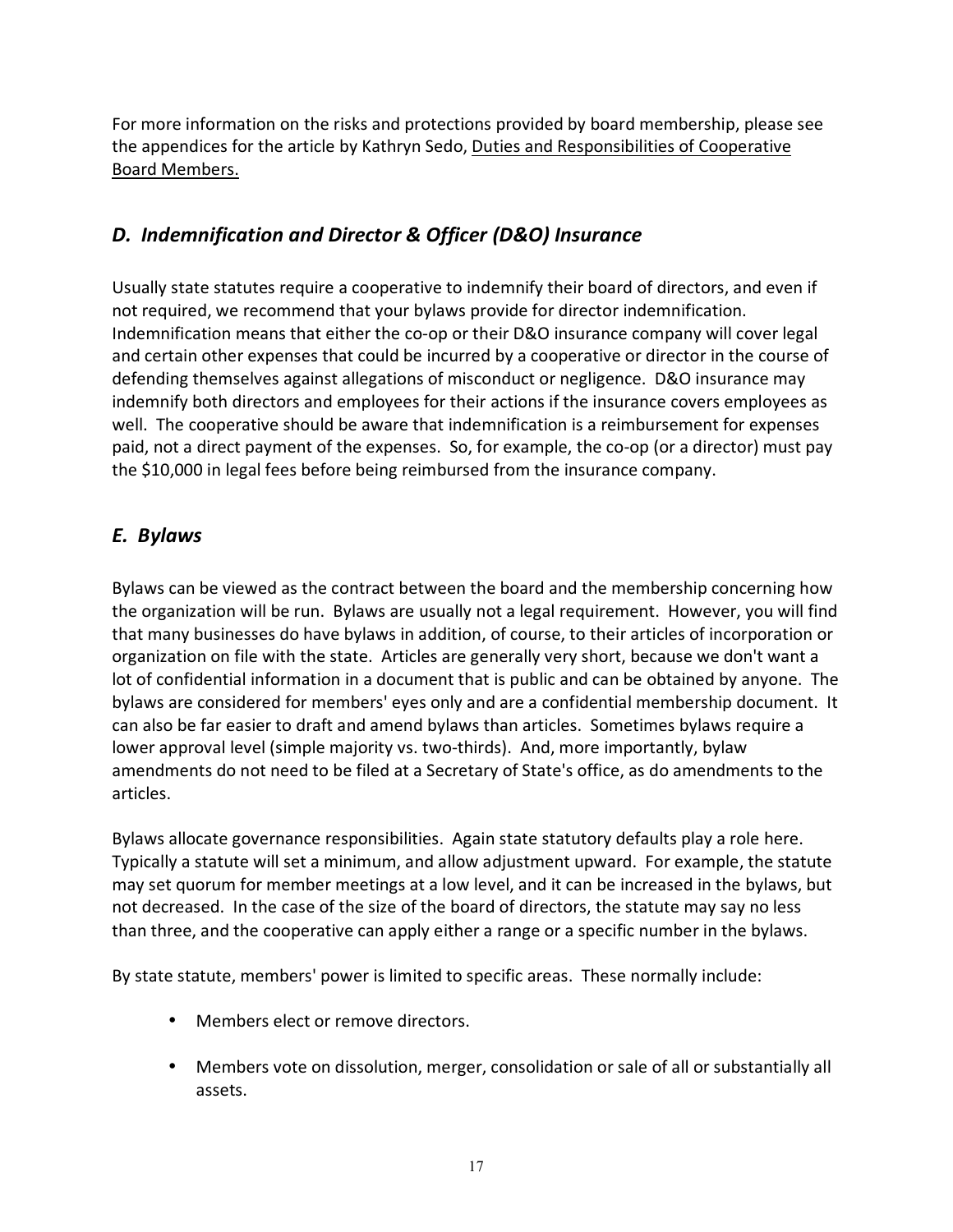- Members are usually permitted to request records and minutes from the cooperative, but sometimes must be for a proper purpose.
- Members can petition the Board to call a special meeting of the Members; typically 25% of the members must sign the petition.

Members should be educated that these are the limits of their power. Their control over the cooperative is through their election of the board of directors, and therefore they should be urged to participate in board elections.

However, there are also defaults in certain state statutes as they relate to member voting power. These defaults could be changed to allow more member power, but this is not often done, and we do not recommend it. The Board of Directors is elected to give leadership to the cooperative and we believe members' best role is to control who is elected into these leadership positions.

Notwithstanding the above comments, governance rights can be carved up in any number of ways. For example, members could have the responsibility of purchasing inventory (usually a management responsibility), or the bylaws could require the creation of a member committee to interview and hire a general manager (usually the board's responsibility). The possibilities are endless but we are not recommending modifications to the usual approach. The basic philosophy that most state statutes follow is to place almost all of the governing rights in the board of directors, which means that members' participation in the process of electing directors is vitally important. When governance rights are carved up among membership and the board, three common areas where modifications are made include:

- Buying and selling assets (setting a limit on what the board can spend)
- Borrowing money (limiting what the board can borrow)
- Redeeming allocated equity (such as a requirement to redeem equity at a member's death)

A universal approach to writing bylaws does not exist, because each state statute is different, and must be separately evaluated. Having said that, if you compare the bylaws of cooperatives across the country, you are likely to see common threads running through many of them. Some of these common threads that you should consider addressing are included in the list below. However, a close review of your state statute is still highly recommended. Many of the following may require altering defaults in state statutes. State statutes normally allow more freedom in altering defaults that apply to the board of directors, than to the membership.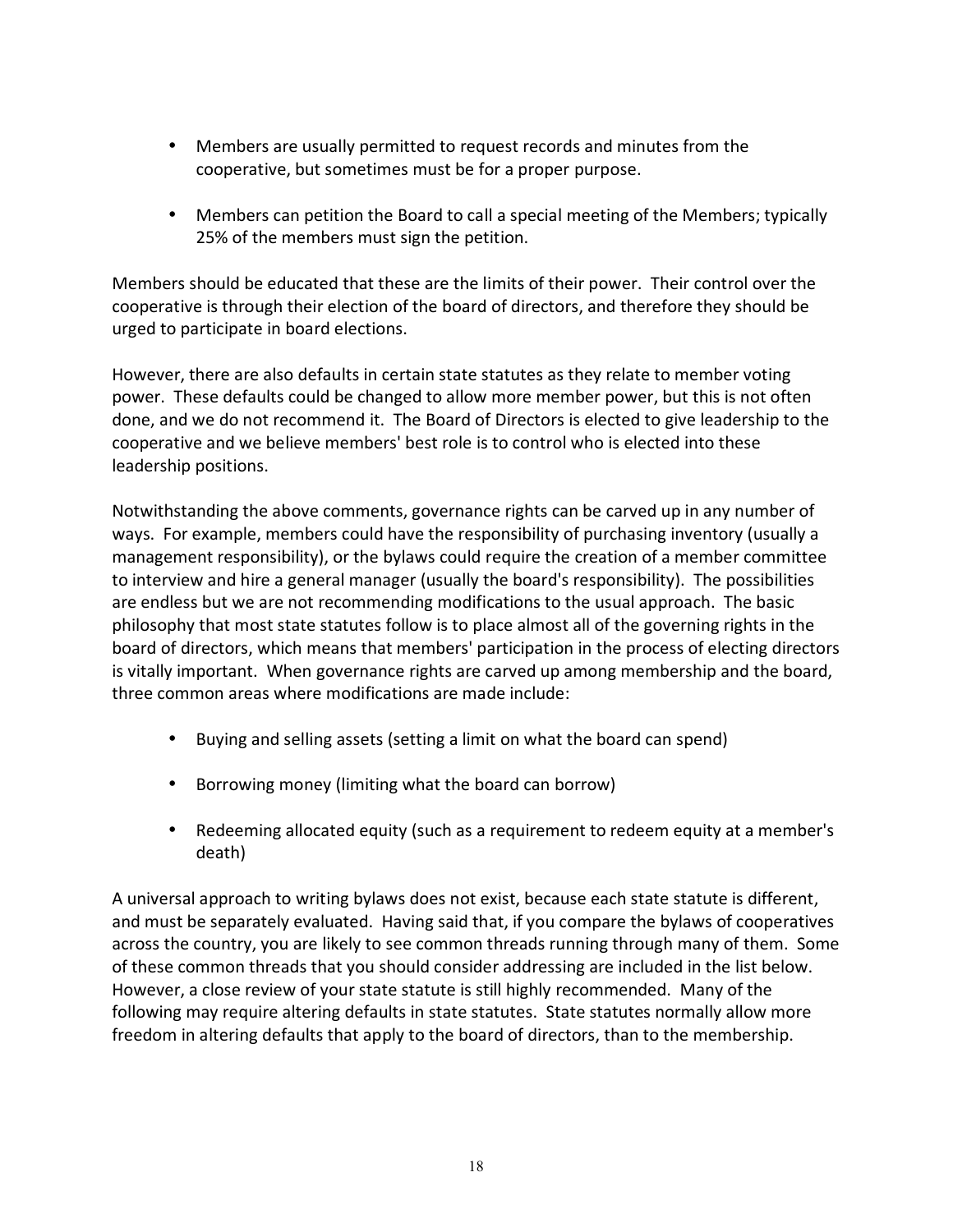#### **1. Members**

a. Membership Criteria: what is expected from members (for example, they must patronize the co‐op, must live in the area). These criteria can be more restrictive, such as saying no felons, but they cannot cross a protective class.

b. Termination of Membership: under what circumstances membership privileges are lost.

> i. Automatic Termination: This usually occurs when the member is no longer doing business at the cooperative (the bylaws normally state a length of time before this takes effect), or the member moves. This termination is normally just a board action.

ii. Discretionary Termination: This is done on the basis of parameters set within the bylaws. For example, the bylaws can say that all members must be approved or disapproved by the Board, or that members must behave in accordance with the norms of the community where the cooperative is organized. This leaves discretion to the board as to whether a membership should be terminated. Discretionary terminations can occur without a hearing before the Board, but the bylaws could state an option for an open meeting.

#### **2. Board
of Directors**

a. Size of Board: number of directors or a number range. We recommend selecting either seven or nine as the number of directors.

b. Term Limits: number of terms directors may serve. There is normally no default on this in state statutes.

c. Staggered Terms: staggered terms are set for board directors so that the board does not turn over completely at each annual meeting.

d. Frequency of Board Meetings: Monthly meetings are the norm.

e. Requirements of Officers: The attached sample bylaws lay out the normal responsibilities of officers of the board. However these can be altered some. For example a Secretary or Treasurer could preside over meetings. And the number of officers required to sign a note or contract should be included in the bylaws.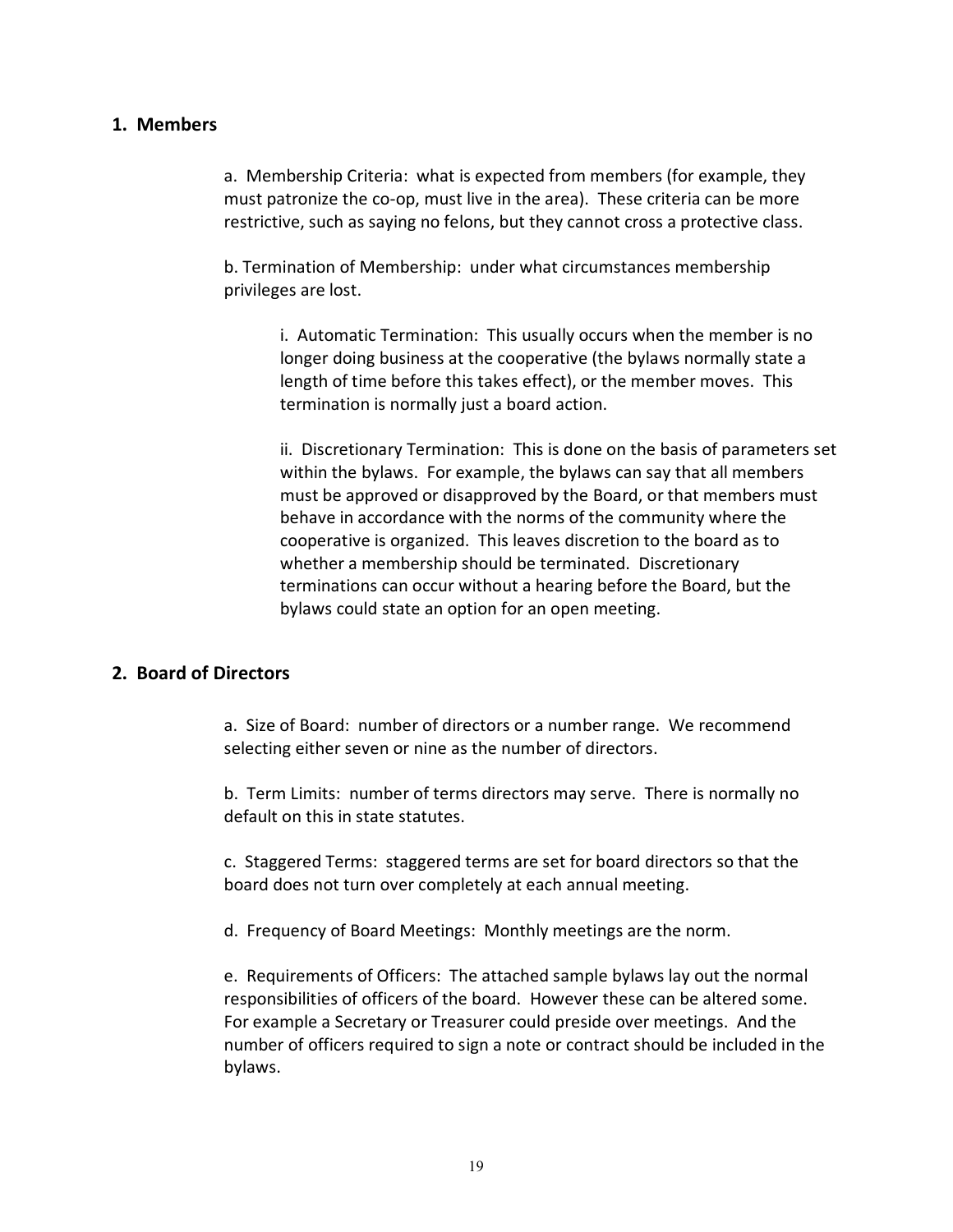f. Notice Requirement for Board Meetings: State statutes often say that notice of a board meeting must occur X days before the meeting. The bylaws can alter the number of days or remove this entirely, so that there is no notice requirement.

g. Removal of Directors by the Board: Bylaws should include a provision that allows a super majority of the board to terminate a director for cause. Many boards adopt a code of conduct policy that sets behavior standards which would be used to terminate a director who violates the code of conduct. The bylaws can also include a provision for dismissal of a board member under specific circumstances (such as missing 3 consecutive or 4 total board meetings in a year).

h. Use of Advisory Directors: The bylaws may want to allow for advisory directors who are from the membership or who are professionals in the community whose expertise is important to the Board.

i. Member Voting Districts: Most food co-ops do not have member voting districts, where each district elects a board member, and we don't recommend it.

j. Dishonesty Insurance: Dishonesty insurance or bonding can be required for those that handle money, whether they are directors or co‐op employees. However, cost may restrict a new cooperative from purchasing this insurance. In the absence of insurance, we recommend that the Board require two signatures on a check. These concerns can also be addressed in board policy.

k. Unqualified Annual Audit: An audit is an option, and the bylaws can require it. Sometimes a bank will impose an annual audit as a prerequisite for obtaining a loan.

l. Nominating Committee: Normally this committee is formed from the board, but members sometimes elect a board nominating committee at the same time that they elect the board of directors. This gives the members more power by controlling who is nominating director candidates.

m. Per Diem and Expense Limitations for Directors: Some bylaws state that the directors receive no compensation, whereas others allow the board to establish its own compensation. If compensation is allowed, the amount is usually defined by a policy rather than the bylaws.

n. Membership of Non‐Patrons: If the cooperative wishes to take advantage of non‐patron investment in the cooperative (new‐style), the bylaws must first grant membership to the non‐patrons.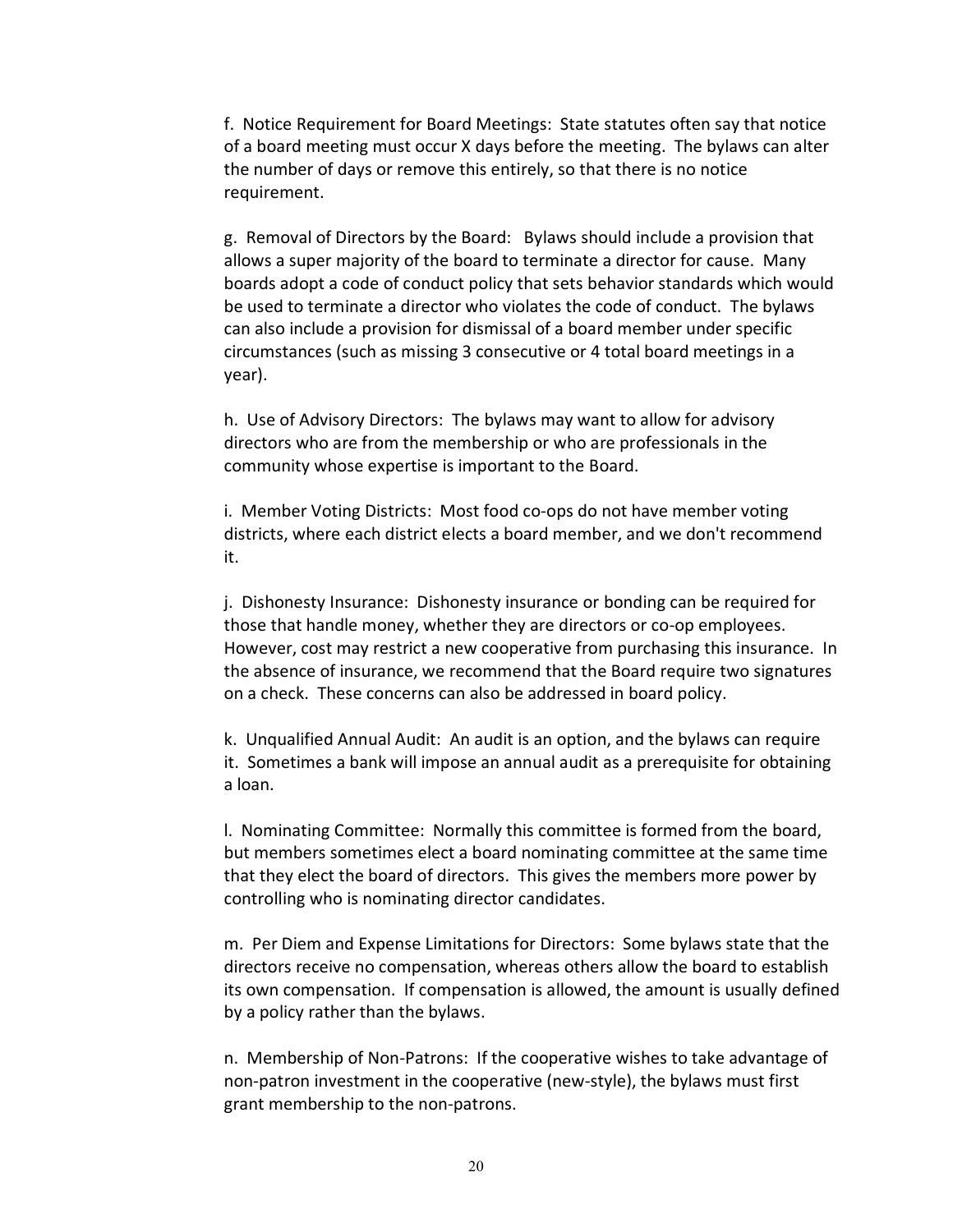o. Non‐Patron Directors' Control in New‐Style Cooperatives: The bylaws can change the defaults set by state statute in order to adjust the financial and voting rights of patrons and non‐patrons at the member and board level (as per the earlier discussion).

p. Board Power to Amend Bylaws: Under the required notice provisions, the bylaws may be able to give the board power to amend bylaws. Some state statutes say the board cannot amend bylaws, but usually the statute is silent about the role of the board. If the statute is silent, the bylaws can grant the board the right to amend bylaws. If this is chosen, we recommend that the bylaws include the requirement that the board announces any bylaw change that it has made at the following annual meeting. Some co-op bylaws require that the members approve of any bylaw changes made by the board during the year.

#### **3. Member Voting**

a. Absentee Ballots for Election of Directors: If absentee ballots are preferred, the state statute should be consulted, since the provision for absentee ballots may have to be included in the bylaws. Our suggested wording is "Absentee ballots shall be used for removing directors, and may be used for electing directors." The option for electronic ballot may also have to be stated in the bylaws. For the election or removal of officers, it is best not to rely on a special meeting of members, since quorum in a low turn‐out can be misused by a faction of people wishing to control the co-op.

b. Minimum Period of Notice for Member Meetings: Check the state statute for this. The statute normally sets a default minimum, and the bylaws may set a longer period.

c. Parliamentary Rules: The rules for conduct of the member and board meetings are normally not in the statute. The bylaws can establish parliamentary rules for the meetings, such as Robert's Rules of Order. In the absence of a specific requirement in the bylaws, the board of directors, or perhaps the president or chairman alone, can determine what rules will govern.

#### **4. Financial Issues**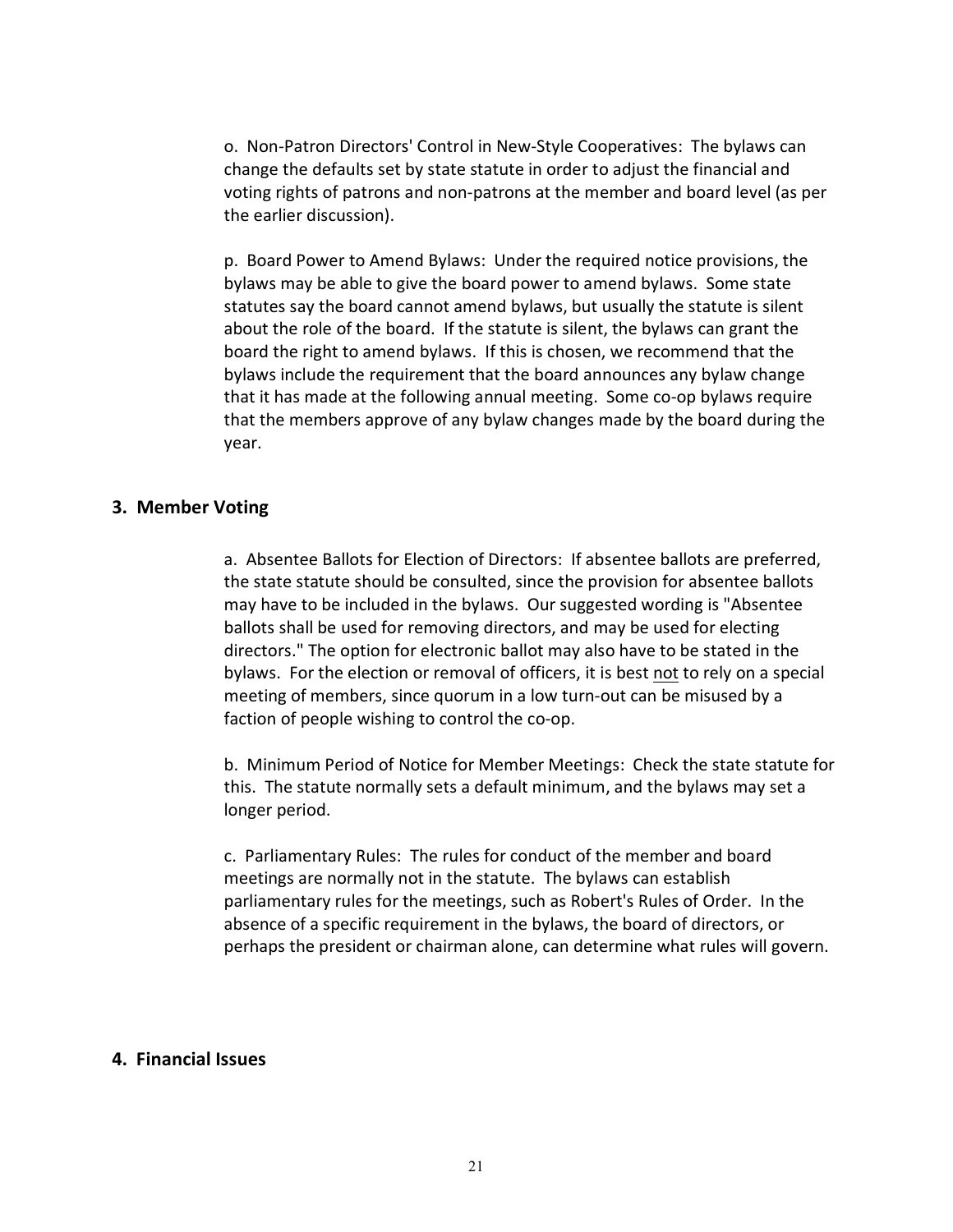a. Annual audit: The state statute normally does not require an audit, but the cooperative may want to include the preparation of an unqualified annual audit in the bylaws.

b. Limits on Handling Losses: Often, bylaws state that losses must be applied against the capital reserve of the cooperative, and then subsequently against members' equity accounts. But some bylaws allow the capital reserve to go negative, so that members' equity accounts are not affected. The cooperative needs to decide how it wants to handle this.

c. Redemption of Equity: This should always be at the discretion of the board. There should be NO requirement of the board to ever redeem equity, and this should be stated in the bylaws. Required redemption of equity could put the co‐ op at financial risk, or subject it to onerous record‐keeping.

d. Minimum Cash Refund Paid to Patrons: By federal law, 20% is the minimum percent of the patronage dividend that must be paid in cash to patrons as patronage refunds. Increasing this does not need to be in the bylaws, but can be a board policy.

e. De Minimus on Which Patronage Refunds are Paid: This is the minimum amount that the board will write a check for, or the minimum amount of the distribution to a member. Often, the bylaws state a de minimus of \$1, so that no checks for patronage refund distribution will be written for less than that amount.

f. Pre‐Existing Obligation: Federal law states that there is a pre‐existing obligation that patronage earnings must be distributed on the basis of patronage. This provision must be in the bylaws (or in the articles if there are no bylaws).

g. Losing Contact with Members: It is nearly impossible to keep track of every member because many move for employment or other reasons. The co-op is not under any obligation to maintain a current address for each member. That is the responsibility of the member. Many addresses go invalid each year. A "No Address" bylaw allows the board to determine when it is satisfied that the member cannot be found, in which case any allocated or contributed equity that has not been called for payment previously may be redesignated to the co-op's capital reserve. Reassignment keeps the co‐op's records current, and allows the board to focus its attention on the allocated equity of members who are known, and for whom the board may develop redemption policies. The "No Address" bylaw allows the board to direct its attention to the true "obligation," allowing the board to make comprehensive plans for the proper management of equity. However, please be aware that the allocated equity reassigned to the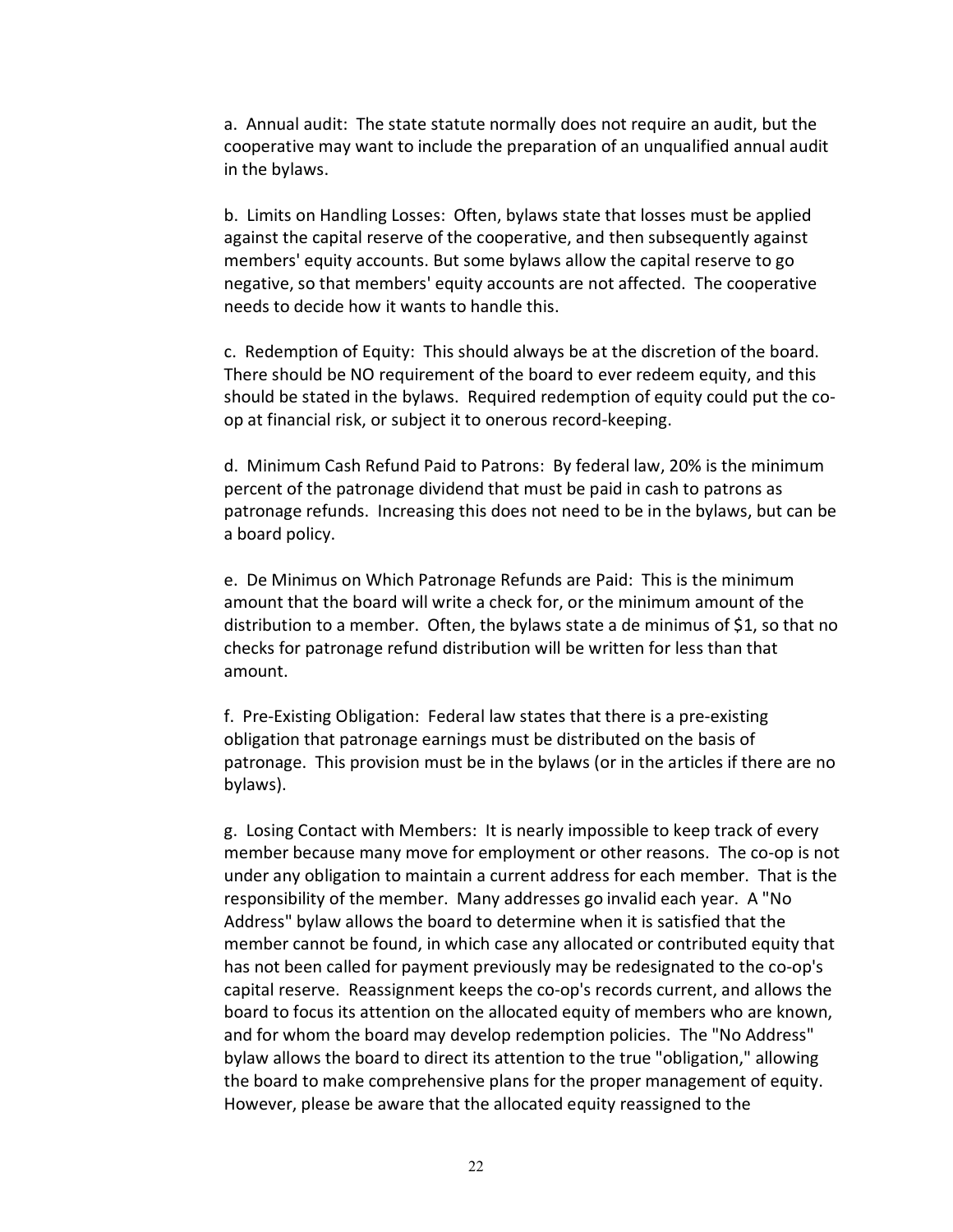unallocated capital reserve is potentially taxable. Check with your tax accountant to determine the tax impact. Also be aware that cooperatives are subject to unclaimed property law once the co-op cuts a check. If the owner of the patronage refund cannot be found, the amount becomes unclaimed property and must be turned over to the state. The unclaimed property statute requires an annual report to be filed with the state. It is recommended to do this even if the co‐op has nothing to report, because it establishes a starting point for the statute of limitations in case a claim is made at a later date.

h. Consent: This is one of the requirements of a Subchapter T, which came into existence in the early 1960's. There had historically been much controversy and confusion about whether or not the co-op and/or its members should pay tax. It has been established that patronage allocations made by consumer‐owned co‐ ops are not taxable to the co‐op or to the member. However, there could be income passed through to the member that is taxable, although this is not a normal occurrence. IRS rules require that the member must consent to submitting income for taxation if it is taxable. This consent can occur in any of the following manners:

i. Include a Consent Provision in the Bylaws: Typically the co‐op is expected to send out the bylaws to each new member, and include a reference (such as in a letter) that specifically points to the consent provision.

ii. Membership Agreement: The co-op can provide membership agreements to new members that must be signed to activate their membership. This agreement includes the consent provision.

iii. Check: On the check that is sent out to the member, a little statement can appear close to where they endorse the check that says they are consenting to report this income if it is taxable

i. Building Unallocated Capital Reserves: Allocated capital is that portion of the profit that is placed under members' names as allocated equity credits in their equity accounts, after the cash portion of the patronage refunds has been made to them. Unallocated capital are those retained earnings which are put into the capital reserve for use by the co-op. A statement can be made in the bylaws that empowers the board to determine how much profit to put into the capital reserve.

j. Distributions of Equity in Conversions or Liquidations: Although rare, a food cooperative may be converted to another form of business structure, such as an LLC. When this conversion happens, or a liquidation occurs, the question becomes how to allocate proceeds after debt has been paid. A provision can be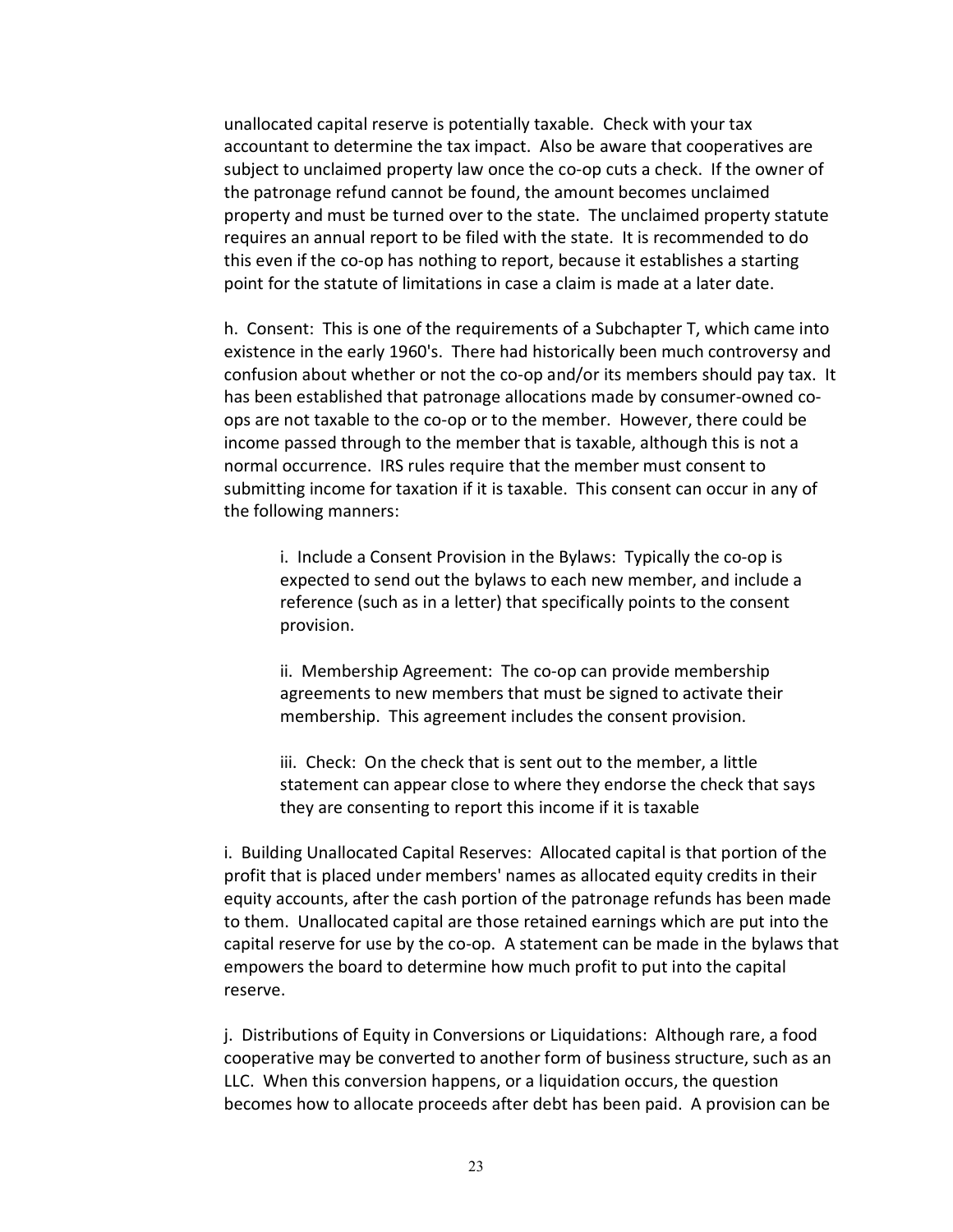included in the bylaws to either donate the excess to a 501c3 non‐profit organization, or to allocate it to members. We recommend that a 501c3 option be considered in the case of a conversion, but that proceeds should go to members in the case of a liquidation.

#### **5. Raising Capital**

a. Cooperative Member Interests: Generally, cooperative member interests are securities. In a cooperative, the members have received equity either in exchange for having paid for shares, or for money they have earned from the coop that has been reinvested in the co‐op. However, in some circumstances, properly structured membership interests in cooperatives may not be securities, allowing solicitation of membership without the impact of securities registration. The benefit of a cooperative's equity not being considered securities is that the co-op does not have to incur the onerous cost of security registration. It is important to note that preferred stock/equity and, with only a limited exception, members' loans are securities.

b. Registration and Exemption of Securities: Preferred stock/equity, member loans and any common stock that is considered a security must either be registered or be exempt from registration under both federal and applicable state securities laws. Below are several of the more commonly used federal exemptions for consumer‐owned food co‐ops:

i. Intrastate Federal Exemption: The intrastate exemption exempts, from federal securities regulation, offers and sales of securities that are offered and sold only to persons in one state. In general, to qualify for safe harbor, the cooperative must be organized, doing business, and making offers and sales of its securities in the same state; the offers and sales can only be made in that state and cannot be made to any resident of another state within six months of the offering; and any transfers of the securities within nine months of the offering must be made only to residents of that state. The securities must be registered or exempt under the applicable state securities laws. Some states have a self‐ executing exemption from registration (meaning you do not have to do anything to qualify) for co‐op securities, especially the large agricultural states. However, this exemption may be limited to only common stock or to particular types of cooperatives. You will need to review your state statute to determine if your cooperative qualifies for this or any other state exemption before moving forward with the intrastate federal exemption.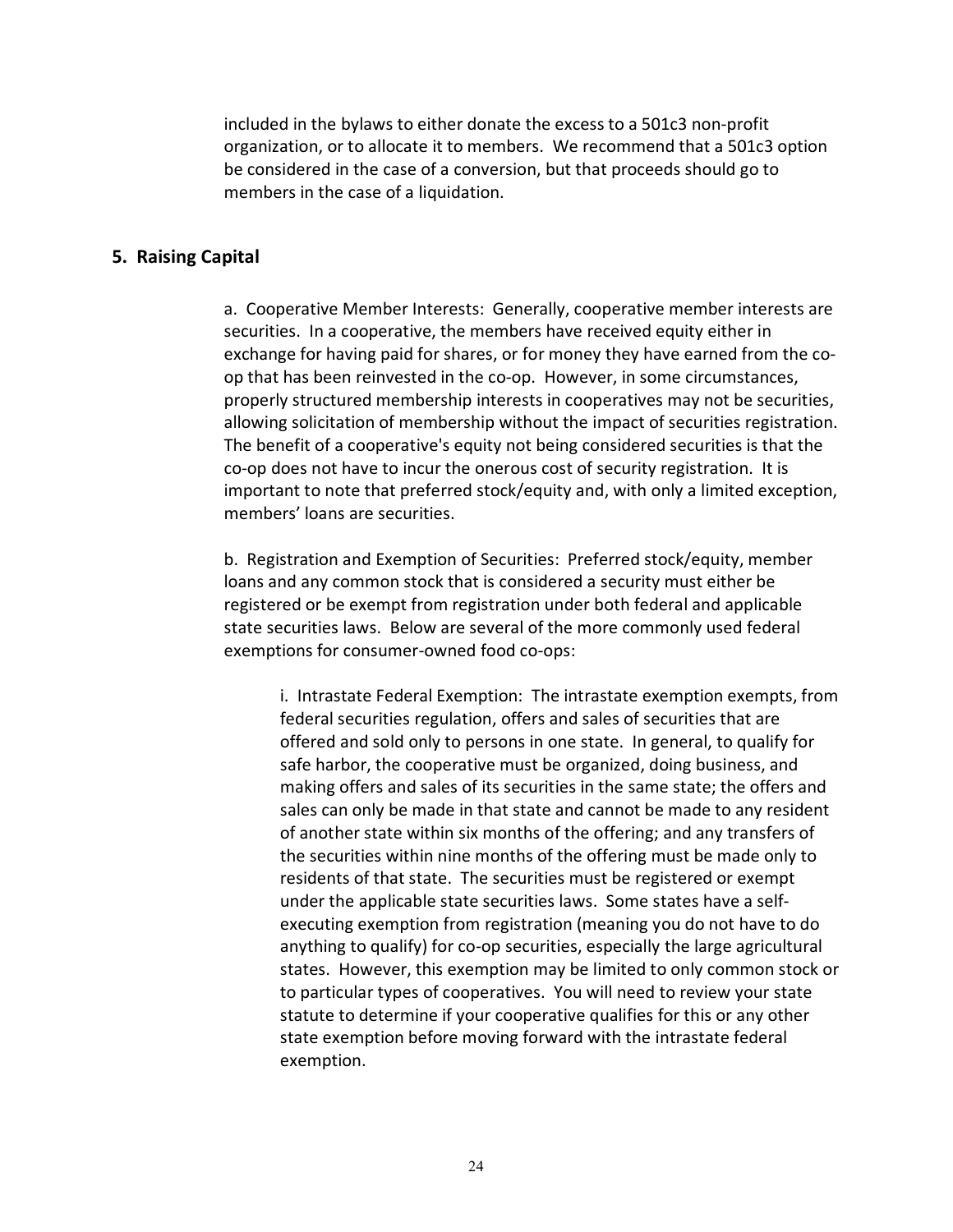ii. Non‐Public Offering: This exemption is available when the offering is truly a private offering. In a cooperative, one type of private offering is by making offers and sales only to current members that do not involve any general solicitation or advertising. The longer that the members have been members, the stronger the argument in favor of a non-public offering. This offering cannot be made to potential members as part of their joining the cooperative. Many states have existing member exemptions. You will need to review the specific details of your offering with respect to federal securities laws, as well as state statutes in all states where you have members, to determine if this exemption is available to you.

iii. Rule 506 Offering: Another type of non‐public offering is a "Rule 506" private offering. In general, sales can be made to an unlimited number of accredited investors (as defined in the regulations) and up to 35 nonaccredited investors; there can be no general solicitation or general advertising; the securities cannot be resold unless registered or otherwise exempt; and the cooperative must satisfy certain disclosure requirements. Securities sold in accordance with Rule 506 are considered federal covered securities and are exempt from state registration requirements.

It is important to note that there are also registration requirements, and possible exemptions from those requirements, for the individuals that actually offer and sell the securities. Typically directors and officers of a cooperative are exempt from those requirements. However, specific circumstances and applicable law should be examined before anyone makes offers or sales.

c. Disclosure Issues for Securities: You must disclose all of the material terms of the equity or debt regarding the co‐op and its business and related risks to prospective purchasers of the securities, regardless as to whether the securities are exempt from federal or state registration. All disclosures related to the offer or sale of a security are subject to the anti‐fraud provisions of the securities laws, which means that the disclosure cannot contain any untrue or misleading statement or omit any statement which makes the information untrue or misleading. The offering documents for an investment include:

i. Confidential Information Statement: this is like a prospectus, and it addresses all material terms and risks of the securities, the cooperative, and the terms of the offering.

ii. Subscription Agreement: This is an agreement to purchase a certain amount of equity, or loan a certain amount of money through a member loan.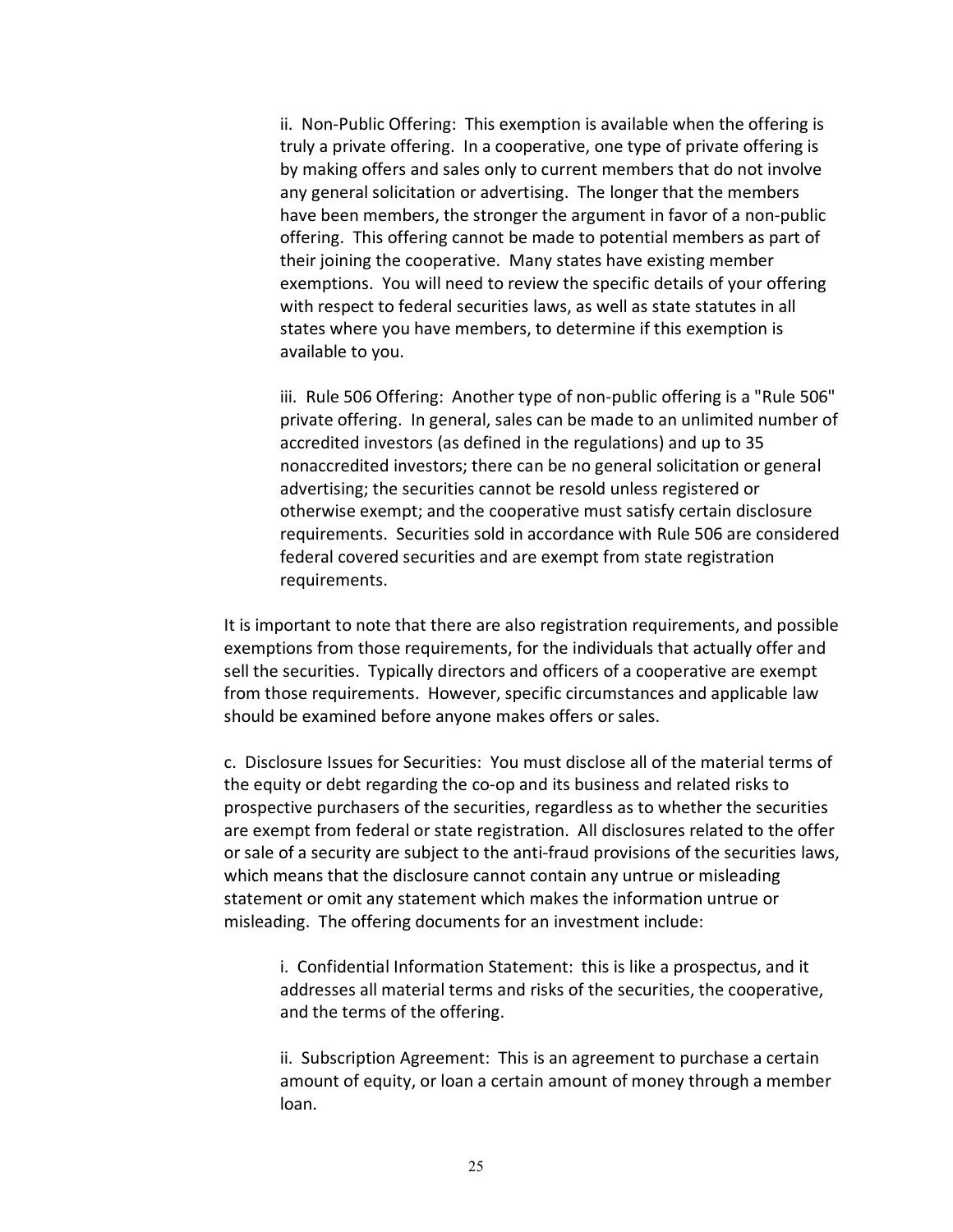iii. Certificate of Indebtedness or Certificate of Membership Interest: This is the official document issued by the cooperative that details the member loan or the equity purchase.

The process is that once a member has reviewed the confidential information statement, and decides to move forward with the investment, she/he signs the subscription agreement which is then brought before the co-op board for approval. Upon approval, the co‐op issues a certificate of indebtedness (for a loan) or preferred equity/ stock certificates (for an equity purchase).

d. Additional Equity: Oftentimes the founders of new cooperatives do not realize the amount of financing that will be required to start up and operate a food cooperative. Due to its limitation on transfer and its redemption at face value, common equity is used simply to purchase membership and does not yield a significant amount of equity. Therefore, the cooperative may need member loans, a bank loan or preferred equity to obtain adequate financing.

e. Member Loan Programs: A member loan program is a vehicle for obtaining financing in addition to a bank loan. A cooperative can obtain a bank loan (secured) and then obtain any additional financing it needs through a member loan program (unsecured). This financing package could also include a preferred equity program. However, members are often more apt to provide loans where there will be fixed obligations of paying interest and paying principal, and a relatively more "secure" investment. In the case of a liquidation, the secured loans are paid first, followed by the unsecured loans, then the preferred equity, and finally the common equity. As noted above, member loan programs, except in very limited circumstances, are securities offerings and must comply with the registration or exemption requirements of federal and applicable state securities laws.

#### **6. Patronage Dividends**

a. Qualified Written Notices of Allocation: Each year, these notices must be sent to individual members, notifying them of their patronage refunds and/or allocation of equity credits, if there are any. The letter to the member must have particular content (see the attachment). The cooperative must do this to qualify for a tax deduction on this allocation, and it must be done at the time of the allocation. If these letters are not provided to members, the IRS and state agencies may consider these funds to be taxable retained earnings.

b. Building Capital Reserves: It is important for the cooperative to retain earnings and build a capital reserve. If there is a year with a loss, this allows the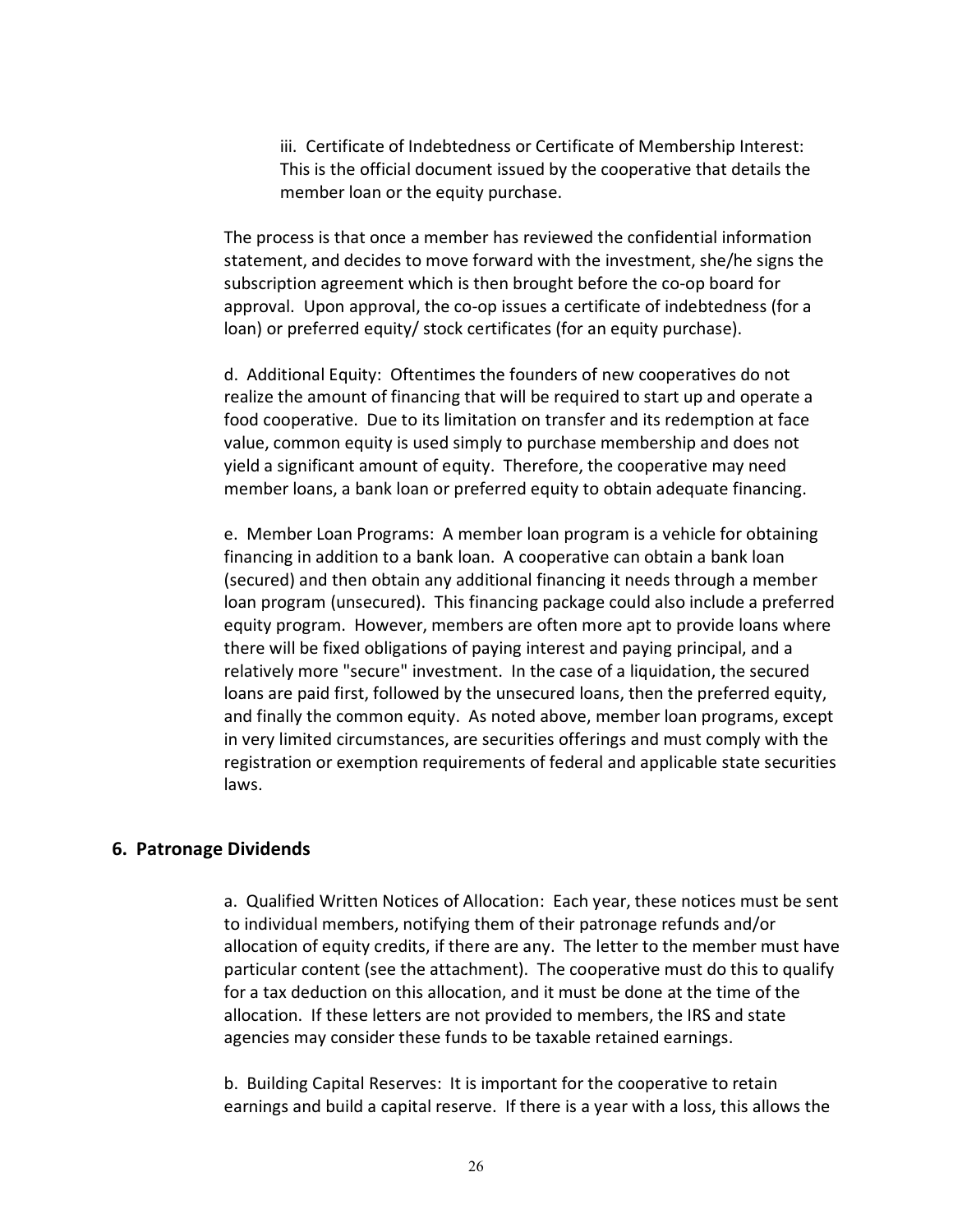loss to be deducted from the reserve. Then it doesn't have to be broken into individual amounts and allocated to each member's equity account as would be required if there were no, or an inadequate, capital reserve.

c. 1099 ‐PATR: As mentioned earlier, the filing of IRS form 3491 after three years of operation exempts the cooperative from filing 1099‐PATR forms for each of its members when patronage refunds are made. Normally a 1099‐PATR must be filed when an individual refund amounts to \$10 or more. However, form 3491 frees consumer cooperatives of this obligation if they are primarily engaged in the retail sale of goods and services that are generally for personal living or family use of members. Natural food cooperatives fit this definition.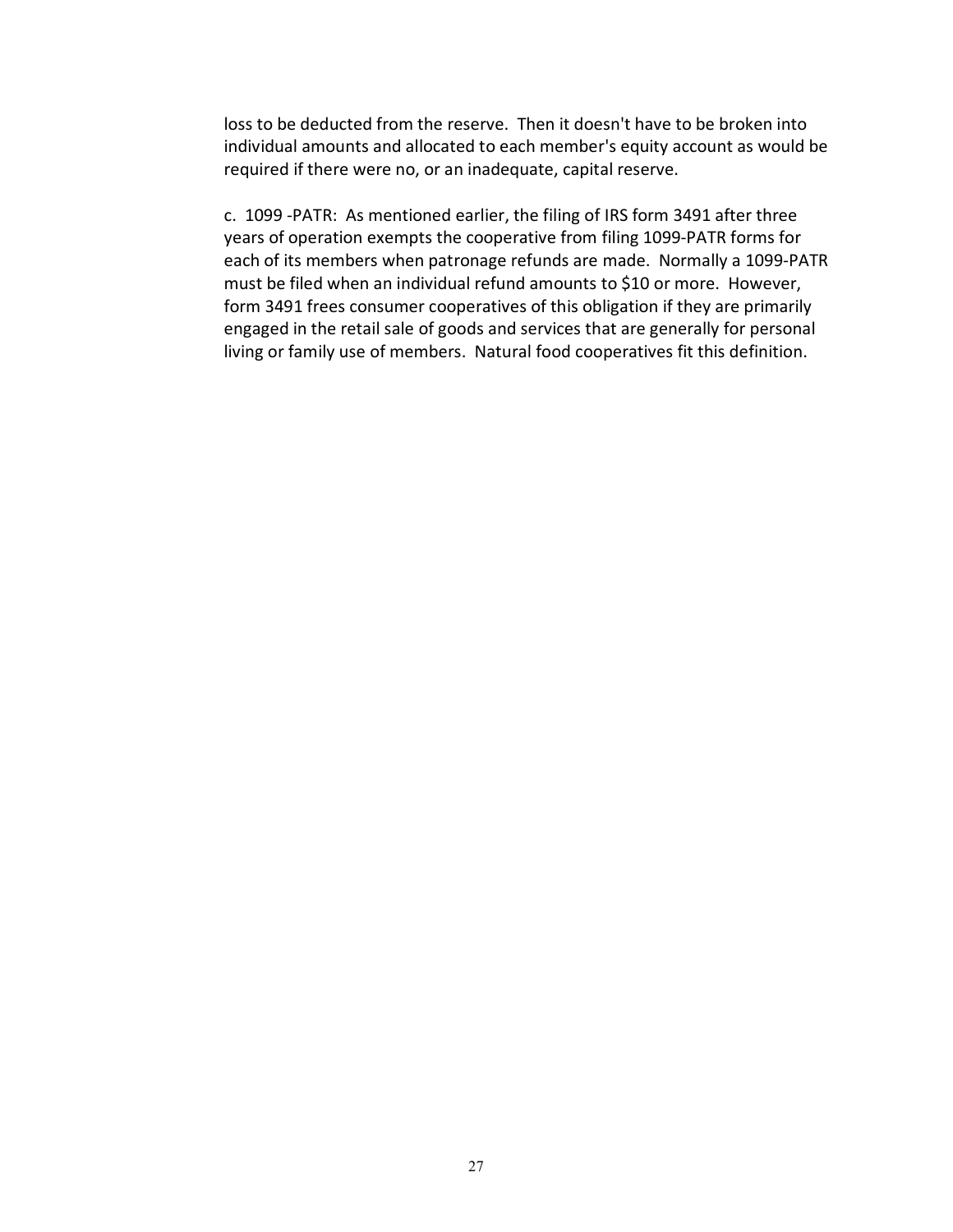# **Appendix 1:** Frequently Asked Questions

**(Concerning the Legalities of Co‐op Formation)**

# *1. Timing of Incorporation*

[NOTE: for more information on incorporation, see the third section of the Legal Primer, **Organization of Entity/Timing of Legal Organization]**

**A. At what stage of the development process should a group incorporate?** When a group of five to ten people believes that a cooperative can be a successful business enterprise, and wishes to evaluate their opinion further by pursuing feasibility analysis. Incorporation is a simple process in most states and the filing usually costs less than \$200. The filing can occur without legal advice. Filing affords founding members liability protection, and lends legitimacy to the process in the eyes of potential lenders and other potential member/owners. Articles of incorporation are filed at the time of incorporation. Bylaws are not usually required by law, but if they are to be completed, this normally occurs during or just after incorporation.

**B. What development events/activities/decisions should precede incorporation?** The one event that should precede incorporation is the formation of the above-mentioned group of five to ten people who wish to start the cooperative venture. This group becomes the steering committee for the development of the cooperative. Once the cooperative is formed, a board is chosen from among the members, and the board takes on the responsibility of development. The board may choose to keep this responsibility for itself or delegate it to a subset of members that will continue as the steering committee. Due to the small number of members at the point of incorporation, the board and steering committee may be interchangeable.

**C. To what extent does feasibility need to be determined before incorporation?** Feasibility does not need to be determined before incorporation.

**D. When should a co‐op decide the value of a membership?** The decision should be made when the Board of Directors has determined the amount of equity the cooperative needs, the proportion of that equity that will be raised from purchases of memberships, and the approximate number of members who are likely to join the cooperative*.* However, purchases of memberships should not be relied on to capitalize the co-op. This reliance should be placed primarily on member loans and bank loans. Otherwise, the membership values could be overpriced.

**Should feasibility be determined before the decision on the amount of member equity is made?** It may not be until after the feasibility study is prepared that any final determinations can be made about the proportion of equity that will be raised from memberships and the number of members who will join the cooperative. But, if the Board determines that a membership equity value should be established earlier, the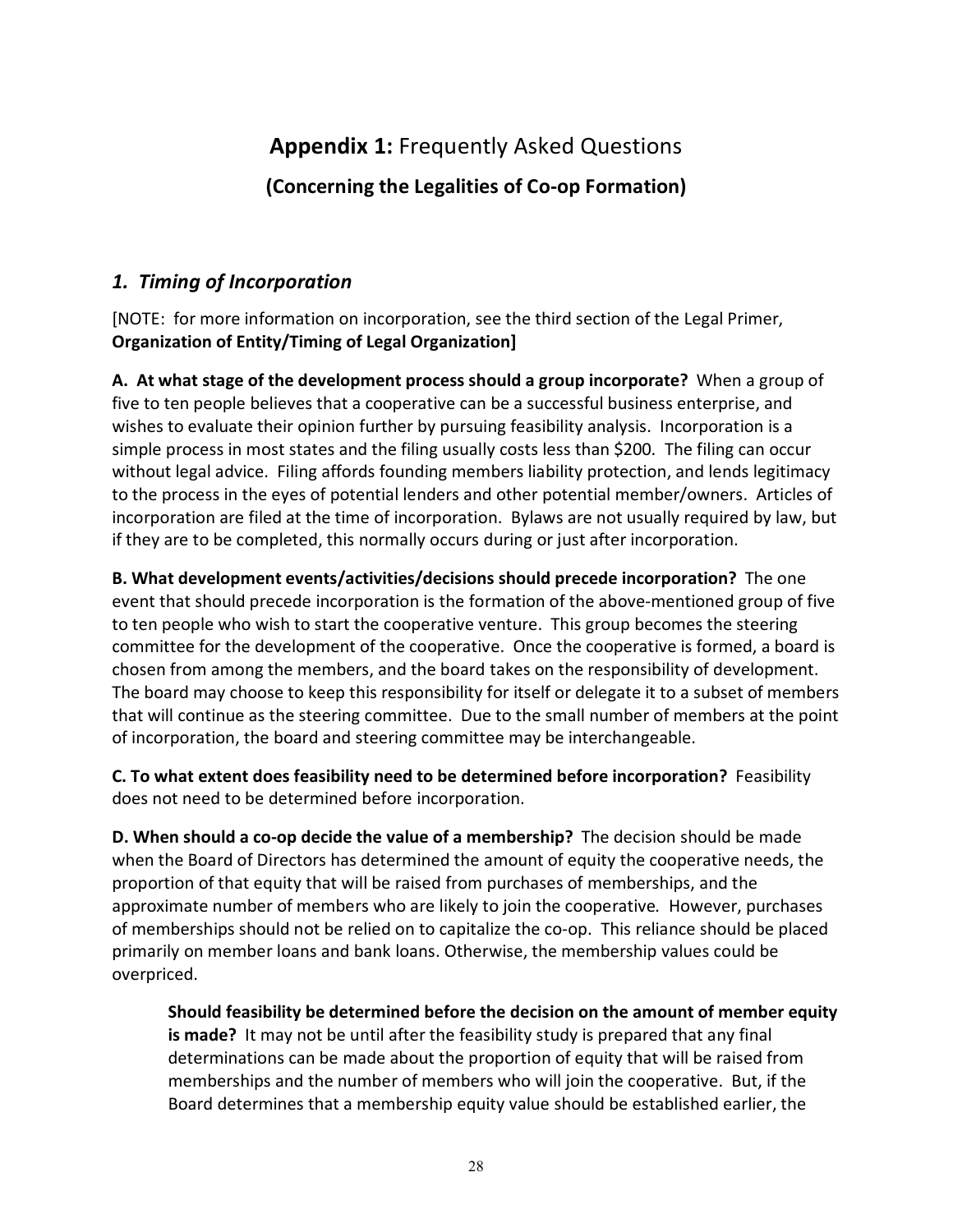Board should attempt to establish a value that covers part of the capitalization of the business without overpricing the memberships. This should be an amount that will create a sense of ownership among members. Whatever the amount, the Board needs either to be comfortable with it, or the Board must realize that it may have to be changed later. In the latter case, member education and support will be needed.

**E. How should a group handle funds and fundraising prior to incorporation? Donations, grants, investments from members? Bank
accounts, collection and disbursement of money?** A group should not do any of the above prior to incorporation. The only monetary expenditure required before incorporation is the filing fee for the articles of incorporation, and the founding group may have to finance this fee. Before or after incorporation, the founding group may wish to align with an organization that can act as their fiscal agent for the receipt of grants, donations, etc. Such alignment with a 501c3 organization will allow access to funds not disseminated to individuals or businesses, and will allow the donors to write off their gifts as charitable contributions.

**F. When should the original articles of incorporation be reviewed/revised, and what events would trigger review/revision? (e.g. before the transition from steering committee to board, before equity is raised, after the business plan is completed?)** The original articles of incorporation should be drafted broadly enough to avoid having to amend them, until circumstances have caused the cooperative to grow beyond them and they are obsolete, or because changes in the law make amendment of the articles of incorporation necessary.

# *2. Types of Incorporation*

[NOTE: for more detail on incorporation, see the second section of the legal primer, entitled **Choosing a Business Structure.**]

**A. What are the different options for incorporation for a consumer cooperative?** There are four basic options:

1. New "unincorporated" cooperative,

2. Traditional "corporate' cooperative,

3. Corporation (can be taxed as co‐op under Sub‐T, but state law may prohibit use of the word "co‐op, cooperative, etc" to co‐ops formed under corporation statutes), or

4. Limited liability company (can be taxed as co-op under Sub-T, but state law probably will limit use of the word "co-op, cooperative, etc" to co-ops formed under corporation statutes*)*.

**B. What should a group consider in making the decision?** By statute, the new "unincorporated" cooperative provides the most flexibility for organizing governance and financial rights of members and patrons, and this is the preferred option in states where it is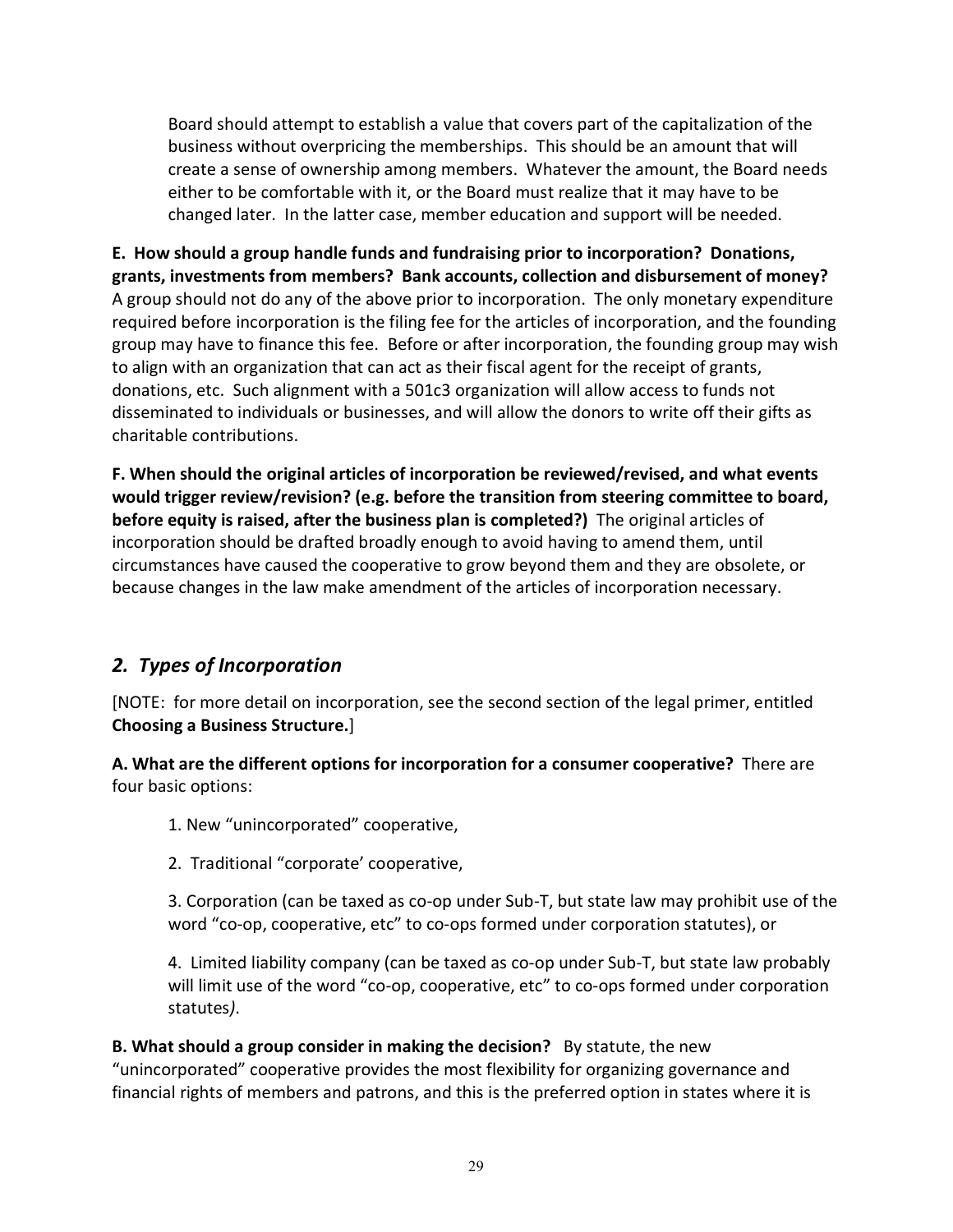available. The traditional "corporate" cooperative has less flexibility to organize governance and financial rights. This option is second in preference. Corporations and LLCs offer flexibility to organize governance and financial rights, but the use of the words "co-op" and "cooperative" may not be allowed in the corporate name if the state has a cooperative statute.

**C. What are the advantages of the new "unincorporated" cooperative statutes?** Flexibility is the hallmark of the unincorporated co-op statutes. They typically allow: 1) the payment of something higher than an 8% dividend on non‐voting equity capital; 2) non‐patron members to invest in the cooperative and to participate in governance, and 3) non‐patron directors on the Board of Directors. None of these are required by the statute, rather the statute permits the financial and governance rights to be created if that flexibility is necessary to attract capital from non‐patron investors.

**What are the disadvantages?** There are no disadvantages. The co‐op must remember to file Federal Form 8832 (entitled 'Entry Classification Election") within 75 days of the incorporation of the co‐op, if it is forming under the new co‐op statutes (not required for filings under old co‐op statutes). We recommend that the form be filed at the same time that application is made for a Federal Employer Identification Number using Form SS‐4.

**D. If the cooperative statute in a particular state is not conducive to consumer cooperatives, which states are preferable? Why?** Wyoming, Minnesota, Wisconsin, Iowa, Tennessee, Utah, and Nebraska all have new "unincorporated" co‐op statutes. Minnesota, Wisconsin and Iowa are the most flexible because they do not limit the use of a cooperative to the processing of agricultural commodities. However, there are ramifications for incorporating under another state's co‐op statute. Please see Section 4 on Member Capitalization in the FAQ's for an explanation of these ramifications.

**E. When (if ever) would a non‐profit structure (including seeking 501c3 status from the IRS) be used for a consumer food cooperative? Why?** [NOTE: See 2.E in the Legal Primer for more discussion of this topic.] First, a little background on co‐ops. Co‐ops are sometimes thought to be non-profits, but, in the eyes of the IRS, a cooperative is a for-profit business organization that is owned by its users. One of the key differences between cooperatives and other for‐ profit organizations is how the earnings are distributed. In a cooperative, earnings are distributed to the users or patrons in the form of patronage refunds on the basis of use. In an investor-owned business, the earnings are distributed in the form of dividends on the basis of investment rather than use.

Federal law allows organizations to apply for and receive an exemption from income taxes by establishing themselves as non‐profits with 501c tax‐exempt status, but these organizations must operate for the benefit of the public rather than individual members or investors, and no monetary gains are returned to them. A non‐profit with 501c status is not a recommended structure for a business, and will likely not be allowed under IRS rules.

The situation at the state level becomes more complicated. Some states allow non‐profit cooperative status and some do not. Check with your state to determine if this is an option for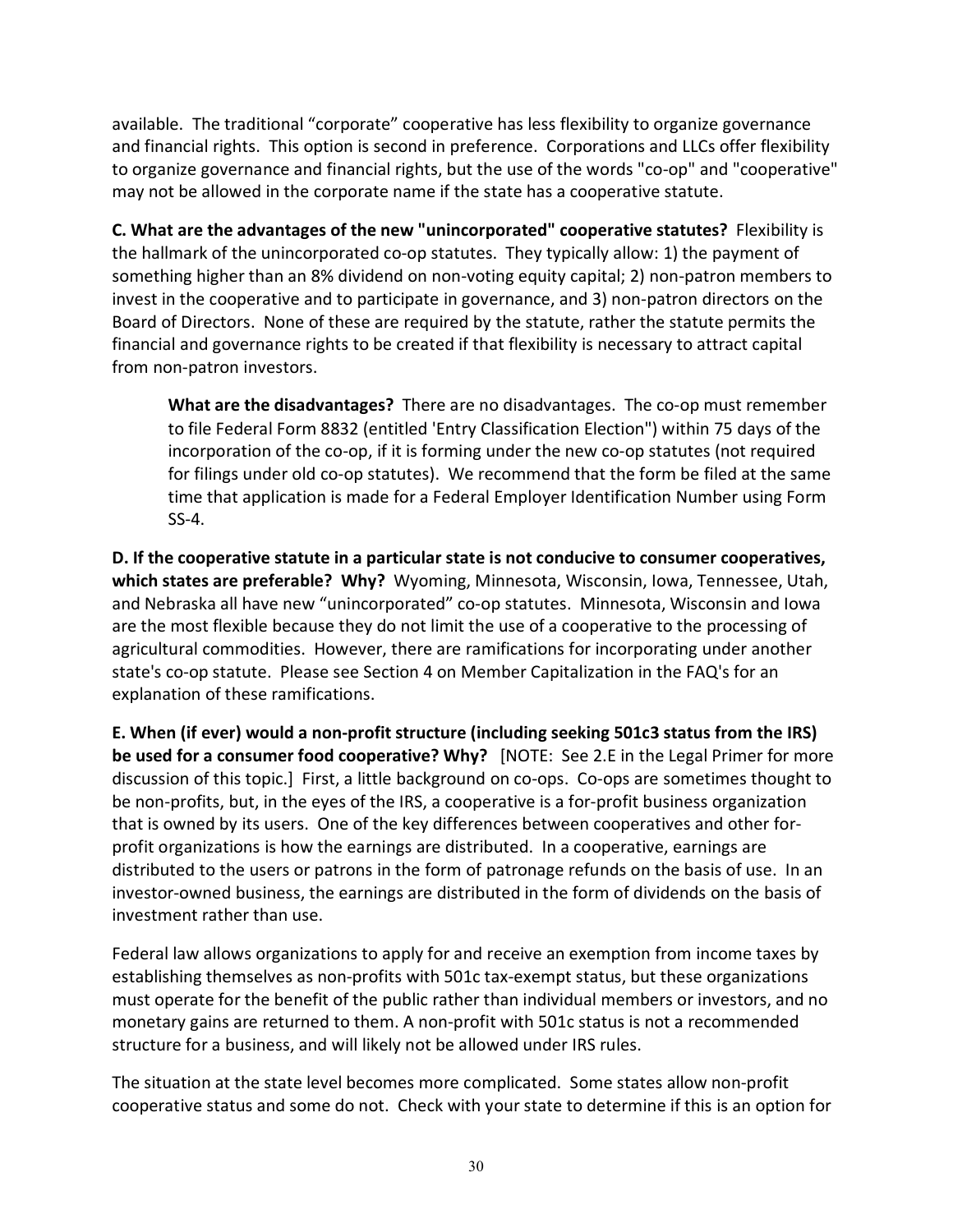your co‐op. But choosing non‐profit status means that there is no monetary gain for members. In fact, state laws typically prohibit non‐profit corporations from distributing pecuniary gain to members. Some food co-ops that have formed under non-profit statutes use the philosophy that a patronage refund is a reduction in cost rather than a pecuniary gain to members. This is a "stretch" that may not be legally justifiable if put to the test in a court of law. A patronage refund is a financial or pecuniary gain because it represents profit from the business, a profit the members would not enjoy if the cooperative were not in existence.

Another issue under state law is that non‐profit corporations may be prohibited from distributing the proceeds remaining in a liquidation to members. That state statute may require, for example, the remaining proceeds to be distributed to a charity or other non‐profit organization. This may not match the expectation of the members.

If state law allows non‐profit co‐op status, the co‐op's founding group will have to choose between 1) for-profit co-op status which clearly allows for monetary gain to members, or 2) non‐profit co‐op status where patronage refunds would be legally questionable, but the founding group perceives some value in being a non‐profit for reasons of community and/or government support. Our advice is to organize as a for‐profit cooperative because it is a more accurate portrayal of the co‐op's business objectives and purpose.

**F. How should the cooperative be organized?** Cooperatives can be organized with stock or on a membership basis without capital stock. There are two reasons to form on a membership basis rather than a stock basis: 1) the administrative and accounting effort to keep track of stock is significant, and 2) the use of the word "stock" implies a security even if it does not operate as such within a cooperative. When a co-op is formed on a membership basis, membership interests or units or voting "stock" are not securities. Membership interests purchased by members do not appreciate in value, do not pay dividends, and are redeemable at face value, if at all, at the sole discretion of the Board of Directors. Therefore membership interests do not meet the definition of securities. For the sake of clarity and accounting ease, we recommend that cooperatives form on a membership basis and not a stock basis. However, many food cooperatives organize with stock because their members want to own a share of stock, a more recognizable ownership form than a membership interest or unit. In that case, co‐ops need to be very clear in their bylaws about the factors that exclude their stock from designation as a security: no appreciation, no dividends, face value redemption at discretion of the Board.

### *3. Bylaws*

[NOTE: for more information on bylaws see 3.E in the Legal Primer]

**A. What are guidelines and rules of thumb for bylaws?** Whereas the articles of incorporation must be filed to create the business organization, the bylaws are usually thought of as a contract among the members, the Board of Directors and the co-op that address governance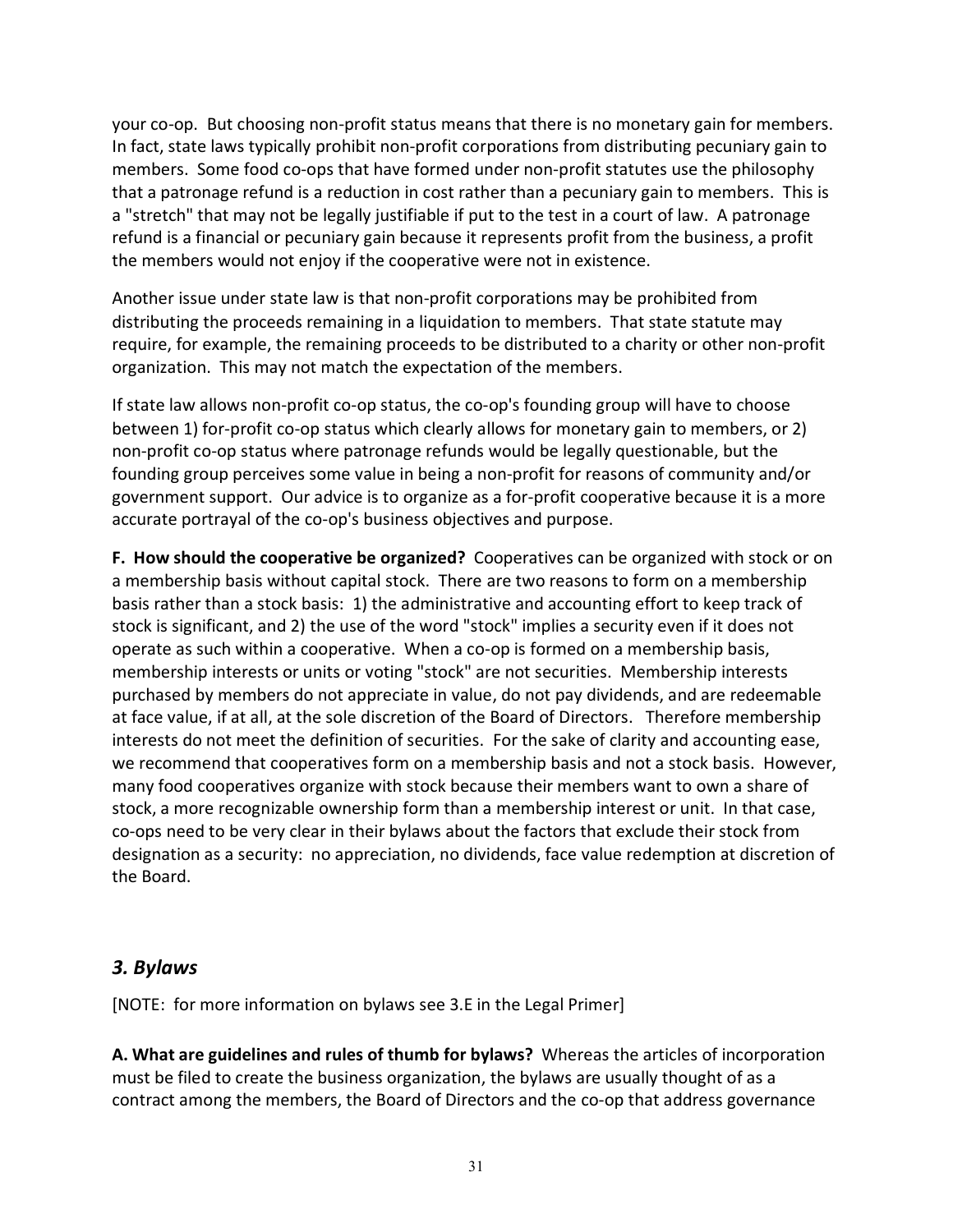and financial rights. The bylaws are not filed, and are considered confidential private property of the organization. The most important areas addressed in the bylaws are (1) membership qualifications, member rights and responsibilities, and termination of membership; (2) establishing quorums; (3) frequency and timing of annual meetings, (4) use of proxies and/or absentee ballots; (5) officer positions and responsibilities; (6) pre‐existing obligation, as required by the Federal tax law for co‐ops, that patronage earnings be distributed to patrons in proportion to their use of the co‐op; (7) indemnification of the Board of Directors by the Co‐op, whereby the co-op may have to indemnify a director or the board out of its own cash reserves, or by D&O insurance that is purchased by the co-op; (8) what happens to equity if the co-op cannot locate equity holders; and (9) amendments of bylaws. State law will vary on many of these issues, so the state statute where your co‐op will be formed should always be consulted in conjunction with drafting of the bylaws.

**B. What doesn't have to be addressed in a set of beginning bylaws? How specific do they need to be?** First, bylaws are usually not required by law. The statute fills in quite well if bylaws either do not exist or are silent about a specific issue. That said, co‐ops almost always have a "pre-existing" obligation that requires patronage earnings to be distributed on the basis of patronage, whether or not there are bylaws. If there are no bylaws, the pre‐existing obligation should be included in the articles of incorporation. As to specificity, bylaws should give direction to the Board of Directors, and authorize the Board of Directors to establish policies for guidance of the Cooperative.

C. Is it a best practice to have members approve changes in bylaws? If so, how does that work **in the early inception stage before there are members or many members?** Once the cooperative is incorporated, the directors represent the minimum number of co‐op members who may approve bylaw amendments. It's difficult to imagine a time when the co-op would not have more members than just directors to vote on "member" issues. As the cooperative membership grows, there are varying views on whether the board or members should have the power to make bylaw changes. The members always have "trump power" over the board through their power to elect or remove new directors. If the board is given the power to make bylaw amendments, the board must nonetheless recognize that, as in any democratic institution, governance is always consented to by the governed. Therefore, making decisions that are in line with the members' intent is important. Otherwise board members can risk removal from office. But, more importantly, if board actions are not aligned with members' interests and values, the cooperative will be weakened.

**D. Should members approve the initial capital structure of the co‐op and any future changes? (e.g. member share requirements, etc.)** It is incumbent upon the Board to make good judgments about capital structure. This structure is normally not submitted to member review. However, it is critical that the board educate members as to how the capital structure or change is in the best interest of the co-op and therefore its members. If the members don't understand or support the capital structure, it is not likely that it will raise the necessary capital. See the response to C above regarding the risks that directors should always keep in mind.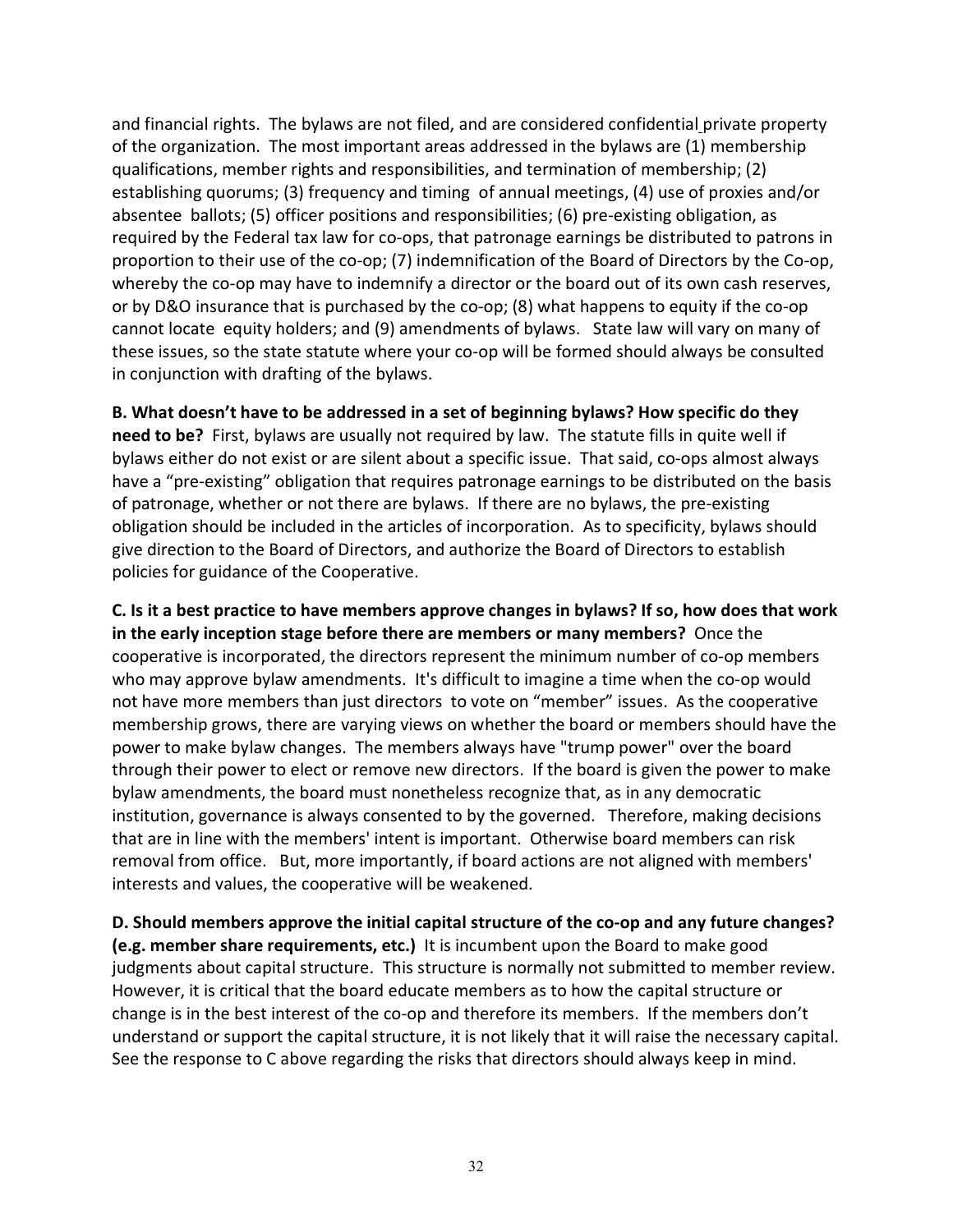**E. What are appropriate decisions for members to make in a consumer co‐op?** Typically liquidation, dissolution, merger, consolidation and election of directors are the decisions that members make. Everything else is decided by the Board of Directors. This doesn't mean that other matters cannot be taken before the membership, but submitting issues for member approval can be very cumbersome and expensive, and normally directors are elected to make these decisions. The most important decisions made by members are the election of directors every year at the annual meeting.

While democracy and member control are important values, it is also important to protect the co-op from a minority of members with a particular agenda that may not be in the best interest of the members or the co-op as a whole. The board is legally bound to consider the whole coop and all its members. A small group of members does not have such an obligation and there have been cases where a few members have used broad member decision-making rights to the detriment of the co-op. We recommend limiting issues members decide while emphasizing transparency and strong linkages between the board and members.

**F. Can households, businesses and other entities be members?** Yes, they can be members. Within each membership, there would then be multiple patrons. A multi-party membership entitles a co-op to a deduction for every patron. If patrons' purchases are tracked separately, every patron would need to supply his/her social security number so that tax deductions can be made for the patron's purchases*.* A multi‐party membership can also be a way of increasing sales at the co-op. For business and household memberships, we recommend that only one person be the designated vote‐holder and contact person. While a business is self‐defining, you will need to define the meaning of the term, "household." A household could be defined as "related people living in the same housing unit," or it could be more broadly defined as "people living in the same housing unit and sharing meals." If one person of a business or household engages in conduct meriting termination of the membership, we recommend that the membership be canceled, and the remaining people be given the option of individual memberships or a redefined group membership.

### *4. Member Capitalization*

**A. How should start‐up food co‐ops deal with securities regulation issues in their efforts to raise member capital (in equity or member loans)?** [NOTE: See Section 3.E.5 in the Legal Primer for more information on this topic.] When a co-op is formed on a membership basis, the membership shares or units that people purchase to become voting members of the co‐op are not securities because, as mentioned earlier, they do not appreciate, pay no dividends and are redeemable at face value only at the discretion of the Board. However, the other financing that a new co‐op may require from its members is likely to fall under a securities designation. These include various classes of preferred shares and member loans. These constitute securities defined as debt or equity interest that 1) pay a return for the use of money and/or 2) will appreciate in value.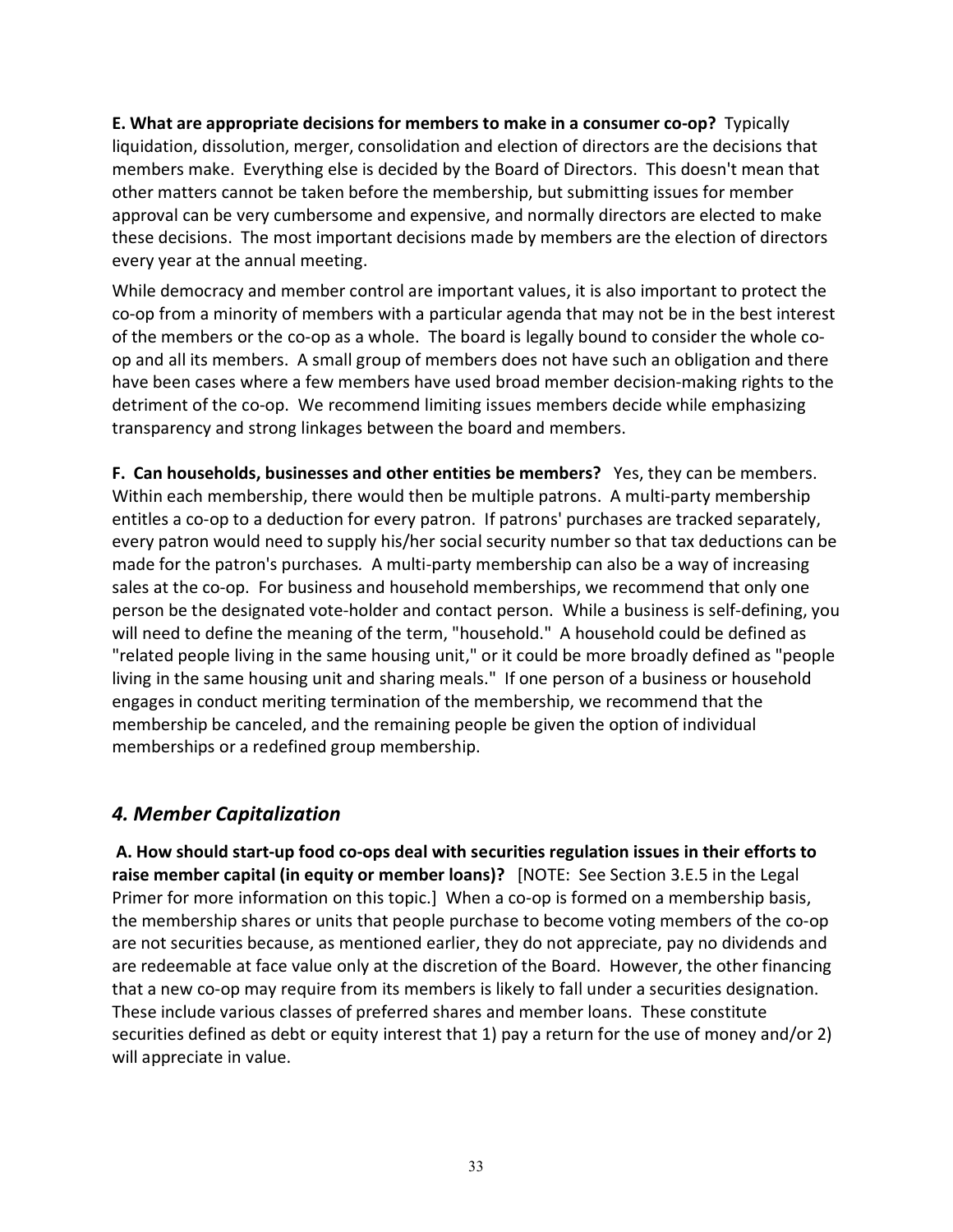Both federal and state governments regulate the sale of securities with close scrutiny. Co‐ops are like any other business organization in the sense that all must comply with regulations regarding the sale of securities. Regulation comes in two forms, the first of which is registration and the second is disclosure*.*

Registration is the process for approval of securities with the security division of the federal Securities and Exchange Commission (SEC) and the applicable state agency. Registration must be evaluated both at federal and state levels, and it may be avoided by selection of an appropriate exemption from registration. Registration is a lengthy and expensive process, and should be avoided if an appropriate exemption is available. However, state and federal laws prohibit the use of "scheme or artifice" (i.e. willful misrepresentation) to avoid registration, so we emphasize that the exemption must be appropriate for the co-op's situation. Legal guidance is recommended for any decisions about qualification for an exemption from registration.

At the federal level, the registration occurs with the SEC and is likely to occur if securities (for example, members loans and preferred shares) are being provided by co-op members that live in states other than the state the co-op is incorporated in (another exemption might work in this case; see the primer for a wider discussion of exemptions). If securities are being issued only to members that live in the co‐op's state of incorporation, the co‐op can issue the securities under a self‐executing intrastate exemption from the SEC, meaning it does not have to register its securities with the SEC.

At the state level, securities laws vary by state. Check with your state to determine if there is an appropriate exemption from registration for co-ops. Some states provide a co-op exemption with only the filing of an issuer registration form. Other exemptions are self-executing and require no action whatsoever by the co-op. In states without an automatic exemption, co-ops will have to fill out forms specified by the state. Occasionally, negotiations with the state may be necessary to obtain exemption. Again, registration can be very costly and time‐consuming so it is preferable that a new co-op finds an appropriate exemption from registration for its securities.

Disclosure of all material risks is always required for any offering of securities. Disclosure is done whether or not federal and/or state exemptions from registration have been received. The disclosure document (usually described as a "confidential information statement", or "private placement memorandum" or "prospectus") details any material risks that could affect the member's decision to loan money to the co-op. A few examples of material risk are a significant bank loan that the co-op has taken on, or significant deficiencies in the building a coop owns. The disclosure document is a legal document, and legal expertise should be obtained in the writing of the document. The co-op and its Board are liable for any deficiencies in disclosure whereby material risks are not included or misrepresented in the disclosure document. Deficiencies in disclosure may be either failure to include information about material risks (omission) or innocent misrepresentations of material risks (commission).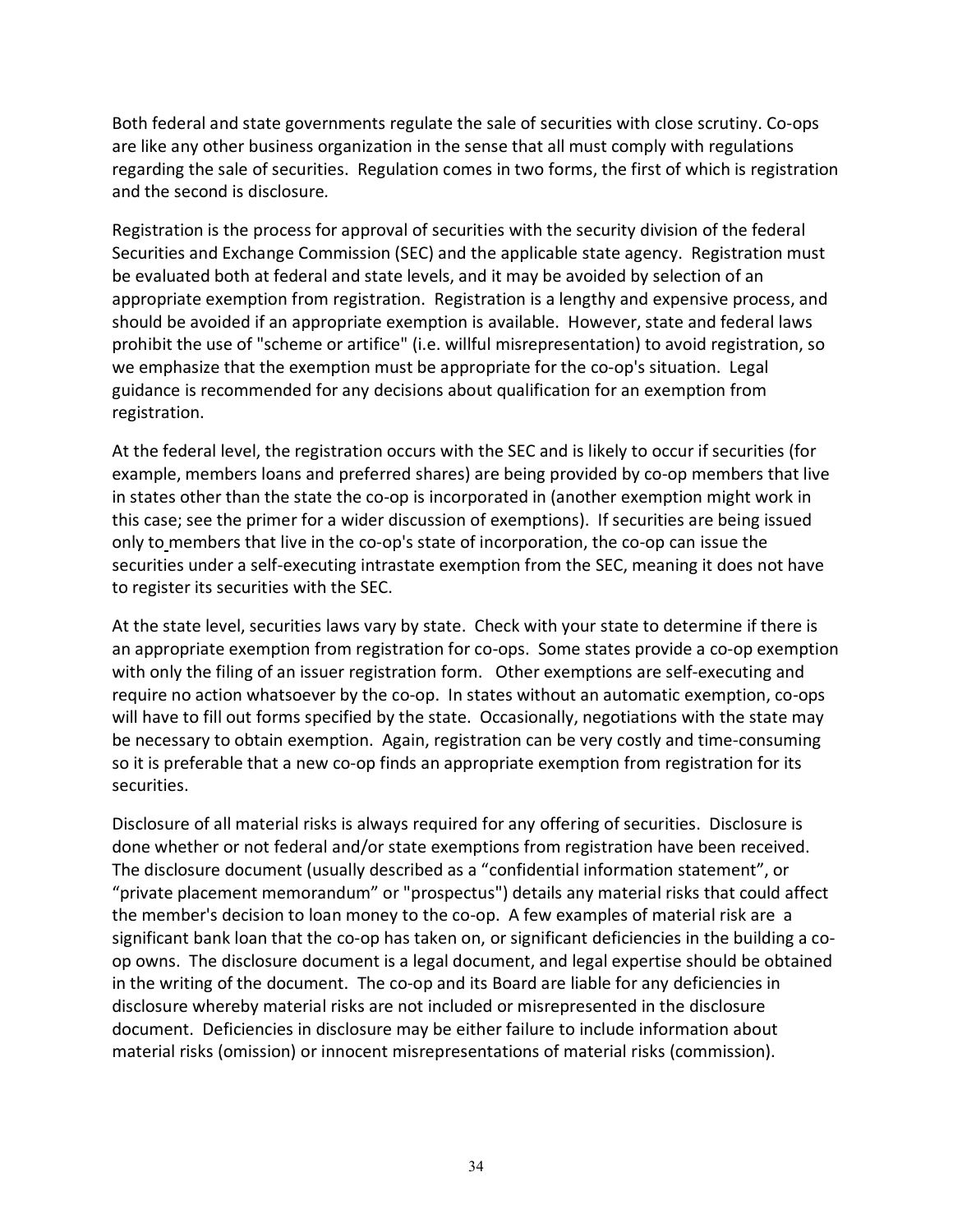**Does the length of time a co‐op has been incorporated affect this?** This is where another form of exemption from registration may come into play. The longer the group has been together as a co-op, the stronger the legal argument for an exemption in doing a private offering for purposes of obtaining member loans/equity*.* If a co‐op can make a private offering of stock only to its members without advertising, and not a public offering, it can obtain an exemption from registration under federal and state laws. And this is another reason for incorporating as early as possible. Please review the primer for a wider discussion of the private offering exemption.

**Can the co‐op solicit membership and an offering of stock/loan at the same time?** No, the person must become a member before they are approached with an offering.

**B. How can bylaws be structured for flexibility and mutual benefit in raising, rewarding, and returning member capital?** (See http://cdsfood.coop/bestpractices for CDS/CoCoMAMA best practices.) The bylaws should allow for the creation of multiple classes and series of units or shares of equity interests, including common and preferred units/shares. Within a share class, we recommend only one member type. For example, we suggest that there be one type of common share at one amount for each member. The bylaws should also not create any obligation on the Board to redeem common shares (or membership units/interests) on any basis other than the exercise of the discretion of the Board of Directors. Allowing for automatic redemption would require continuous tracking of the location of members, and would result in much bookkeeping and costly payouts.

**How can/should multiple types of shares/stock
be used to raise member investment capital? Why not just one class of shares, equity/voting, and then raise member loans?** Keeping it simple is always a good business axiom, but maximum flexibility should be maintained. For example, a co‐op may want to offer more than one series of equity interests with varying levels of dividend paid if some members will accept a lower return while others will demand a higher return. At the same time, the co‐op will want to have the flexibility to raise capital from member loans (i.e. debt capital) in addition to equity capital from the sale of equity interests.

C. If a co-op has incorporated in a state other than where it is located, and then wishes to **raise member loans, will it be at a disadvantage?** [NOTE: See 2.D in Legal Primer for more detail] The co‐op could be disadvantaged if it desires to use the intrastate exemption from federal registration. To rely on the intrastate exemption from federal registration, the securities must all be sold within the boundaries of one state to residents of that state by an organization incorporated within that state.

**D. How important is Director and Officer (D&O) Insurance and when should it be obtained?** [NOTE: See 3.D in Legal Primer for more detail.] D&O insurance is very important. Insurance should be purchased as soon as it can be afforded. Until then, the directors must rely on the protection of the corporate shield and the business judgment rule. The business judgment rule holds that the decisions of directors will not be overturned by courts of law if the decision is properly informed, the decision is made by directors without conflict of interests, and the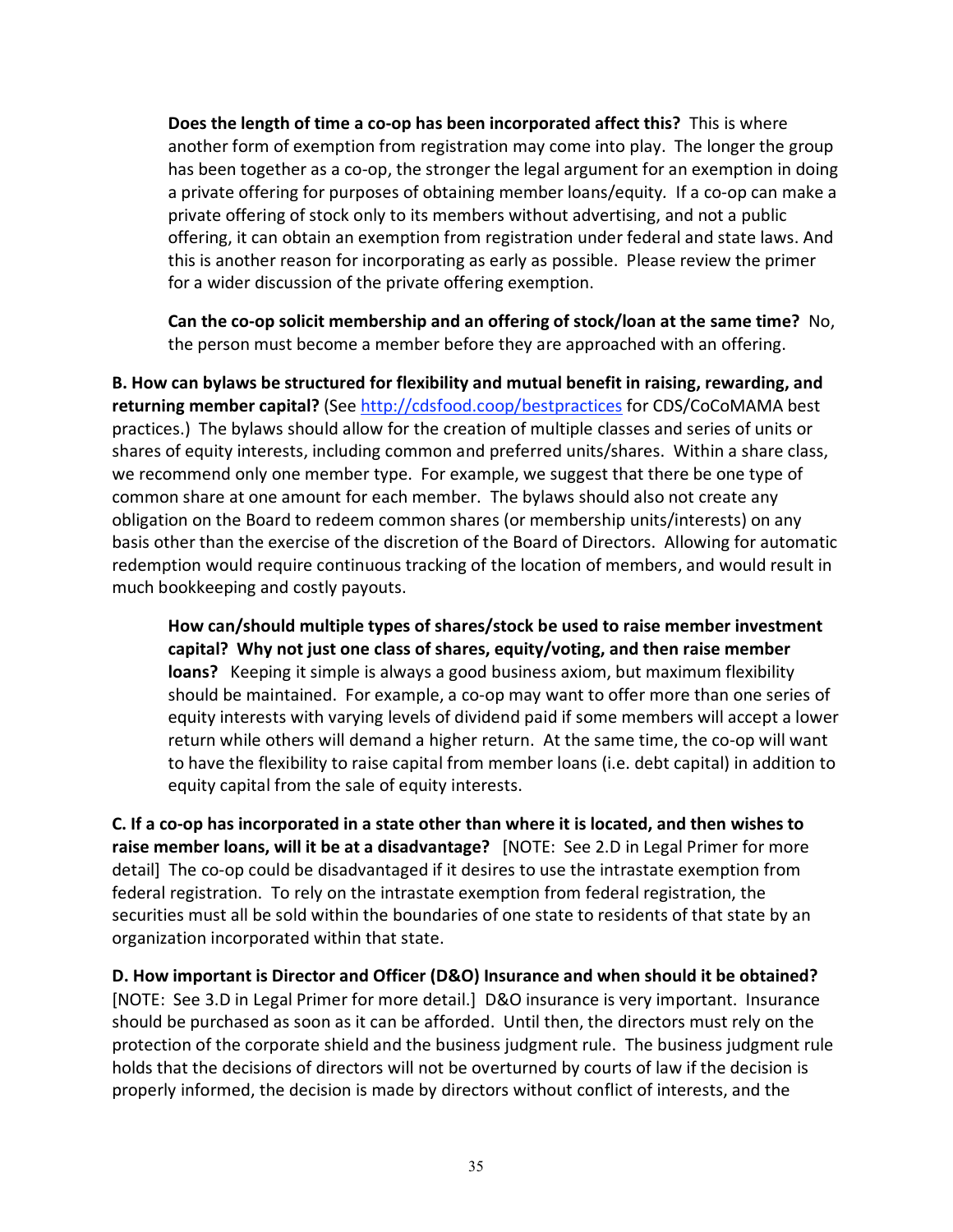decision is made with the best interests of the business organization in mind. D&O insurance is usually very cost effective when one considers the cost of legal representation alone, which the insurance company will usually be required to pay under the insurance contract. A D&O policy will typically exclude liability from issuance of securities (member loans, etc), but payment of legal costs of representation of the board will usually be covered and is nonetheless important. Always have the D&O insurance contract reviewed to determine (1) the scope of coverage is what you intended, and (2) under what circumstances a defense will be provided. Concerning securities, or any other area of potential liability, if all legal duties are carried out appropriately by directors, the risk of liability is minimized. Performing their legal duties well should be the first area of attention for directors. In case of legal action, adequate performance of these duties will allow the director to mount a good defense. D&O insurance provides a safety net in case of legal action for some or all of the expenses.

E. What degree of liability do board members hold for loans to the co-op, either as a board or **as individuals?** [NOTE: See 3.C in Legal Primer for more detail.] Each director has individual exposure, and the advice of an attorney is important to managing risk. D&O insurance will typically not cover losses that any purchaser of securities may incur by reason of not recovering their investment. Moreover, statutes allow plaintiffs to pierce the corporate shield to recover from individual directors, who are jointly and severally liable. The legalese of "jointly or severally liable" means that one or more directors who have assets may be liable for the full amount of a lawsuit when other directors do not have assets. The Board must insist that if a security is offered by the co-op, that (1) an appropriate exemption from registration is found or the security is registered, and (2) adequate disclosure of all material risks be made known in an offering or disclosure document.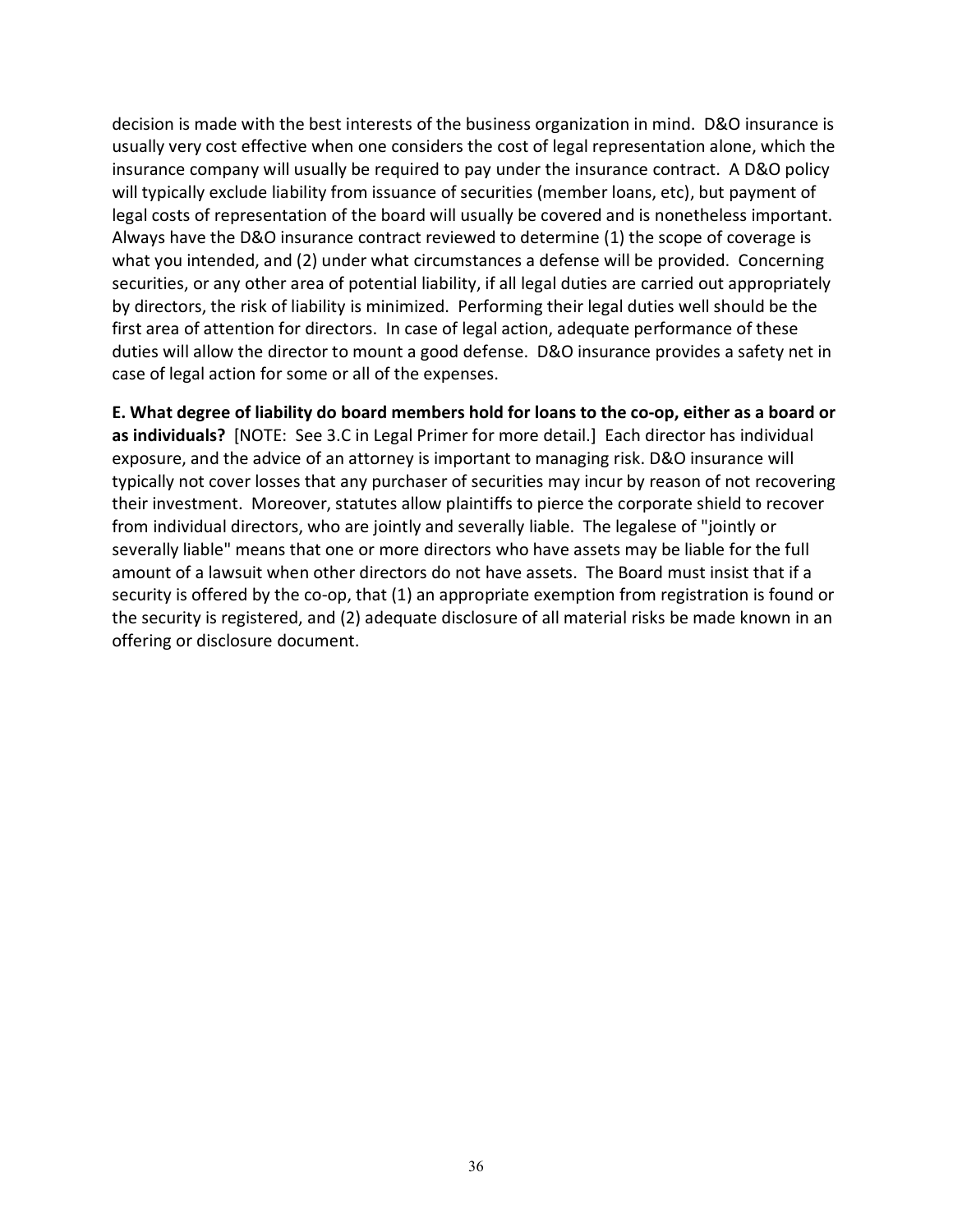### **Appendix 2:** ARTICLES OF INCORPORATION

**OF**

**[Co‐op's Name]**

**A Cooperative Organized Under [State of Incorporation] Statutes, Chapter \_\_\_\_\_**

> **ARTICLE I. NAME**

\_\_\_\_\_\_\_\_\_\_\_\_\_\_\_\_\_\_\_\_\_\_\_\_\_\_\_\_\_\_\_\_\_\_\_\_\_\_\_\_\_\_\_\_\_\_\_\_\_\_\_\_\_\_

The name of this association shall be \_\_\_\_\_\_\_\_\_\_\_\_\_\_\_\_\_\_\_\_\_\_\_\_\_\_

# **ARTICLE II.**

**PURPOSE**

The Corporation is member owned and shall be operated on a cooperative basis. The purposes for which the corporation is organized are to operate a food cooperative business so that members can buy their groceries and other personal and household items; and for any other purpose which is lawful under the corporation statutes of [state of incorporation].

#### **ARTICLE III. PRINCIPAL PLACE OF BUSINESS AND ADDRESS**

The principal place of business and registered office of this association shall be at

\_\_\_\_\_\_\_\_\_\_\_\_\_\_\_.

#### **ARTICLE IV. PERIOD OF DURATION**

The period of duration of this association shall be perpetual.

# **ARTICLE V.**

#### **MEMBERSHIP**

**Section 5.01. Membership Basis.** This association is organized without common stock on a membership basis.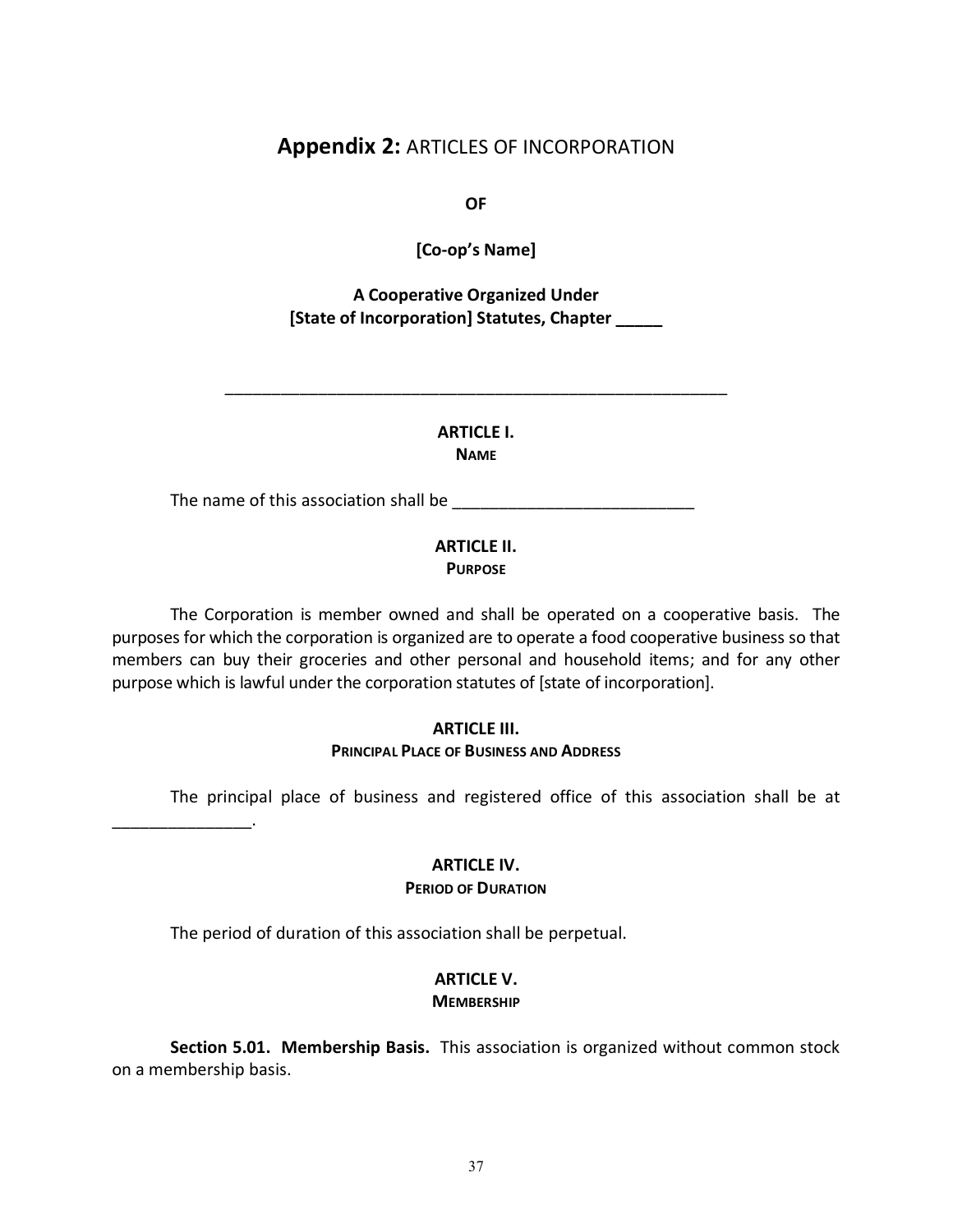**Section 5.02. Transfer.** A membership is transferable only with the consent and approval of the board.

#### **ARTICLE V.**

#### **Capital Stock [NOTE: This section is presented as an optional Article V for those co‐ops wishing to form on a stock
basis.}**

**Section 5.01 Stock Basis.** The aggregate number of shares the corporation has authority to issue shall be \_\_\_\_\_\_\_\_\_\_\_\_\_\_\_\_(\_\_\_\_,000) shares of capital stock, which shall have a par value of \$ per share, and which shall consist of  $($ ,000) shares of common stock and The South Computer (Computed shares. The Board of Directors, without member or stockholder approval, is granted the express authority, by resolution, to establish from the undesignated shares one or more classes or series of shares, to designate each class or series, and to fix and establish the designations, powers, preferences, and governance and veto rights, including member or stockholder voting rights and rights to appoint or elect directors to the Board, qualifications, limitations or restrictions of each additional class of stock (and the corresponding obligation to fix and establish these designations, powers, preferences, governance and other rights, qualifications, limitations and restrictions whenever any additional class is established). The power of the Board extends to and includes the express authority to create classes and series, without member or stockholder approval, which have terms granting the additional class and/or series (and the holders of thereof) rights, powers, preferences and privileges greater than the rights, powers, preferences and privileges associated with any previously established and designated class or series, including but not limited to, creating patron and non‐patron class and series designations. The rights, powers, preferences and privileges are the same for all series within a class except as expressly provided otherwise in the class designation approved by the Board, or the subscription or other agreement regarding the series approved by the Board. In no case may the patrons' interest in governance rights be reduced below 80% of the governance rights of all patron and non‐patron members.

**Section 5.02 Voting Rights.** Except as otherwise required by law or pursuant to Section 5.1 hereof, the holders of the shares of common stock shall have the sole voting rights of the corporation.

**Section 5.03 Voting Power.** The members shall take action by the affirmative vote of the holders of a majority of the voting power of the shares represented and voting at a duly held meeting, except where the affirmative vote of a majority of the voting power of all voting shares is required by statute, and except where the holders of a class or series are entitled by statute to vote as a class or series whether or not such holders are otherwise entitled to vote.

**Section 5.04 Stock Ownership.** The members of this corporation shall have no preemptive rights to subscribe for or otherwise acquire any new or additional shares of stock of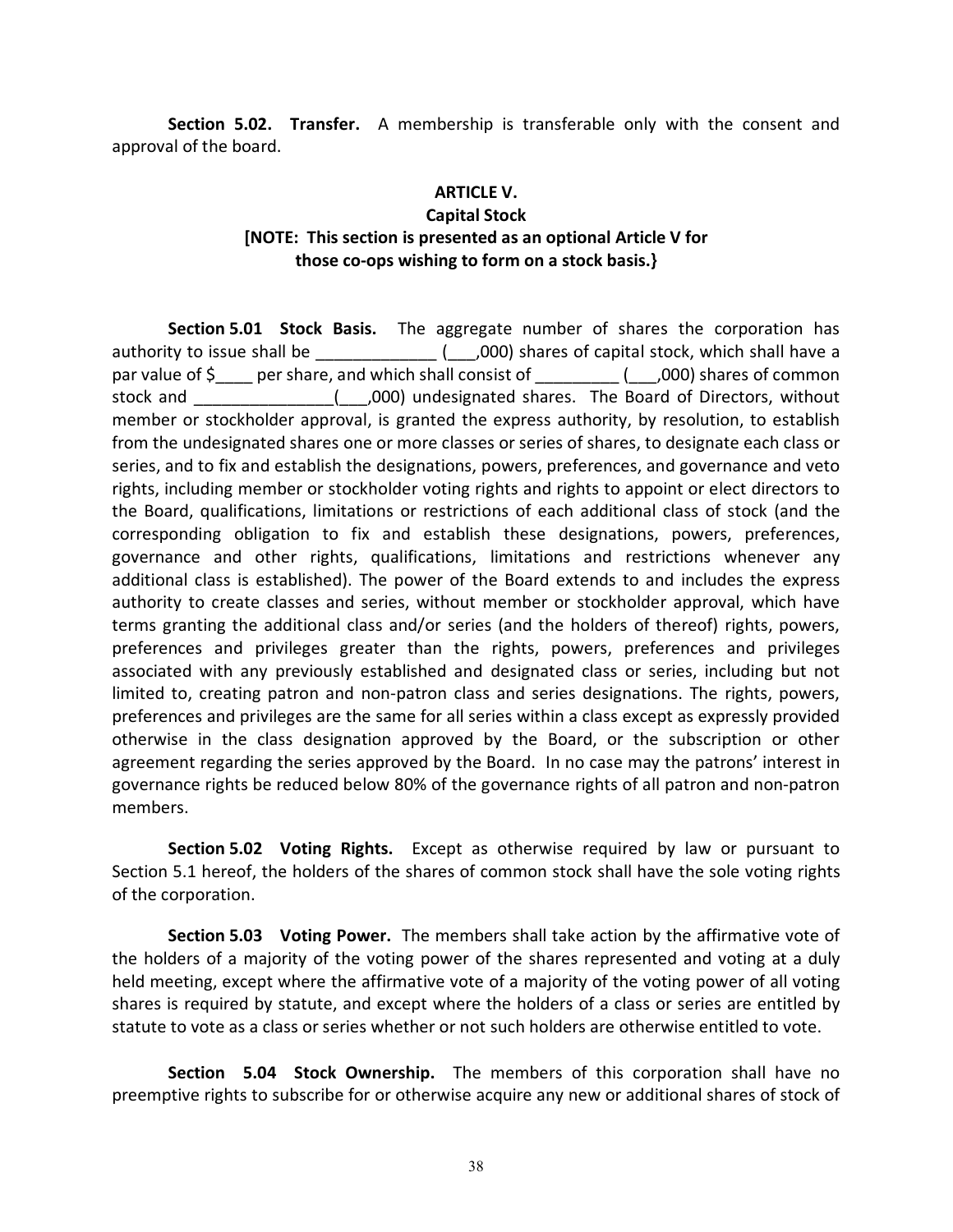this corporation of any class whether now authorized or authorized hereafter, or any options or warrants to purchase, subscribe for or otherwise acquire any such new or additional shares of any class, or any shares, bonds, notes, debentures, or other securities convertible into or carrying options or warrants to purchase, subscribe for, or otherwise acquire any such new or additional shares of any class.

#### **ARTICLE VI.**

#### **PATRONS' NET MARGINS**

Net income in excess of dividends and additions to reserve shall be distributed on the basis of patronage.

### **ARTICLE VII.**

#### **VOTING**

Each member shall have one vote in the affairs of the cooperative.

#### **ARTICLE VIII. DIVIDENDS**

Dividends on any interest in the association may not exceed eight percent annually.

#### **ARTICLE IX. DIRECTORS**

The Cooperative shall be governed by a Board of Directors not less than five (5) directors in size:

| Name | Address | First Term Ends |
|------|---------|-----------------|
|      |         |                 |
|      |         |                 |
|      |         |                 |
|      |         |                 |
|      |         |                 |
|      |         |                 |

#### **ARTICLE X. LIABILITY**

No director or officer of this cooperative shall be personally liable to the cooperative or its members for monetary damages for breach of fiduciary duty as a director, except for liability: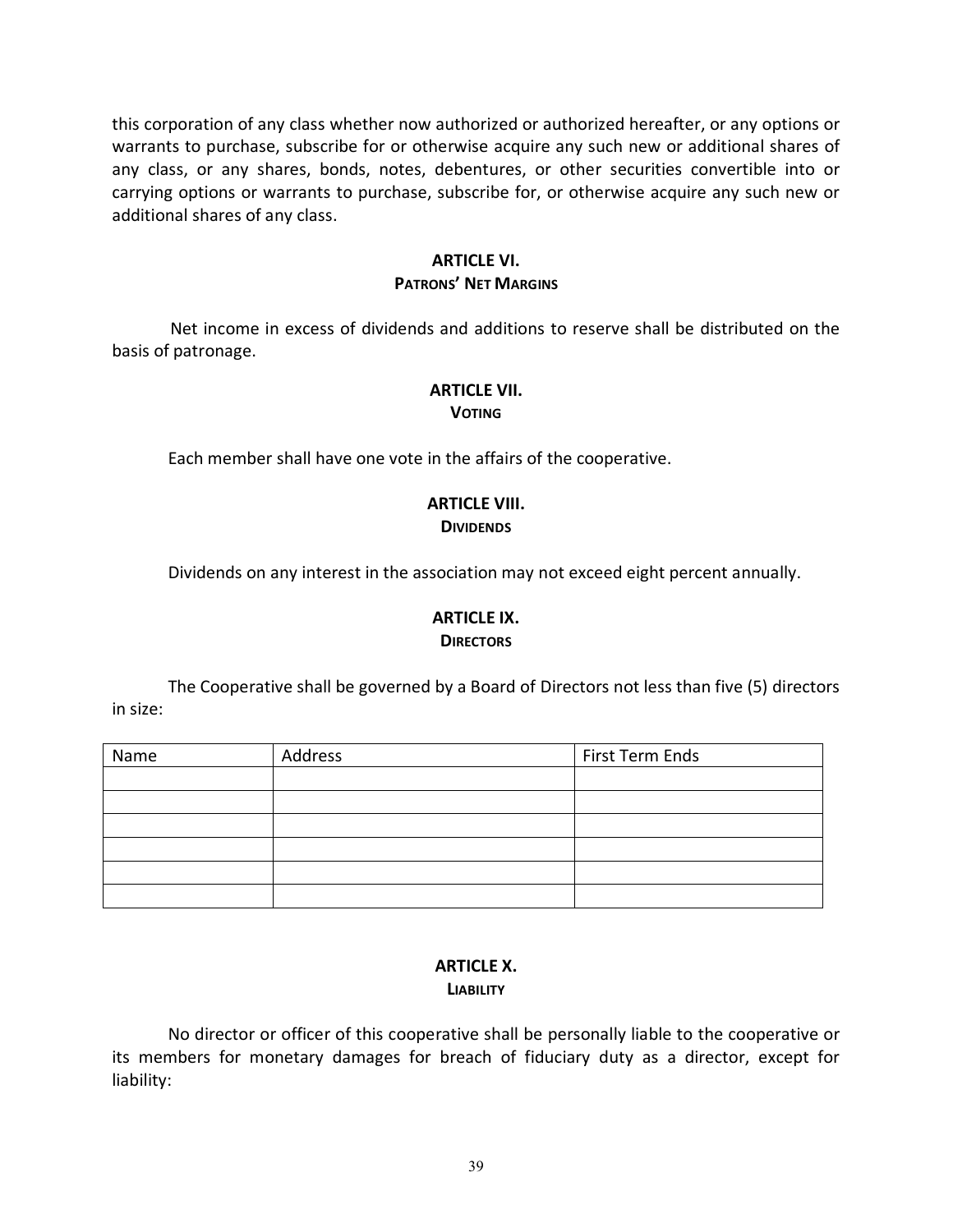- (a) for a breach of the director's duty of loyalty to this cooperative or its members;
- (b) for acts or omissions not in good faith or that involve intentional misconduct or a knowing violation of law;
- (c) for a transaction from which the director derived an improper personal benefit; or
- (d) for an act or omission occurring prior to the date when the provisions of this Article X became effective.

It is the intention of the members of this cooperative to eliminate or limit the personal liability of the directors and officers of this association to the greatest extent permitted by [State of Incorporation] law. If amendments to the [State of Incorporation] Statutes are passed after this Article X becomes effective which authorize cooperative associations to act to further eliminate or limit the personal liability of directors, then the liability of the directors and officers of this cooperative shall be eliminated or limited to the greatest extent permitted by the [State of Incorporation] Statutes, as so amended. Any repeal or modification of this Article X by the members of this cooperative shall not adversely affect any right of or any protection available to a director or officer of this association which is in existence at the time of or such repeal modification.

#### **ARTICLE XI. INCORPORATOR(S) (MINIMUM OF ONE PERSON, NO MAXIMUM)**

Date **Name** Name Signature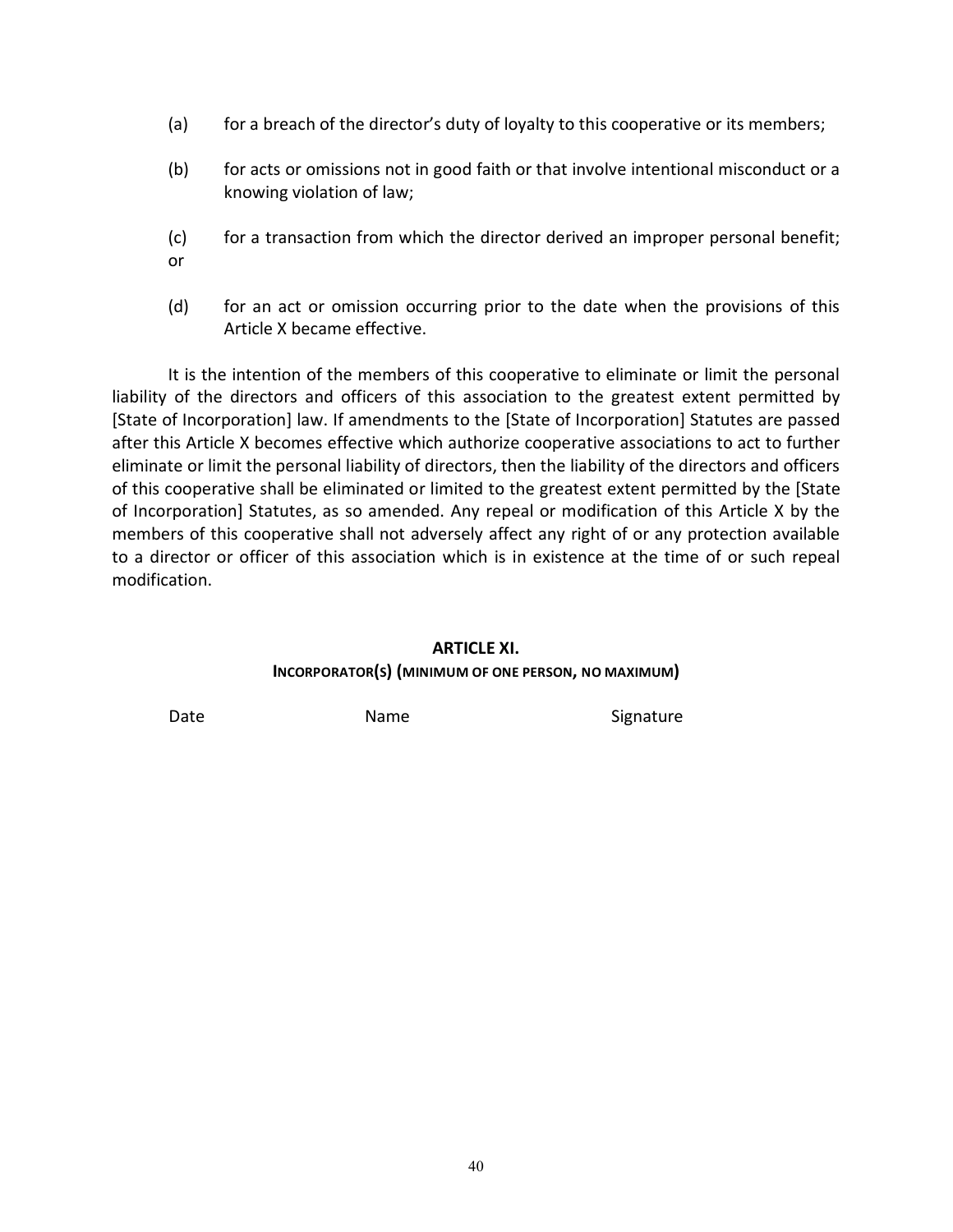# **Appendix 3:** BYLAWS

**OF**

**[Co‐op's Name]**

#### **A Cooperative Organized Under [State of Incorporation] Statutes, Chapter \_\_\_\_\_**

\_\_\_\_\_\_\_\_\_\_\_\_\_\_\_\_\_\_\_\_\_\_\_\_\_\_\_\_\_\_\_\_\_\_\_\_\_\_\_\_\_\_\_\_\_\_\_\_\_\_\_\_\_\_

### *BYLAW I:
MEMBERSHIP*

**Section 1.01. Eligibility for Membership.** Persons may, upon the approval of the Board of Directors of this cooperative, become a member of this cooperative by:

(a) becoming the holder of one Class A Unit ("Membership Unit") of this cooperative; and [NOTE: A term other than Unit can be chosen. However if your co‐op is not a stock co-op, then the terms share or stock should not be used.]

(b) receiving from this cooperative written acceptance of membership;

(c) meeting other membership criteria or requirements established from time to time by the Board of Directors; and

(d) the Board of Directors may establish one or more classes of non‐voting memberships on terms and conditions established by the Board of Directors.

**Section 1.02. Termination of Membership.** Membership in this cooperative may be terminated by the Board of Directors at their discretion if the Board of Directors determines that a member has:

- (a) become ineligible for membership for any reason;
- (b) died or ceased to exist as a legal entity and leaves no successor; or
- (c) the Board of Directors by resolution finds that a member has:
	- (1) intentionally or repeatedly violated any provision of the Articles,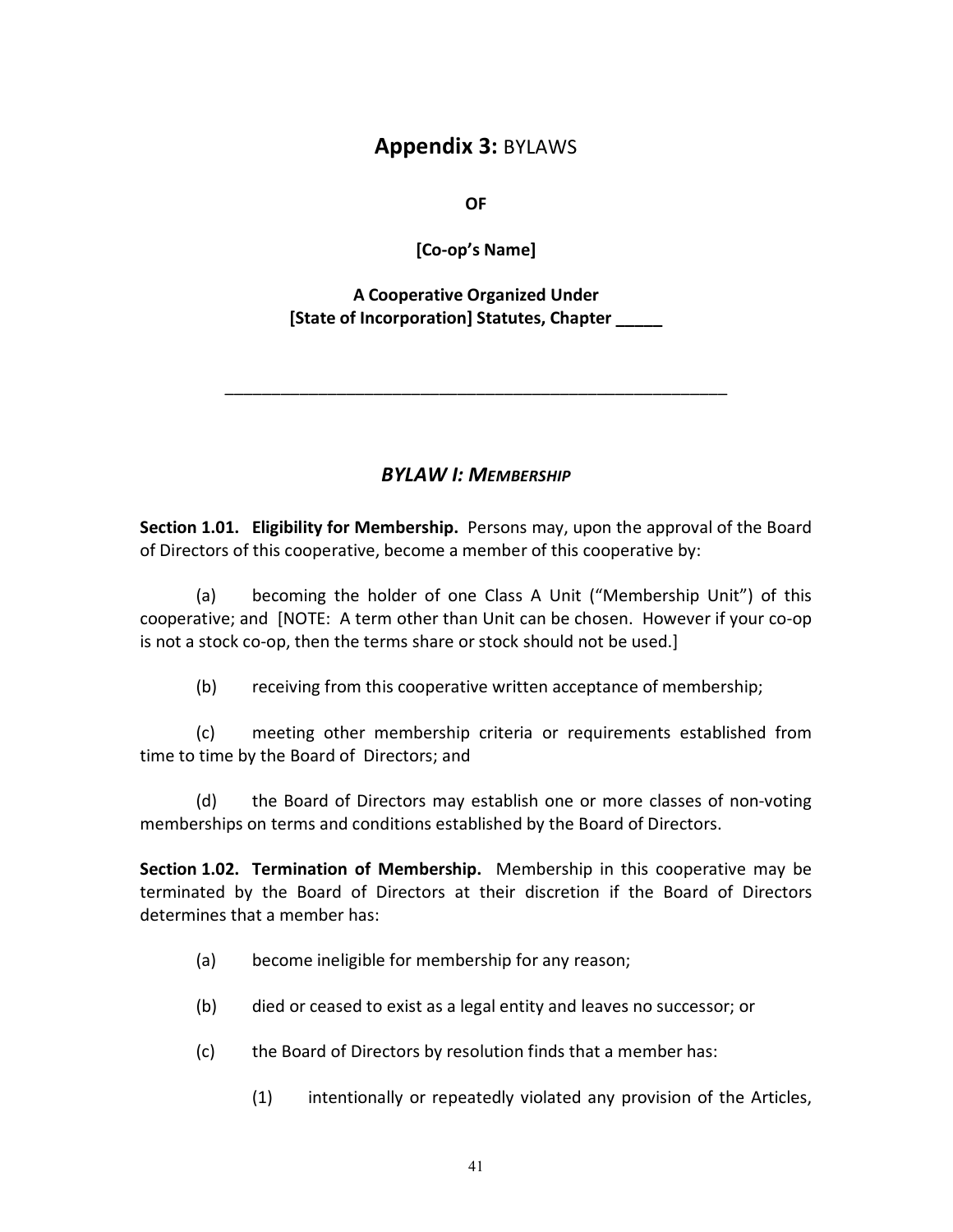the Bylaws, or Board policies of this cooperative;

- (2) taken actions that will impede this cooperative from accomplishing its purposes;
- (3) taken or threatened actions that adversely affect the interests of this cooperative or its members;
- (4) willfully obstructed any lawful purpose or activity of this cooperative; or
- (5) breached any contract with this cooperative.

The Board of Directors may terminate the membership of a member only at a meeting of the Board of Directors, having given 20 days prior written notice of which was served upon the last known mailing address of the member alleged to be ineligible by United States Certified Mail. The notice must state with reasonable particularity the grounds upon which the member is alleged to be ineligible and that the member will be entitled to be heard on the matter of termination at the meeting.

#### **Section 1.03. Consequences of Membership Termination.**

(a) If the Board of Directors finds that any Membership Units of this cooperative have come into the hands of any person who is not eligible to own Membership Units or who has otherwise become ineligible for membership in this cooperative, the Board of Directors of this cooperative has the right, at its option, (i) to redeem the Membership Units at an amount equal to the value of the consideration for which the Membership Units was issued; or (ii) to convert the Membership Units into a nonvoting certificate of interest or other nonvoting equity credit at an amount equal to the value of the consideration for which the Membership Units was issued. Upon such redemption or conversion, such ineligible holder of Membership Units will cease to be a member of this cooperative and will cease to have voting rights in this cooperative.

(b) In exercising its right to redeem or to convert the Membership Units under the preceding paragraph, this cooperative may cancel the certificate or certificates of such Membership Units on its books if the holder fails to deliver the certificate or certificates evidencing such Membership Units to the cooperative. If this cooperative exercises its right to convert the Membership Units into a nonvoting certificate of interest or other nonvoting equity credit, this cooperative will have no obligation to redeem such nonvoting equity interest, nor shall the holder of such interest have any right to demand the redemption thereof.

(c) Other than as provided in Section 1.03(a), the termination of membership or other action taken by this cooperative with respect to a member or the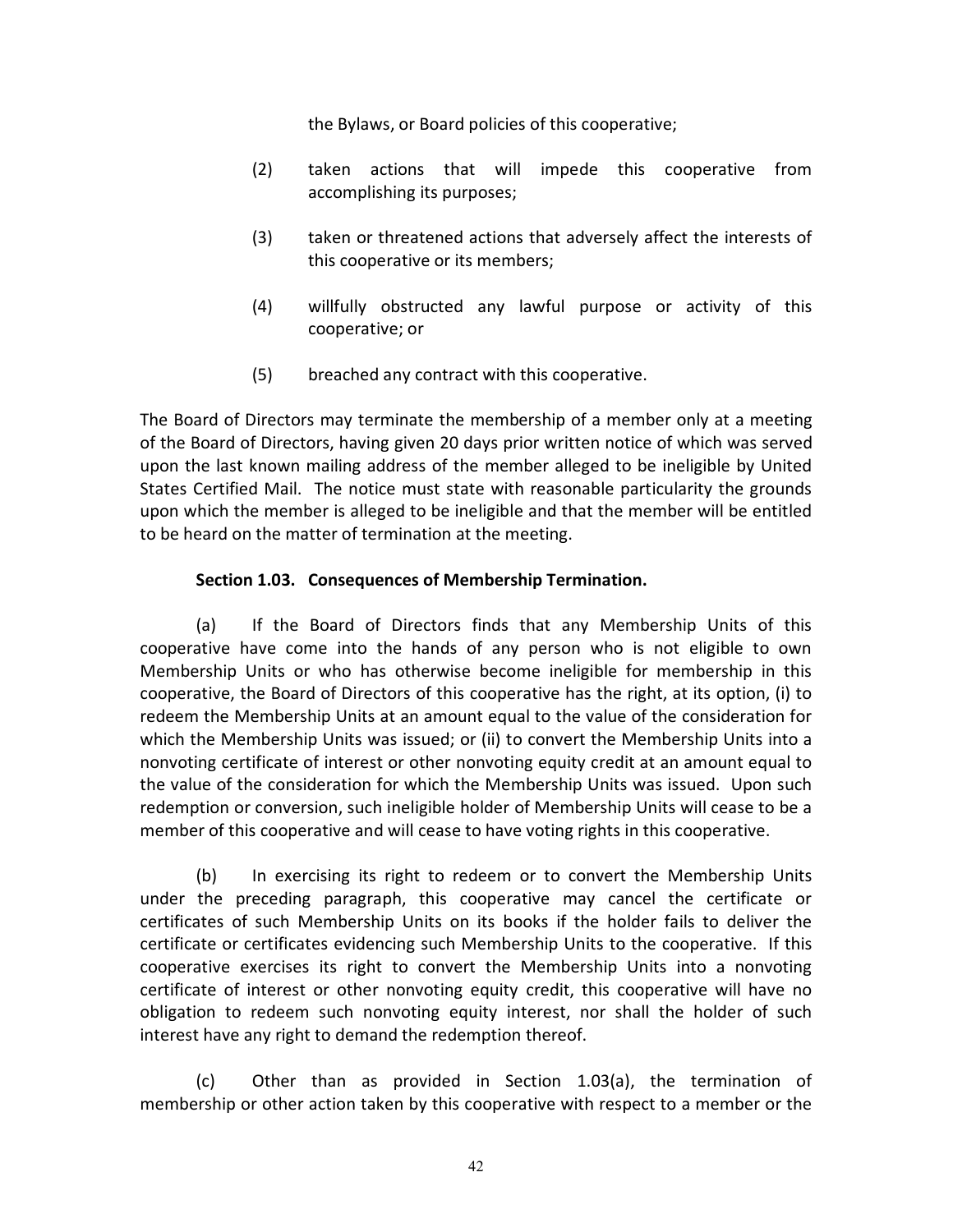member's Membership Units will not modify the obligations and liabilities of any holder thereof to this cooperative under any supply contract, service contract, or other contract between the holder and this cooperative, nor impair the rights of this cooperative under such contracts.

(d) A non‐voting membership interest may be terminated without prior notice, and the Board shall have the same options for the financial interest, if any, associated with the non‐voting membership.

(e) When the Articles of Incorporation and/or Bylaws refer to a "member" or "membership", the reference is exclusively to "voting" members.

#### *BYLAW II:
MEETINGS OF MEMBERS*

**Section 2.01. Annual Meetings.** The annual meeting of the members of this cooperative shall be held following the close of each fiscal year of this cooperative at such time and place as shall be determined by the Board of Directors. The notice of the meeting shall state the date, place and hour of the meeting. The Secretary shall give notice of annual members' meetings in the manner prescribed herein. The officers of this cooperative must submit reports to the members at the annual meeting covering the business of this cooperative for the previous fiscal year that show the condition of this cooperative at the close of the fiscal year. At the annual meeting, the members shall elect directors of this cooperative for the terms of office and in the manner prescribed by the Bylaws and transact such other business as may properly come before the meeting.

**Section 2.02. Special Member Meetings.** Special meetings of the members of this cooperative shall be held at the place specified in the notice of the meeting. The notice shall state the time, place and purpose of the special members' meeting. A special meeting of the members may be called by a majority vote of the Board of Directors, or upon the written petition of at least 20% of the members submitted to the Chair of this cooperative. The Chair shall give notice of a special members' meeting in the manner prescribed herein. In the event a special members' meeting is called by the written petition of members, the notice of the special members' meeting shall be given within thirty (30) days from and after the date of the presentation of the members' petition, and the special members' meeting must be held by sixty (60) days after the date of the presentation of the members' petition. No business shall be considered at a special members' meeting except as covered in the notice of the meeting.

**Section 2.03. Notice.** Notice of all annual and special members' meetings shall be given by at least one of: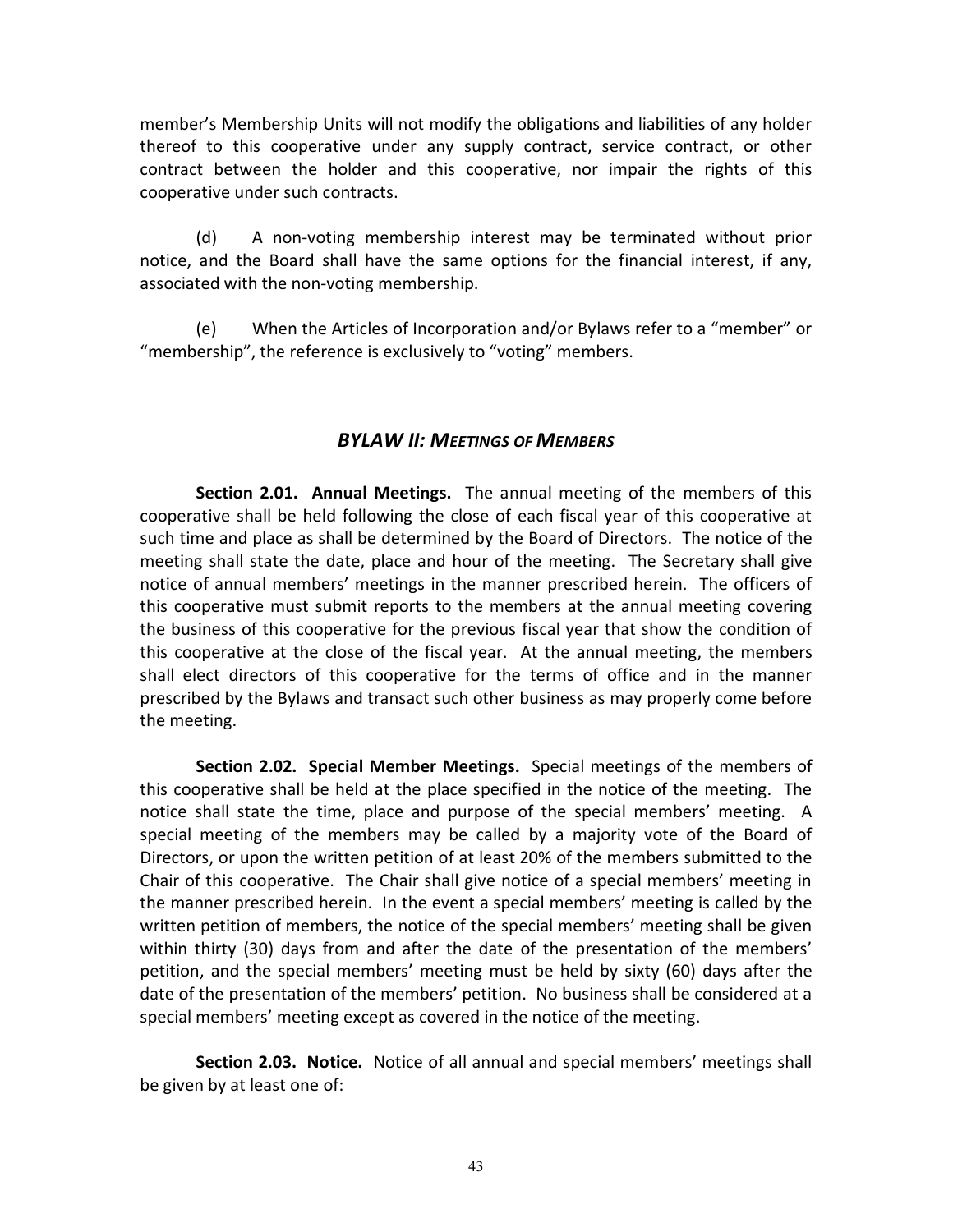(a) publication in a legal newspaper published in the county of the principal place of business of this cooperative;

(b) publication in a magazine, periodical, or other publication of this cooperative that is regularly published by or on behalf of this cooperative and circulated generally among members;

(c) mailing the notice of the meeting to each member personally at the member's last known post office address, or

(d) otherwise providing notice in a manner prescribed by applicable law.

Failure of a member to receive notice of an annual or special members' meeting shall not invalidate an action that is taken by the members at a members' meeting. The Secretary shall execute a certificate containing a correct copy of the mailed or published notice; the date of mailing or publishing the notice; and a statement that the notices were mailed or published as prescribed by [check statutory citation]. The certificate shall be made a part of the record of the meeting.

**Section 2.04. Quorum.** At any annual or special members' meeting, a quorum necessary for the transaction of business shall be ten percent (10%) of the total number of members if the cooperative has 500 or fewer members; or the lesser of five percent (5%) or two hundred (200) if the cooperative has more than 500 members. In determining a quorum at a meeting, on a question submitted to a vote by mail, members present in person or represented by mail vote shall be counted. The attendance of a sufficient number of members to constitute a quorum shall be established by a registration of the members present in person or by mail ballot at the meeting.

**Section 2.05. Voting.** Each member shall be entitled to only one vote. A member's vote at a members' meeting must be in person or may be by absentee ballot if absentee vote is authorized by the Board of Directors. Voting by proxy and cumulative voting is not permitted. Members that are not individual persons must designate a representative (and may also designate an alternate representative) authorized to cast their vote in the affairs of this cooperative. The designation must be in writing, must be properly authorized by the member, and must be provided to the Secretary of this cooperative at or before the member meeting. The written designation will remain effective until it is superseded by a more recent written designation meeting the same criteria. Except where a higher percentage is specified in the Bylaws or required by applicable law, members shall take action on all matters submitted to them by the affirmative vote of a majority of the votes cast at a duly held meeting, either in person or by absentee vote if an absentee ballot has been authorized by the Board of Directors.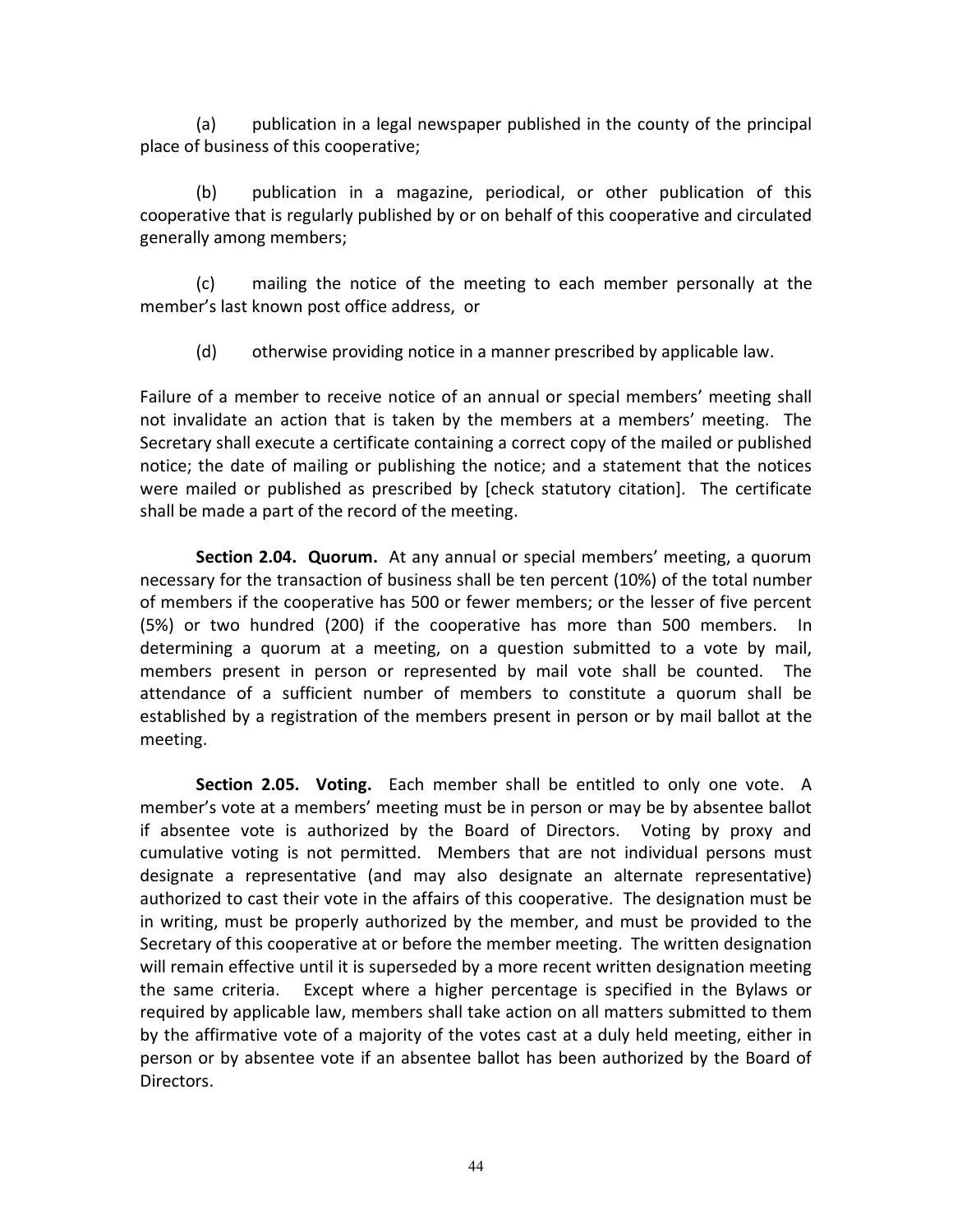**Section 2.06. Absentee Vote.** A member who is absent from a members' meeting may vote on the ballot prescribed hereunder on any motion, resolution, or amendment that the Board of Directors submits for vote to the members. The vote must be cast on a ballot that is in the form prescribed by the Board of Directors, that contains the exact text of the proposed motion, resolution or amendment to be acted upon at the meeting, that contains spaces in which the member may indicate an affirmative or negative vote thereon, and that otherwise meets the requirements of [State of Incorporation] law. The ballot, when completed by an absent member and received by this cooperative in the manner prescribed by the Board of Directors, shall be counted as the vote of the member at the meeting.

#### *BYLAW III:
Directors*

**Section 3.01. Number, Qualifications and Terms of Office.** The business and affairs of this cooperative will be governed by the Board of Directors, with the Board of Directors upon the adoption of these Bylaws consisting of Table (20) directors. [NOTE: We recommend seven or nine directors.] Each director must be a member of this cooperative, provided, however, that the Board of Directors may, in its discretion, specify that up to one (1) director at any time may be a non-member. Except as otherwise provided herein, all directors shall serve

three‐year terms and until their successors are duly elected and qualified. In order to preserve continuity of governance and the harmonious transition of the initial Board of Directors to the elected Board of Directors, the terms of the directors of the initial Board of Directors shall be staggered such that one‐third of the directors (or as nearly as possible) shall be elected at the annual members' meeting following the date on which the Board of Directors determines that the initial membership in this cooperative has been established and at each annual meeting thereafter. The Board of Directors shall adopt a procedure to achieve the desired staggered effect prescribed by the Bylaws. Co-op employees and their spouses or significant others are not eligible to serve as directors.

**Section 3.02. General Powers.** The Board of Directors shall govern the business and affairs of this cooperative and shall exercise all of the powers of this cooperative, except those powers that are conferred upon or reserved to the members by law, the Articles of Incorporation, or these Bylaws. The Board of Directors shall adopt such policies, rules, and regulations and shall take such actions as it may deem advisable, provided that the Board of Directors does not act in a manner inconsistent with law, the Articles of Incorporation, or these Bylaws.

**Section 3.03. Committees.** By resolution, the Board of Directors may designate three or more directors, one of whom shall be the Chair of this cooperative, to constitute an Executive Committee. The Executive Committee shall have and exercise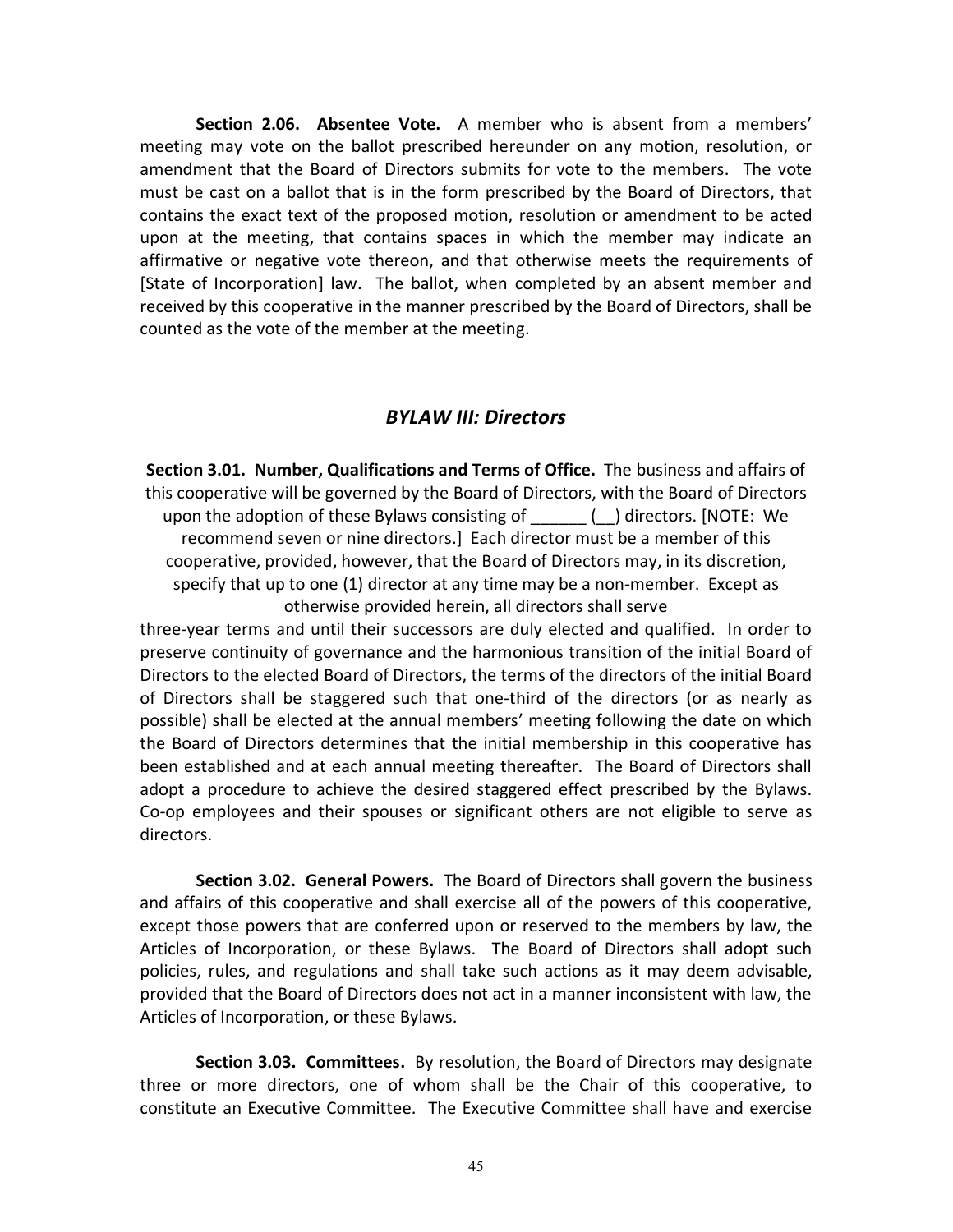only such authority of the Board of Directors in the management of this cooperative to the extent provided in the resolution. The Board of Directors may establish such other committees from time to time as it deems advisable, having such authority as provided by the Board of Directors. Committees are subject at all times to the direction and control of the Board of Directors.

**Section 3.04. Director Eligibility.** During his or her term of employment an employee of this cooperative shall not be eligible to serve as a voting member of the Board of Directors of this cooperative, nor shall her/his spouse or significant other. However, the Manager of this cooperative is permitted but not required to serve in a non‐voting advisory role to the Board of Directors. For purposes of clarification, this section is neither intended to burden the Manager with the additional fiduciary obligations borne by directors nor benefit the Manager with such rights afforded to Directors as voting, notice and counting towards quorum.

**Section 3.05. Financial Matters.** The Board of Directors shall have the power to select one or more banks or other financial institutions to act as depositories of the funds of this cooperative, and to determine the person or persons who shall have authority to sign checks and other instruments.

**Section 3.06. Election of Directors**. Directors shall be elected by ballot at the annual meetings. Nominations for director may be made by the board or by by petition signed by at least twenty‐five (25) members entitled to vote and submitted to the Secretary at least thirty (30) days before the annual meeting.

Members may vote by mail and/or electronic ballot for the election of directors, provided a mail ballot is specifically authorized by the Board of Directors.

The nominees receiving the highest number of votes cast shall be elected and shall take office at the adjournment of the Annual Meeting. [NOTE: If there are multiple nominations for a seat, this statement allows for the nominee with the highest votes, but who doesn't have a simple majority, to win the seat without a run‐off election.]

**Section 3.07. Annual Meeting.** Within 30 days after each annual members' meeting, the Board of Directors shall meet for the purpose of electing officers of this cooperative and for the transaction of such other business as shall come before the meeting. The annual meeting of the Board of Directors shall be held at such time and place as may be fixed by the Board of Directors.

**Section 3.08. Regular Meeting.** Regular meetings of the Board of Directors shall be held from time to time at such time and place as may be fixed by the Board of Directors.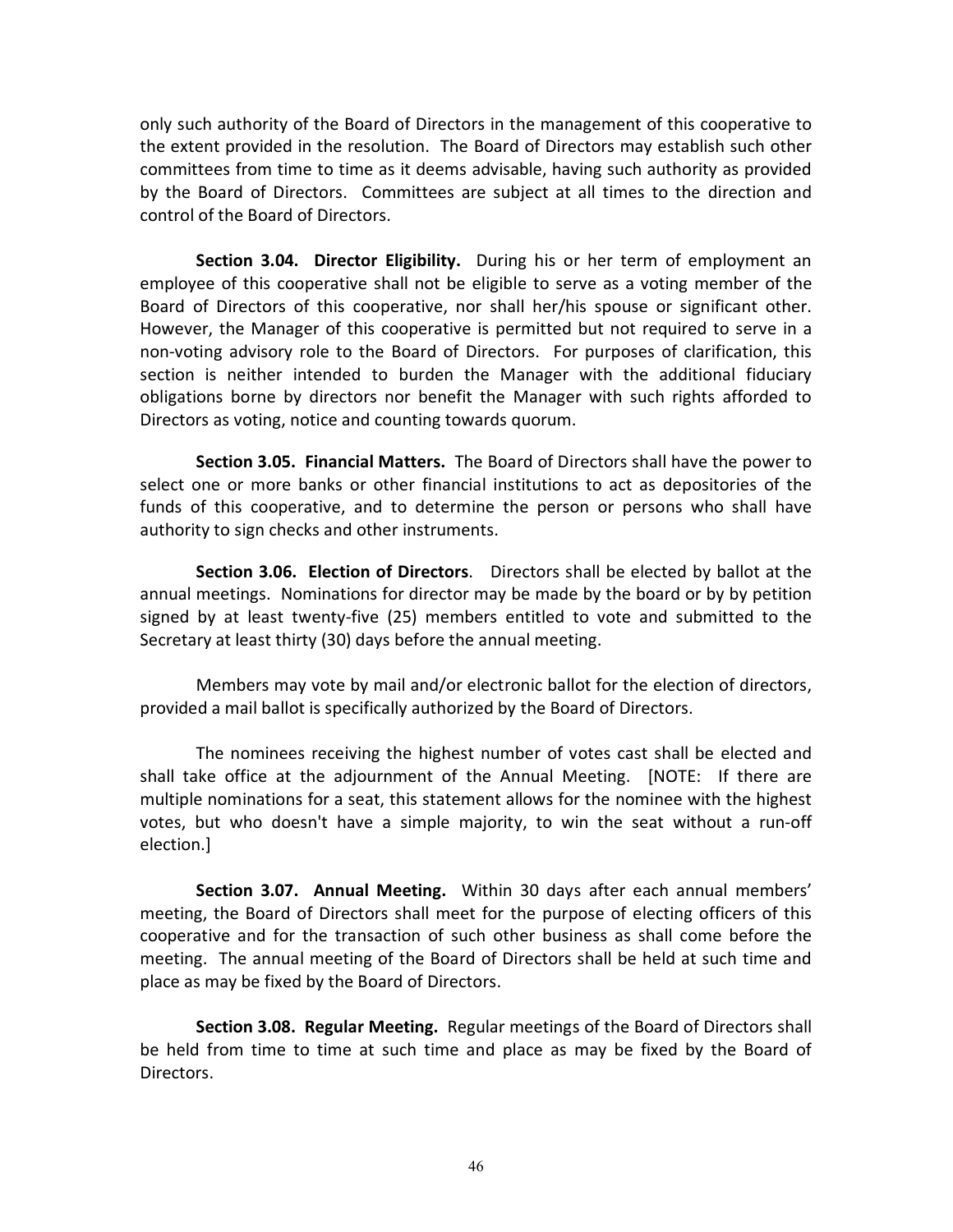**Section 3.09. Special Meetings.** Special meetings of the Board of Directors may be called by the Chair, and must be called upon request by any three of the directors. Special meetings of the board shall be held from time to time at a time and place as may be designated in the notice of the meeting.

**Section 3.10. Notice of Meetings.** Notice of each annual, regular or special meeting of the Board of Directors shall be given by the Chair or Secretary who shall give at least five days prior notice of the meeting to each director by mail, telephone, telephonic facsimile transmission, telegram, electronic mail or in person unless, a shorter time period is otherwise agreed to. Notice shall be deemed given upon mailing, if notice is given by mail.

**Section 3.11. Waiver of Notice.** Notice of any meeting of the Board of Directors may be waived either before, at or after the meeting, in writing signed by each director. A director, by attendance at any meeting of the Board of Directors, shall be deemed to have waived notice of such meeting, except when a director attends the meeting and objects to the transaction of business because the meeting was not lawfully convened.

**Section 3.12. Quorum; Board Action.** A majority of the members of Board of Directors shall constitute a quorum for the transaction of business except that, when a vacancy or vacancies exist, a majority of the remaining directors shall constitute a quorum. The Board of Directors shall take action by the affirmative vote of a majority of the directors present at a duly held meeting.

**Section 3.13. Action Without a Meeting.** Any action required or permitted to be taken at a meeting of the Board of Directors may be taken by written action signed by all of the directors. The written action is effective when signed by all of the directors, unless a different effective time is provided in the written action.

**Section 3.14. Electronic Communications.** Any meeting of the Board of Directors may be conducted by telephone or other electronic means of communication through which the directors may simultaneously communicate with one another.

**Section 3.15. Vacancies.** If a director's position is vacant, the Board of Directors may appoint a member of this cooperative to fill the directors' position until the next annual or special members' meeting. At the next annual or special members' meeting, the members shall elect a director to fill the unexpired term of the vacant director's position.

**Section 3.16. Removal.** Any individual director may be removed from office for cause by a vote of a majority of the members entitled to vote at any annual or special meeting at which said removal of directors is considered. For purposes of this Section, "for cause" shall include failure of a director to attend three consecutive or four meetings of the Board of Directors held in the prior fiscal year, misfeasance or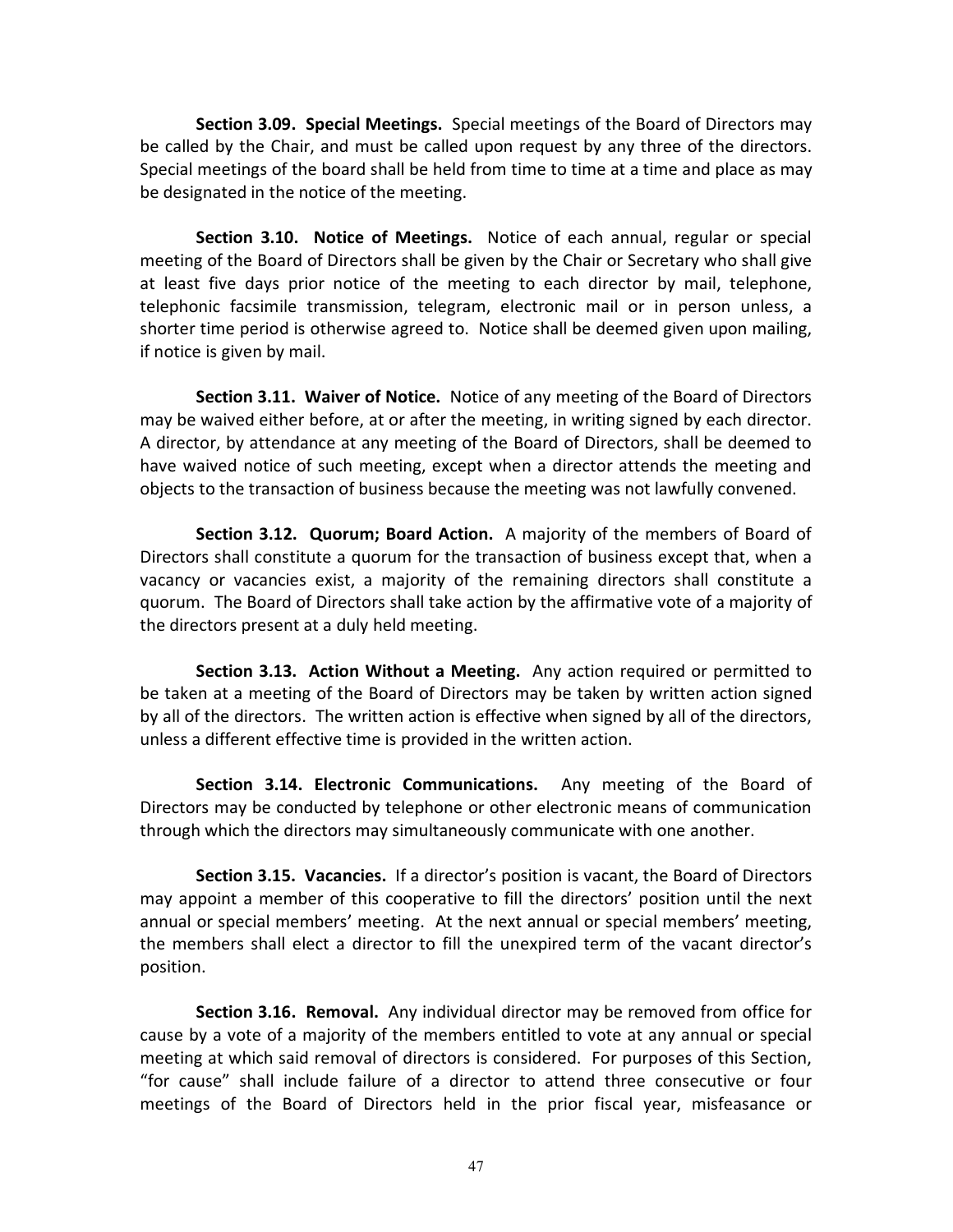malfeasance. In case any director is so removed at an annual or special meeting, a successor director shall be elected at the same meeting. Any director may also be removed from office by the Board of Directors for cause if a two-thirds majority of the other directors affirmatively vote in favor of removal.

**Section 3.17. Removal of Directors by Board.** Each director shall fully comply with the Board of Director's policy manual established by the Board of Directors. The Board of Directors, not including a director thought to be in violation of the manual, may remove a director who is disqualified by the policies in that manual. The remaining directors may also fill any vacancy caused by such removal until the next annual meeting of the members. This removal power shall be in addition to the power of the members under Section 3.12 above, but the process for removal under this Section 3.13 shall be governed exclusively by the policy manual.

**Section 3.18. Compensation.** Directors shall receive such fixed sum per meeting attended or such fixed annual sum as shall be determined, from time to time, by resolution of the Board of Directors. All directors shall be reimbursed for their expenses, if any, of attendance at meetings of the Board of Directors or any committee thereof. Nothing in these Bylaws shall be construed to preclude any director from serving this cooperative in any other capacity and receiving proper compensation for the service.

#### *BYLAW IV:
OFFICERS*

**Section 4.01. Officers.** The officers of this cooperative shall be a Chair, a Vice‐ Chair, a Secretary and a Treasurer, who shall be elected in the manner as provided in Section 5.07 of these Bylaws. The offices of the Secretary and Treasurer may be combined and when so combined shall be termed "Secretary‐Treasurer." Except for the Secretary‐Treasurer, no offices may be held concurrently by the same person. The Chair and Vice‐Chair must be directors and members of this cooperative. The Board of Directors may elect other officers from time to time as it deems advisable or as required by these Bylaws, and in such event shall establish appropriate duties and responsibilities for any such other officers. The Treasurer, Secretary and any such additional officers need not be directors or members.

**Section 4.02. Chair.** The Chair shall see that all orders and resolutions of the Board of Directors are carried into effect and shall preside at all meetings of the members and directors. The Chair shall be the official representative of this cooperative to all outside associations or organizations of which this cooperative is a member, unless another person is appointed by the Chair or other action is taken by the Board of Directors. The Chair shall sign and deliver in the name of this cooperative any deeds, mortgages, bonds, contracts and other instruments pertaining to the business of this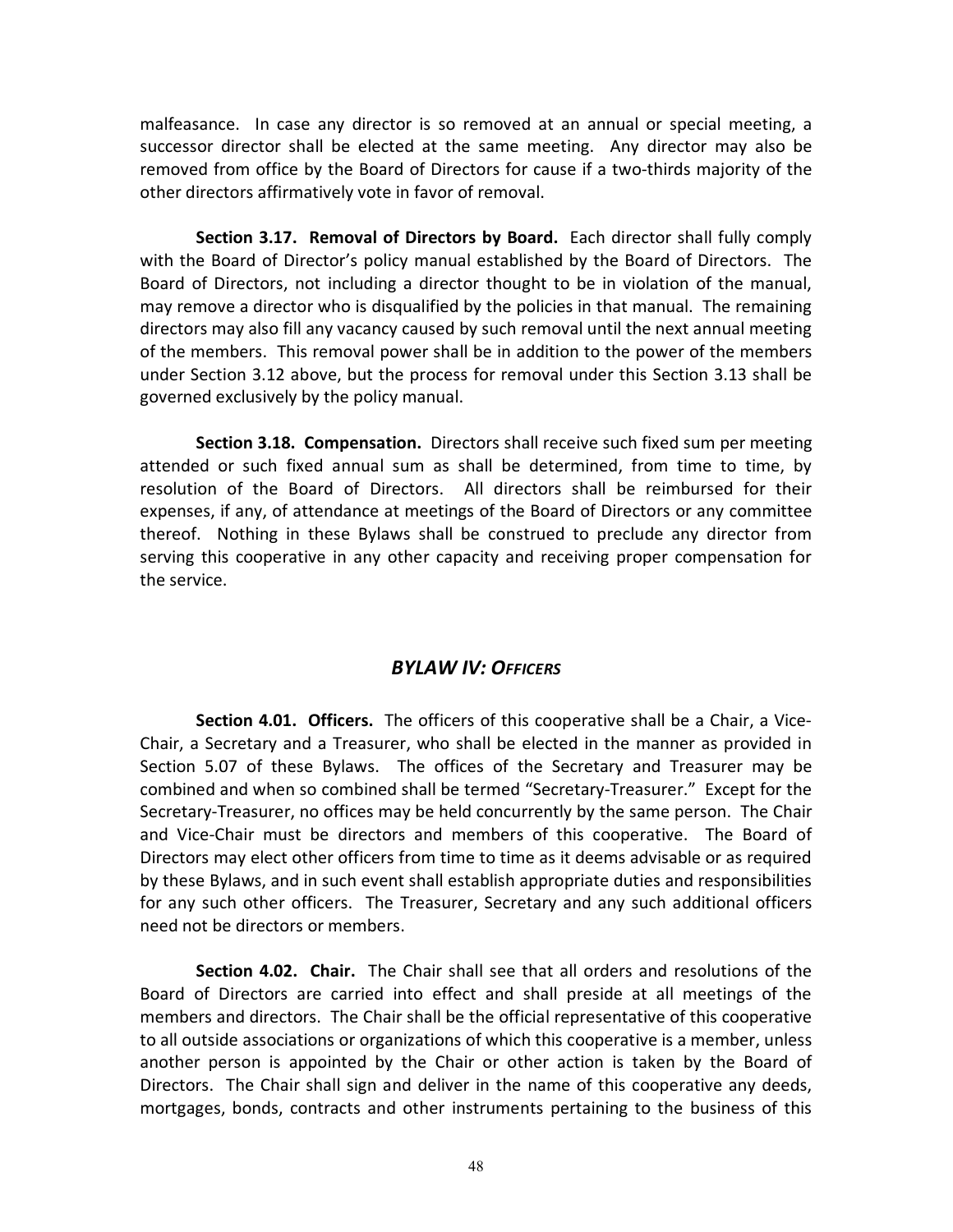cooperative, except in cases in which the authority to sign and deliver is required by law to be exercised by another person or is expressly delegated by the Articles or the Bylaws or the Board to some other officer or agent of this cooperative. This broad signing authority shall not be construed so as to preclude the Board of Directors from authorizing any other officer or agent of this cooperative to sign any deeds, mortgages, bonds, contracts and other instruments pertaining to the business of this cooperative on behalf of this cooperative. The Chair shall have such other duties as may, from time to time, be assigned by the Board of Directors.

**Section 4.03. Vice‐Chair.** The Vice‐Chair shall have powers and perform duties as may be specified in the Bylaws or prescribed by the Board of Directors or by the Chair. In the event of the absence or disability of the Chair, the Vice‐Chair shall perform the duties and exercise the powers of the Chair.

**Section 4.04. Secretary.** Subject to the discretion of the Board of Directors, the Secretary shall attend all meetings of the members and Board of Directors; record all votes at and keep minutes of all the meetings; and record all proceedings of the meetings in the minute book of this cooperative. The Secretary shall give proper notice of meetings of the members and of the Board of Directors. The Secretary shall perform such other duties as may, from time to time, be prescribed by the Board of Directors or by the Chair.

**Section 4.05. Treasurer.** Subject to the discretion of the Board of Directors, the Treasurer shall be the custodian of all funds, securities and properties of this cooperative and shall perform such other duties with respect to the finances of this cooperative as may be prescribed by the Board of Directors or by the Chair. This function may be delegated by the board to management with oversight by the treasurer or the board.

**Section 4.06. Compensation of Officers.** The officers of this cooperative shall receive compensation for their services as may be determined, from time to time, by resolution of the Board of Directors. No officer who is a director may take part in the vote on his or her salary for services rendered to the cooperative.

**Section 4.07. Election of Officers.** On an annual basis, the Board of Directors shall elect from its members a Chair and one or more Vice‐Chairs. Election for persons to fill any other offices established by these Bylaws or by the Board of Directors pursuant to Section 5.01 of these Bylaws shall be held at the annual meeting of the Board of Directors or at any other meeting of the Board of Directors, provided that notice of such election has been given in the notice of such meeting if other than the annual meeting. The officers shall hold their offices until their successors have been elected and have qualified, subject to any removal provisions of these Bylaws.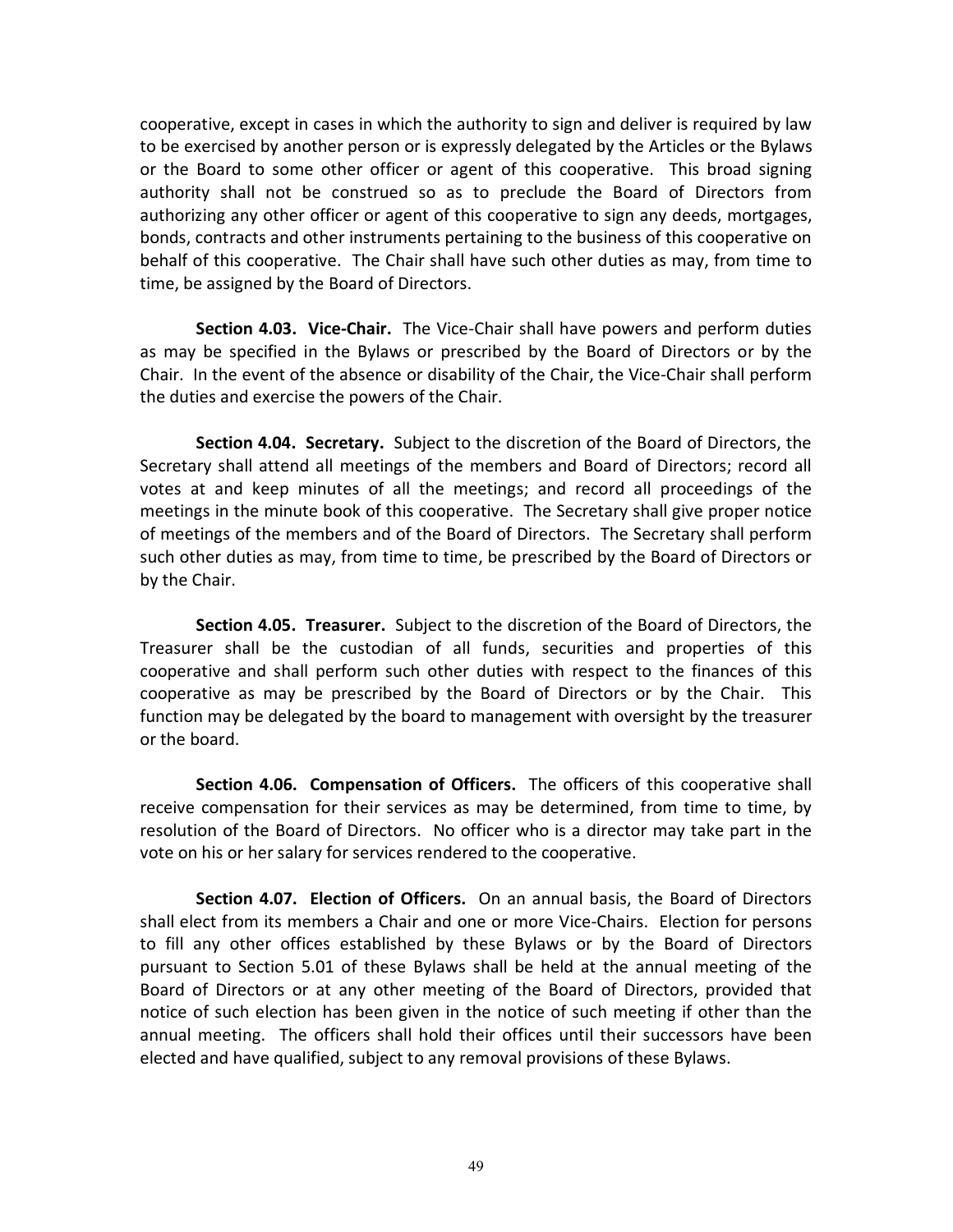**Section 4.08. Removal of Officers.** The members may remove an officer at a members' meeting for cause related to the duties of the position of the officer and fill the vacancy caused by the removal. In addition, any officer may be removed by the Board of Directors whenever in its judgment the best interests of the cooperative will be served. Any vacancy among the officers caused by such removal shall be filled by the Board of Directors. No election or appointment to an office of this cooperative shall itself create any contract rights.

#### *BYLAW V:
INDEMNIFICATION AND INSURANCE*

**Section 5.01. Indemnification.** This cooperative shall indemnify each person who is or was a director, officer, manager, employee or agent of this cooperative, and any person serving at the request of this cooperative as a director, officer, manager, employee or agent of another corporation, partnership, joint venture, trust, or other enterprise, against expenses, including attorneys' fees, judgments, fines, and amounts paid in settlement actually and reasonably incurred to the extent to which such directors, officers, managers, employees or agents of this cooperative may be indemnified under the law of [State of Incorporation].

**Section 5.02. Insurance.** This cooperative shall have the power to purchase and maintain insurance on behalf of any person who is or was a director, officer, manager, employee, or agent of this cooperative against liability asserted against and incurred by the person in the person's capacity as a director, officer, manager, employee or agent, or arising from the person's status as a director, officer, manager, employee, or agent of the cooperative.

#### *BYLAW VI:
FINANCE*

**Section 6.01. Financial Operation.** This corporation operates on a cooperative basis and allocates earning and losses to patron‐members on the basis of the business done with or for such patrons. Thus, in accordance with section 1381 of the Internal Revenue Code of 1954, this corporation may declare a patronage dividend to be distributed among the members in accordance with the total amount of purchases made by each such patron during the preceding fiscal year.

**Section 6.02. Patronage Dividend.** The patronage dividend, as determined by the Board of Directors, shall be non‐cash payments in the form of "qualified written notes of allocation" as defined in section 1388 of the Internal Revenue Code of 1954. In accordance with Section 1382 of the Internal Revenue Code, the patronage dividends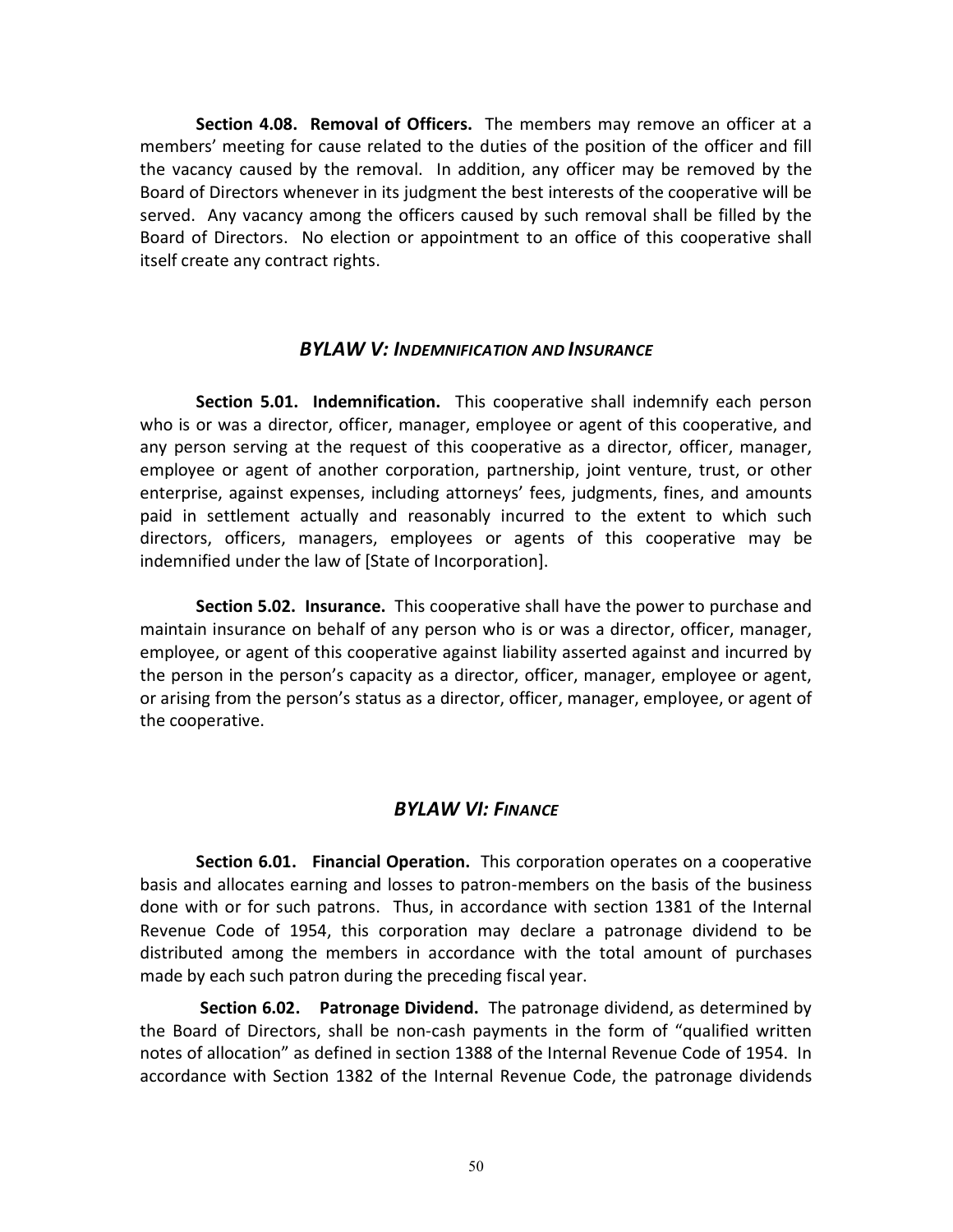declared by the corporation are deductible from the taxable income of the corporation and must be included in the taxable personal income of the member.

Each member shall have an internal capital account in his or her name. The surplus earnings of the company after paying taxes, interest on loans, and allocations to the Reserve Fund (See Section 10 below) shall be allocated to members as a patronage dividend. Unless otherwise decided by the Board of Directors, the patronage dividend shall be credited to the owners' Internal Accounts. At least 20% of each year's patronage allocation must be paid out in cash/check to members.

**Section 6.03. Equity Capital.** The Board of Directors shall manage the Cooperative's equity capital in a way to preserve and build upon the Cooperative's financial position while also allowing for redemptions of equity as and when the Cooperative has the financial strength to redeem equity. The Board of Directors may, from time to time, establish policies for redeeming equities, stock, or other forms of equity used for qualified or non‐qualified notices of allocation, or the Board may eliminate equity redemption policies in favor of a capital management policy. Any of these policies may contain offers of discounts or required retentions of capital as part of any redemption of allocated equity. The Board retains the power to amend, modify or repeal these policies and may do so retroactively, all in the Board's sole discretion. For example, if the application of a policy to a specific circumstance suggests that the equity of a deceased member should be paid to the member's estate, the Board of Directors retains the right and power to determine whether to approve the expenditure. In each case, the Board of Directors may refuse any expenditure(s) if the Board determines that such expenditure(s) is (are) not in the interest of the cooperative. Therefore, no equity redemption policy shall be interpreted to require any expenditure of capital and the Board of Directors retains all right and power to the final review and approval of each expenditure of capital for any redemption of equity. No person shall have any right whatsoever to require the retirement or redemption of any patrons' equities except in accordance with their term, or of any allocated capital reserve. Any redemption or retirement is solely within the discretion and on such terms as determined from time to time by the Board of Directors of this Cooperative, which may, in making any such redemption or retirement, distinguish natural members from unnatural members (corporations, partnerships, LLCs and other business organizations, etc.) and, in doing so, favor natural members with respect to estate retirements and redemptions at specified ages.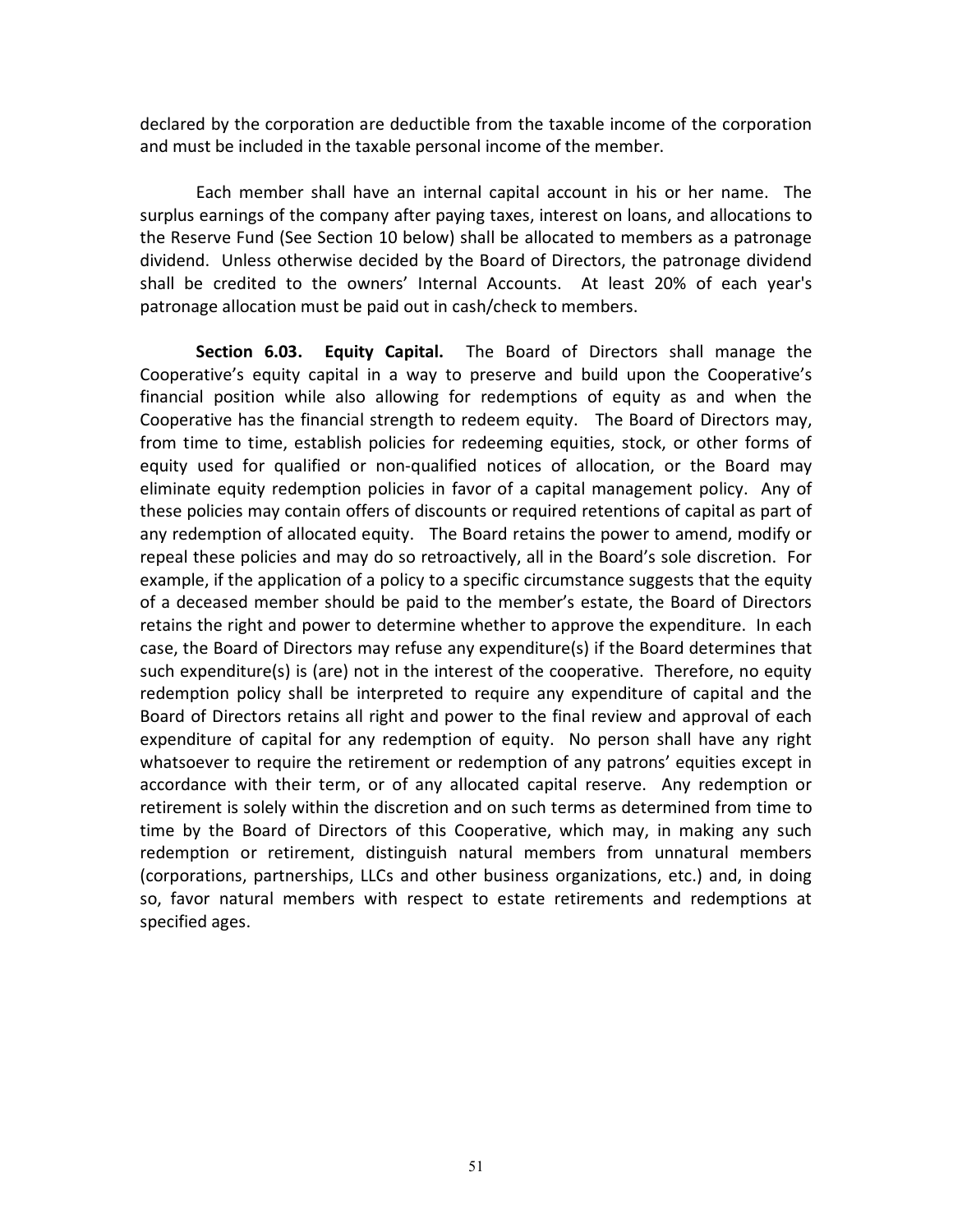#### *BYLAW VII:
CONSENT*

**Section 7.01. Consent to Take Patronage Distributions Into Income.** Each person who hereafter applies for and is accepted to membership in this cooperative and each member of this cooperative as of the effective date of this bylaw who continues as a member after such date shall, by such act alone, consent that the amount of any distributions with respect to its patronage which are made in written notices of allocation (as defined in 26 U.S.C. § 1388), and which are received by the member from this cooperative, will be taken into account by the member at their stated dollar amounts in the manner provided in 26 U.S.C. § 1385(a) in the taxable year in which the written notices of allocation are received by the member.

#### *BYLAW VIII:
MERGER OR CONSOLIDATION;
DISSOLUTION*

**Section 8.01. Merger or Consolidation**. If the terms of a merger or consolidation of which this cooperative is a party do not provide the members of this cooperative with an economic interest in the surviving entity that is substantially similar to the economic interest possessed by such members in this cooperative immediately before such merger or consolidation, the value of the consideration received shall be divided among them in the same manner as a comparable amount of net liquidation proceeds would be distributed pursuant to Section 9.02. This shall not be construed to prevent issuance of differing forms of consideration to different groups of members to the extent allowed by law.

**Section 8.02. Liquidation, Dissolution and Winding‐Up.** Subject to the Articles of Incorporation, in the event of any liquidation, dissolution or winding up of the affairs of this cooperative, whether voluntary or involuntary, all debts and liabilities of this cooperative shall be paid first according to their respective priorities. The remaining assets shall be distributed in the following manner and order of preference: (1) outstanding membership loans; (2) second to the holders of Membership Units in an amount equal to the value of the consideration for which the Membership Units were issued, without priority and on a pro rata basis if necessary; (3) third to payment of the stated dollar amount of all Patrons' Equities (other than Non‐Patronage Earnings Certificates), in chronological order of year beginning with the oldest outstanding Patrons' Equities first and on a pro rata basis within a year if necessary; (4) fourth to payment of the stated dollar amount of Non‐Patronage Earnings Certificates, in chronological order of year beginning with the oldest outstanding Non‐Patronage Earnings Certificates first and on a pro rata basis within a year if necessary; and (5) fifth to the patrons in accordance with their interest in Capital Reserves. Any assets remaining after the foregoing payments have been made shall be allocated among the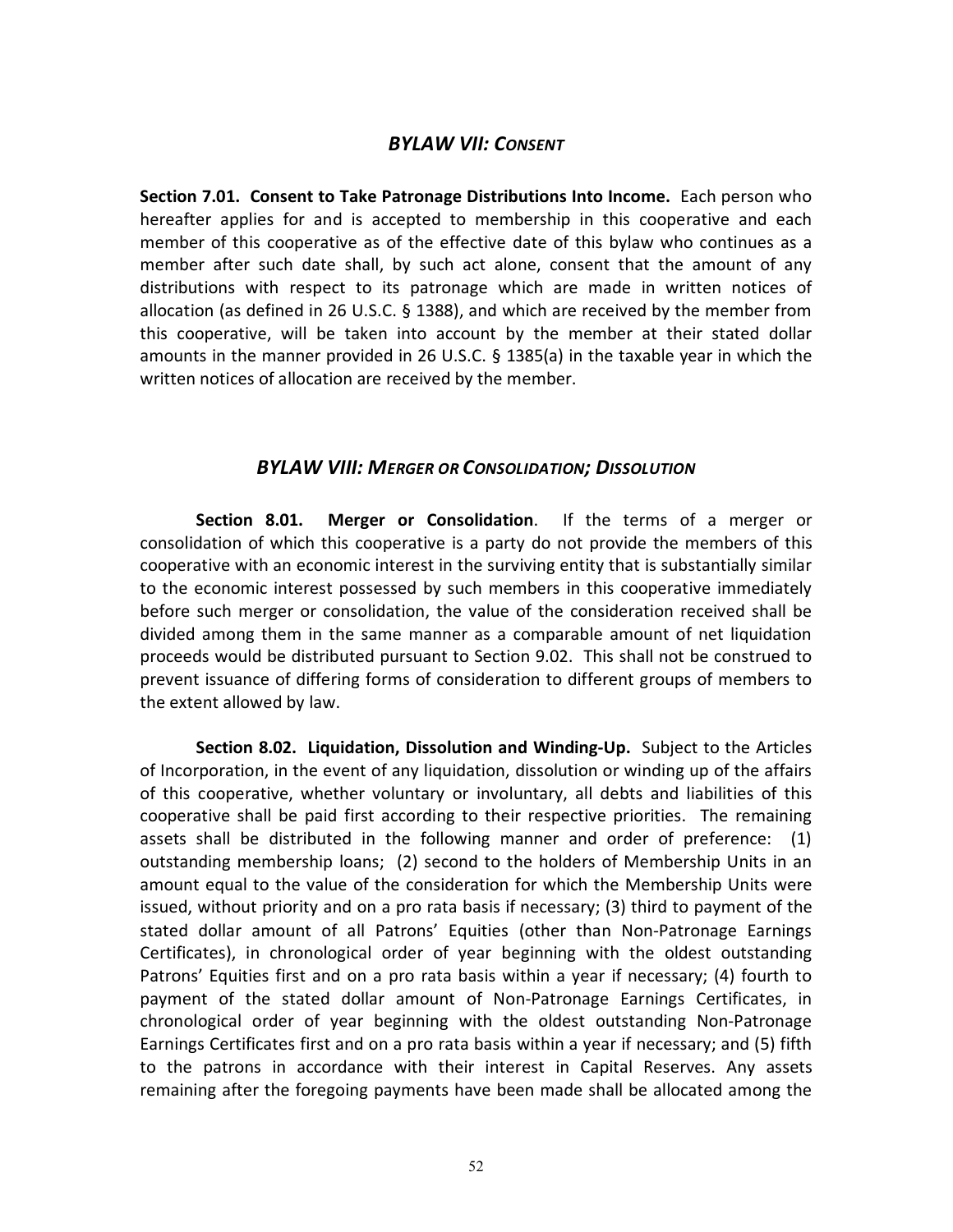allocation units in the manner as the Board of Directors, having taken into consideration the origin of the amounts, shall determine to be reasonable and equitable. Amounts so allocated shall be paid to current and former patrons of each such allocation unit in proportion to their patronage of the unit over the period as may be determined to be equitable and practicable by the Board of Directors. The obligation to distribute shall be construed as a preexisting duty to distribute any patronage sourced net gain realized in the winding up process to the maximum extent allowable by law.

#### *BYLAW IX:
RESTRICTIONS ON SALES AND TRANSFERS*

**Section 9.01. Restrictions on Transfer.** For purposes of this Bylaw, the term "transfer" shall mean, as a noun, any voluntary or involuntary transfer, sale, assignment, or other disposition and, as a verb, to voluntarily or involuntarily transfer, sell, assign or otherwise dispose of. The Membership Units of this cooperative are transferable only with the consent and approval of the Board of Directors and may not be pledged. Any purported transfer other than a transfer in accordance with these Bylaws shall be null and void and of no force or effect whatever.

#### *BYLAW X:
FISCAL YEAR*

The Board of Directors may by resolution adopt a fiscal year of this cooperative from time to time.

#### *BYLAW XI:
AMENDMENTS*

Any bylaw may be adopted, amended or repealed by a simple majority of the members present at any regular or special meeting of the members. [NOTE: Two‐thirds majority may also be chosen for bylaw changes to protect against special interest groups.]

The Board of Directors may make and amend any bylaws, which amendment is effective immediately. Provided, that any bylaw adopted or amended by said board shall be reported at the next regular member meeting; and provided, further, that any bylaw adopted or amended by said board shall be at any time subject to amendment or repeal by the members upon prior notice.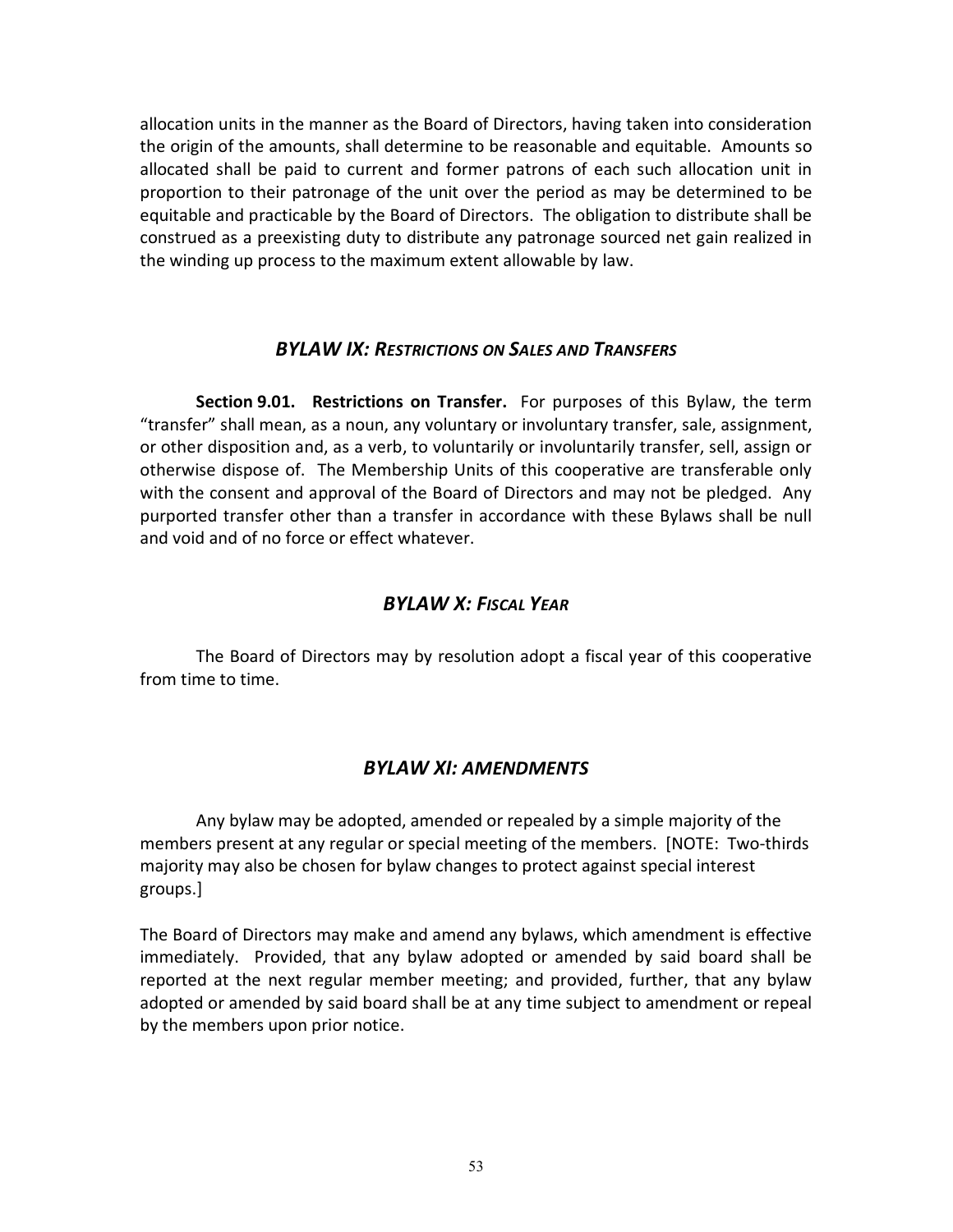# **Appendix 4:** *Duties and Responsibilities of Cooperative Board Members*

# **By Kathryn Sedo**

Members of the board of directors of a cooperative have the same duties and responsibilities as do board members of any other business. In addition, they have a few other responsibilities that are unique to cooperative board members.

**Unique Duties and Responsibilities.** Cooperatives are member organizations, unlike most other businesses. This places a unique responsibility on cooperative directors to be sensitive to the needs of members and balance their conflicting interests. Therefore, director decisions are based not only on what is most profitable, but also on what the needs of the members are.

One important function of the cooperative board is to educate members about their organization. Effective member control is impossible without information. It is the duty of the directors to provide the membership with that information.

‐‐‐‐‐‐‐‐‐‐‐‐‐‐‐‐‐‐‐‐‐‐‐‐‐‐‐‐‐‐‐‐‐‐‐‐‐‐‐‐‐‐‐‐‐‐‐‐‐‐‐‐‐‐‐‐‐‐‐‐‐‐‐‐‐‐‐‐‐‐‐‐

**"In the recent past a trend has emerged whereby courts will look more closely at the decision making process itself to determine if the directors acted reasonably."**

‐‐‐‐‐‐‐‐‐‐‐‐‐‐‐‐‐‐‐‐‐‐‐‐‐‐‐‐‐‐‐‐‐‐‐‐‐‐‐‐‐‐‐‐‐‐‐‐‐‐‐‐‐‐‐‐‐‐‐‐‐‐‐‐‐‐‐‐‐‐‐‐

**General Duties and Responsibilities.** The standard of conduct required of directors of any business is found in state statutes and court decisions. A recent attempt to codify the standard was made by the American Bar Association and is named the Revised Model Business Corporation Act (Spring 1984). Chapter 8 of the Model Act is entitled "Directors and Officers." Subchapter C of Chapter 8 contains the standards of conduct that are required of the directors. That Subchapter reads in part as follows:

# SECTION 8.30. GENERAL STANDARDS FOR DIRECTORS

(a) A director shall discharge his (sic) duties as a director, including his (sic) duties as a member of a committee:

- (1) in good faith;
- (2) with the care an ordinarily prudent person in a like position would exercise under similar circumstances; and

(3) in a manner he (sic) reasonably believes to be in the best interests of the corporation.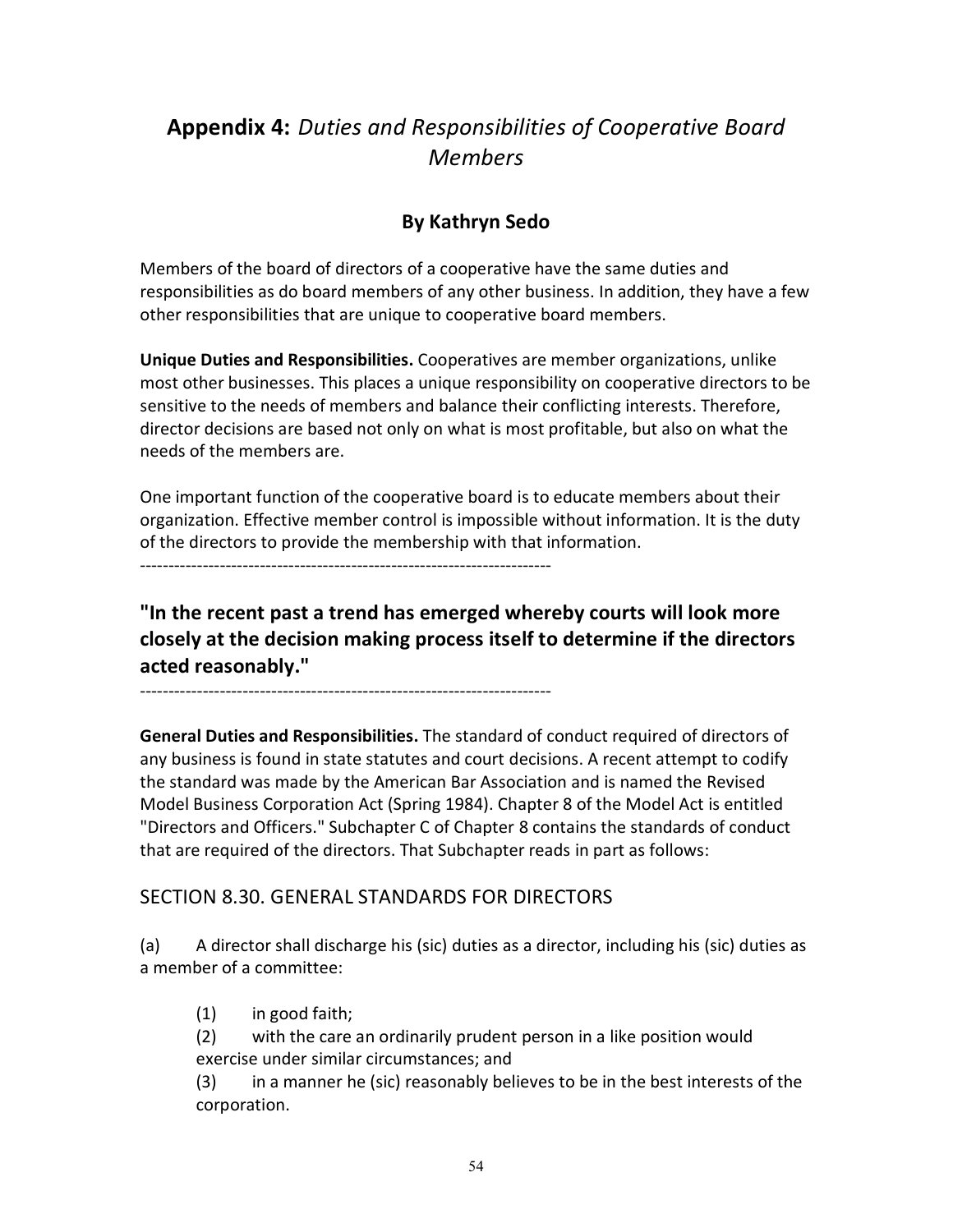(b) In discharging his (sic) duties a director is entitled to rely on information, opinions, reports, or statements, including financial statements and other financial data, if prepared or presented by:

(1) one or more officers or employees of the corporation whom the director reasonably believes to be reliable and competent in the matters presented;

(2) legal counsel, public accountants, or other persons as to matters the director reasonably believes are within the person's professional or expert competence; or

(3) a committee of the board of directors of which he (sic) is not a member if the director reasonably believes the committee merits confidence.

(c) A director is not acting in good faith if he (sic) has knowledge concerning the matter in question that makes reliance otherwise permitted by subsection (b) unwarranted.

(d) A director is not liable for any action taken as a director, or any failure to take any action, if he (sic) performed the duties of his (sic) office in compliance with this section.

# SECTION 8.31. DIRECTOR CONFLICT OF INTEREST

(a) A conflict of interest transaction is a transaction with the corporation in which a director of the corporation has a direct or indirect interest. A conflict of interest transaction is not voidable by the corporation solely because of the director's interest in the transaction if any one of the following is true:

(1) the material facts of the transaction and the director's interest were disclosed or known to the board of directors or a committee of the board of directors and the board of directors or committee authorized, approved or ratified the transaction;

(2) the material facts of the transaction and the director's interest were disclosed or known to the shareholders entitled to vote and they authorized, approved or ratified the transaction; or

(3) the transaction was fair to the corporation.

How does a director make sure that his or her conduct complies with the standard in the Model Act or of his or her state? Three main areas can be singled out for action. If a director is attentive and diligent, loyal and acts with the care of a prudent person, then his or her actions cannot be successfully challenged. These three areas are sometimes referred to as a duty of attention or diligence, a duty of loyalty and a duty of care. Each will be discussed in turn.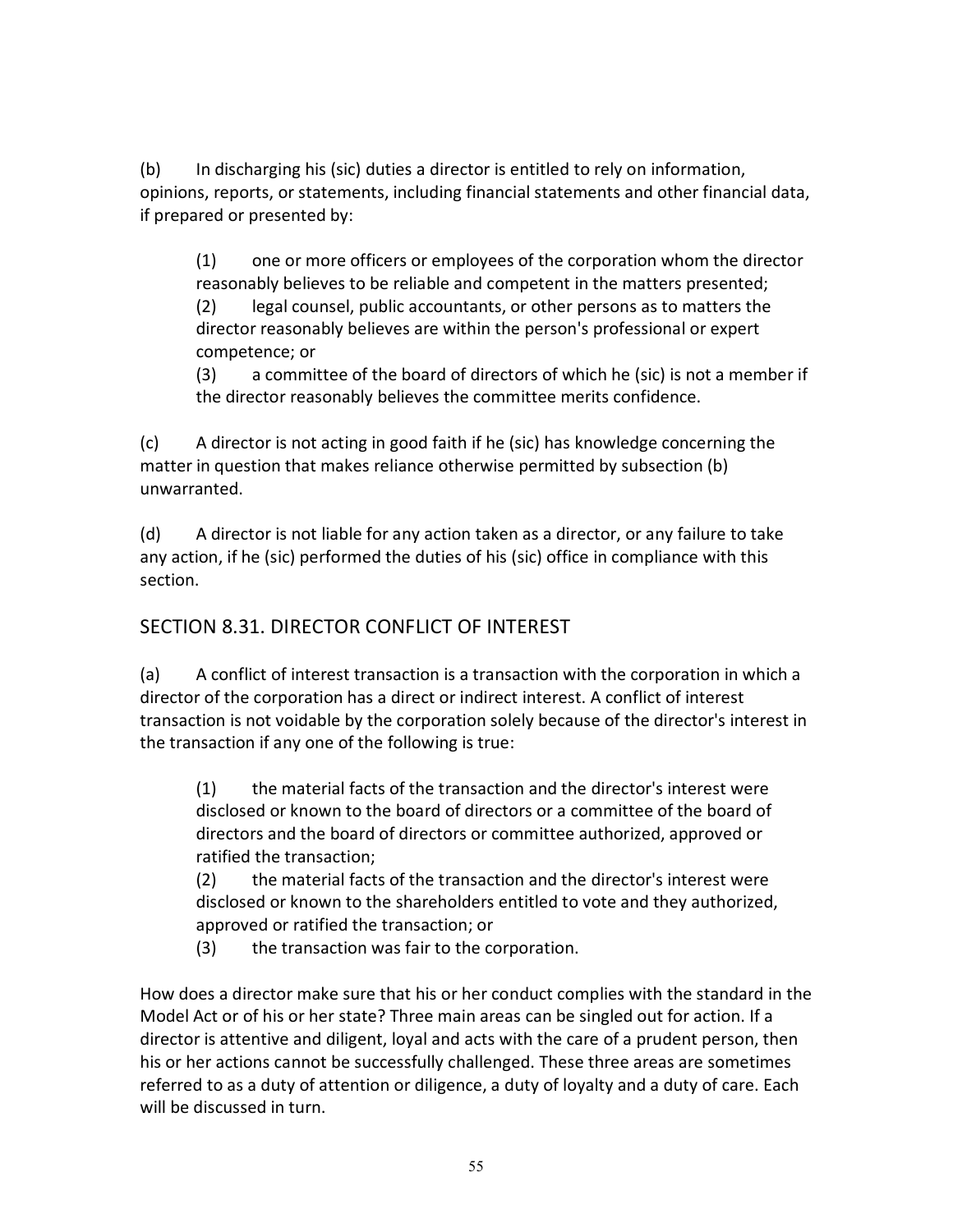**Duty of Attention/Diligence.** Directors must participate actively in the affairs of the cooperative. Active participation includes regular attendance at meetings, review of information and data provided by employees, experts and committees and monitoring committee and employee activities.

A director is entitled to rely on information, reports, opinions or statements, including financial statements and other data prepared by an officer, employee or committee of the cooperative when the director reasonably believes that the source of the information is reliable and competent in the area. This includes attorneys, consultants and accountants hired by the cooperative to provide information, data or opinions. In order for a director to be entitled to rely on a report, etc., the director must have read it or be at a meeting where an oral presentation was made. The general standard contained in Subsection (a) above (i.e. good faith, ordinary care and best interests) applies when judging whether reliance on a report was reasonable.

Close monitoring of employees and committee work is also required. It is important that the directors act responsibly in delegating tasks to responsible individuals. It is the responsibility of the board to make sure that any task delegated to any responsible officer, employee or committee is being properly performed.

**Duty of Loyalty.** Directors are in a position of trust with the cooperative and must not abuse this relationship to enrich themselves. Two main areas of trouble are self‐dealing and dealing with someone who would have otherwise dealt with the cooperative.

The law with regard to self‐dealing has undergone changes over the years. In the past, any type of contract between a director and the cooperative would have been subject to cancellation at any time. At the present time, if proper disclosure of all other options has been made and the contract is fair and reasonable, it is possible for a director to contract with the cooperative. Of course, the director involved should not participate in the discussion about or vote on the contract.

The question of fairness is normally determined by the range of terms that might have been entered into at arm's length by disinterested persons. Therefore, if the contract or agreement is within a fair range, it will be valid.

Since directors of a cooperative are also presumably members and patrons of the cooperative, some dealing with the cooperative is inevitable. Directors should make sure that they are treated just like other members. Special discounts for directors, or special treatment of any kind, are to be avoided.

Dealing with those who might otherwise have dealt with the cooperative is sometimes called "cooperative (or corporate) opportunity." It is not appropriate for a director to deal with anyone who otherwise would have dealt with the cooperative, thus depriving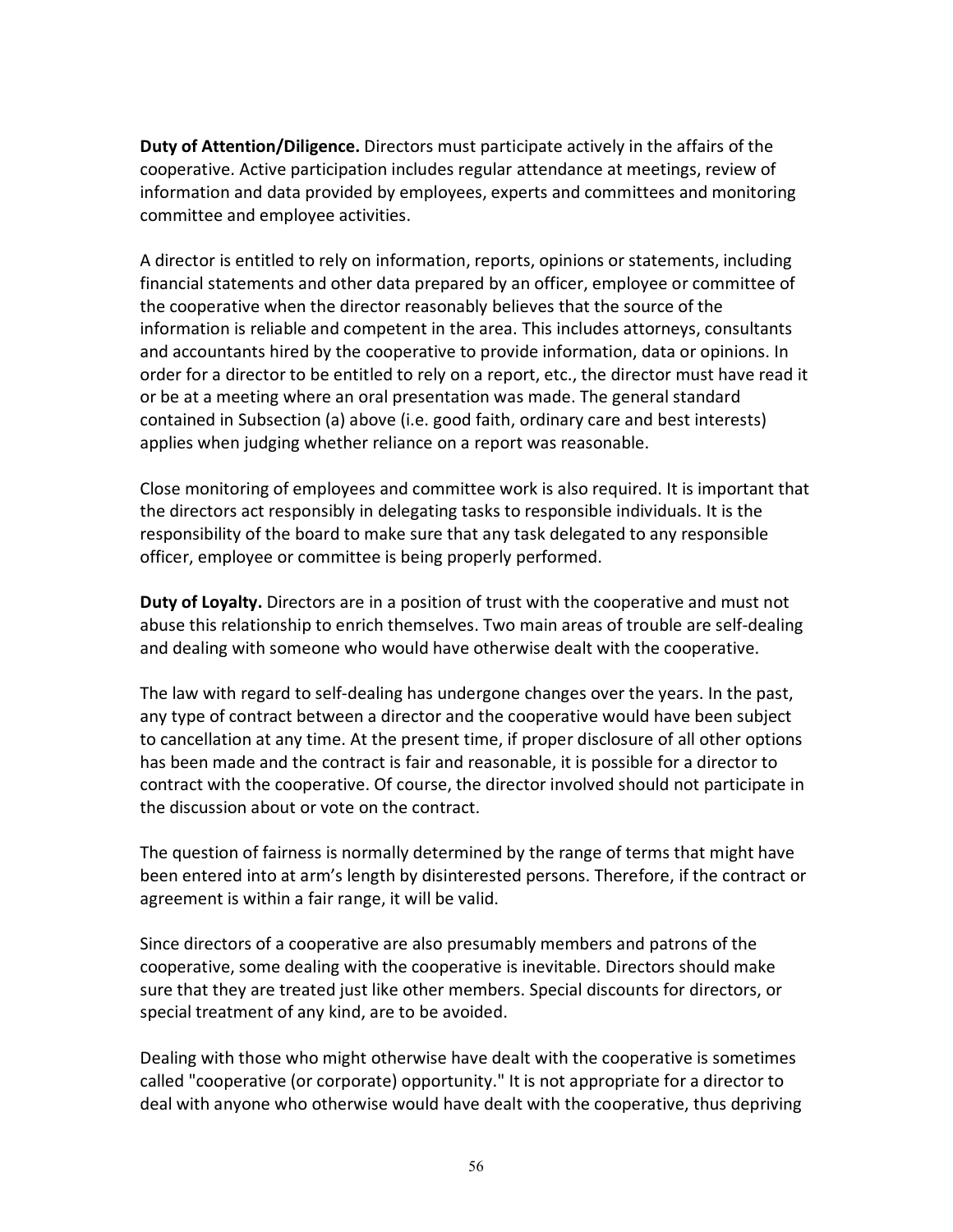the cooperative of a business opportunity. If the cooperative, after carefully considering the opportunity, decides against pursuing it, then it is proper for a director to take advantage of the opportunity. The director who is interested in the opportunity should not participate in the discussion about or vote on the opportunity.

Part of the duty of loyalty also includes keeping confidential the affairs of the cooperative until such time as they are released to the members and the public in general.

**Duty of Care.** The duty of care that is required of directors is found in Section 8.30(a) of the Model Act (which is set forth fully above). A person must act in good faith. A director has to act in the best interests of the cooperative. In so doing, the director must act as a prudent person would under similar circumstances. This standard allows for the taking of risks as long as they are reasonable under the circumstances. A director does not guarantee the result of his or her decision, but that it was arrived at honestly and prudently.

Hindsight is a wonderful teacher. It allows one to learn from previous actions. Directors are protected from attacks on their decisions based on hindsight by a legal doctrine developed by the courts and known as the Business Judgment Rule.

**Business Judgment Rule.** The Business Judgment Rule is another doctrine that has undergone a gradual change over the years. Broadly stated, the Rule is that if the directors of a business acted in an informed basis and in good faith while making a decision, then the decision will be upheld despite any adverse consequences that resulted from the decision. In the past the Rule shielded just about all director decisions from attack. Absent bad faith, fraud or self dealing on the part of a director, courts routinely refused to question the propriety of a board decision.

In the recent past a trend has emerged whereby courts will look more closely at the decision making process itself to determine if the directors acted reasonably. Three recent Delaware decisions where the Business Judgment Rule was raised have attracted much attention, in large part because of the results. (The attention is also the result of the fact that many corporations are incorporated in Delaware because of their favorable corporate and tax laws, and therefore decisions in that state affect many corporations and are often considered carefully by courts in other states). These decisions seem to signal that a closer review of director actions and decisions is emerging.

The three cases are *Zapata Corp. v. Maryland*, 430 A.2d 779 (Del.Sup.Ct. 1981), *Smith v. VanGorkum*, 488 A.2d 858 (Del.Sup.Ct. 1985). While the facts of these cases are not especially relevant to a cooperative, the careful and close scrutiny of the director decisions which the Delaware Supreme Court engaged in, despite the Business Judgment Rule, *is* relevant. In both *VanGorkum* and *Moran* a challenge was made to decisions made by the boards in response to actual or proposed corporate takeovers.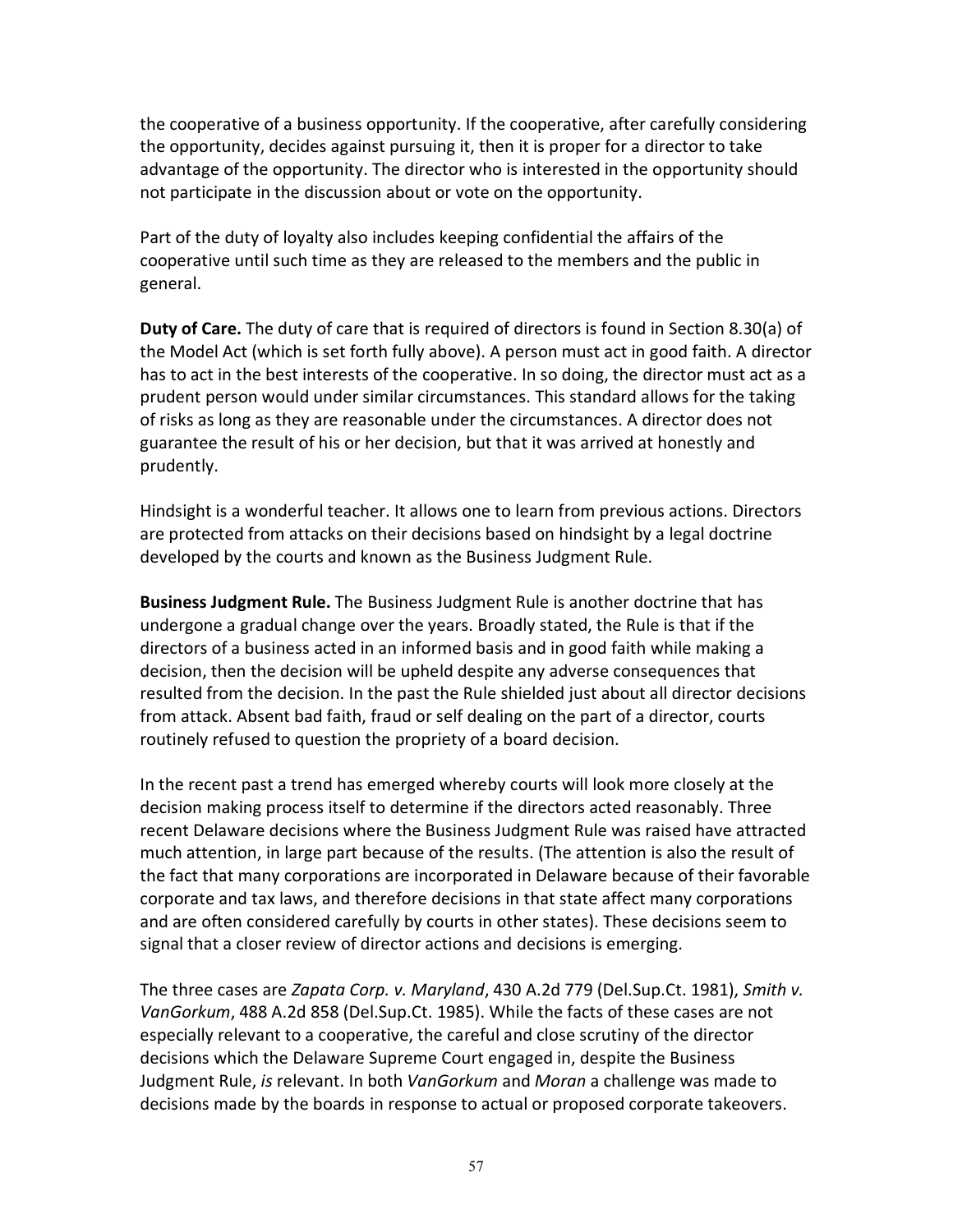The court carefully looked at the time devoted to the decision, the complexity of the decision, the decision process itself, the amount of notice provided before the meeting, the availability of written information and data and the financial interests of the directors involved in the decision. The court reviewed much more carefully and completely the actions of the directors than has usually been done in the past. Therefore, the clear message for directors is that more careful scrutiny of the decision making process itself will now occur. A deliberate and well-documented decision is likely to be upheld. A hasty and ill‐conceived decision will not withhold judicial scrutiny.

Because of increased exposure to risk of law suit, which is expensive even if the directors prevail, many persons are hesitant to serve on a board of directors. Two ways that a cooperative can offer protection to directors are indemnification and insurance. Each of these is discussed in turn.

**Indemnification.** Indemnification is the reimbursement of payments made by a director as a result of having been a director or officer of the business. The payments may be in the form of expenses, attorneys' fees or reimbursement to the business, shareholders or others. Some state cooperative incorporation statutes permit the reimbursement of directors in appropriate circumstances. If the state cooperative incorporation statute does not specifically mention indemnification, then it may be possible to use the general business incorporation statute provision. In either case, the bylaws of the cooperative should contain a provision allowing such reimbursement in appropriate circumstances.

The question of what circumstances are appropriate ones for indemnification is not always an easy one to determine. Generally, it is required that a director have acted in good faith and believed his or her conduct was in the best interests of the cooperative or not unlawful, in the case of a criminal proceeding. Oftentimes, the business is not allowed to reimburse the director for payments that the director has to make to the business.

In many instances a clear decision about a director's culpability is not made. The most common situation in which this arises is when a claim is settled and no determination is made about the director's good faith and/or acting in the best interests of the cooperative. In this situation indemnification may be allowed.

The question of who makes the determination to indemnify or not to indemnify is thus raised. Similarly questions about the amount to be paid or to whom it is paid may be at issue. Depending on the circumstances, these decisions may be made by the remainder of the board, a committee of the board, a disinterested outside legal advisor, the shareholders or a judge. If there are enough board members not being sued to make a quorum or appoint a committee, then generally the remaining board members make the decision. If all the board members are involved, then it is an outside legal advisor, the shareholders or a judge that makes the decision.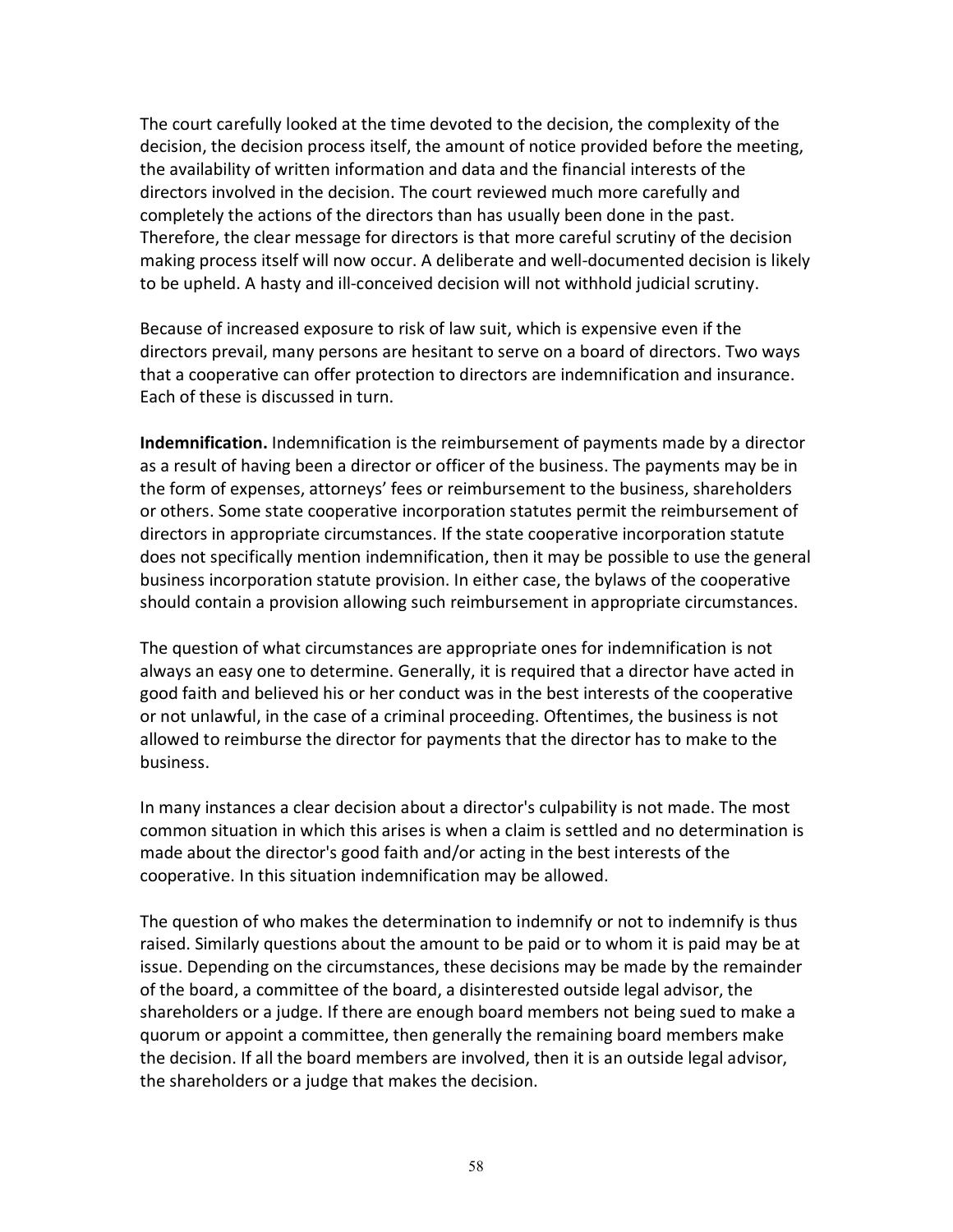Although generally indemnification is a good idea, like any other good idea, it can be abused. Reimbursement for a director who was careless may encourage that type of behavior. Therefore, any indemnification bylaw provision should be carefully drafted. Similarly, the use of insurance to protect directors can also be abused.

**Insurance.** It is possible for a cooperative to obtain insurance to cover any payments that a director might be required to make. The provision of insurance coverage is somewhat controversial. Providing too broad insurance coverage may encourage directors to be lax in the performance of their duties and is to be avoided. Once again, a specific bylaw provision is a good idea. The terms of various policies may differ, and the cooperative should determine which types of director behavior it wishes to protect. Careful consideration by the directors while purchasing the insurance is required.

**Conclusion.** Members of the cooperative who serve as directors have the important function of overseeing the management of the cooperative. The directors must keep themselves informed, and act prudently while making decisions. If a director acts in good faith, is careful and deliberate in his or her actions, and avoids financial self‐ dealing or special treatment, he or she will encounter no difficulties in fulfilling his or her legal duties to the cooperative.

In addition, the special characteristics of a cooperative business require that the directors be sensitive to the needs of the members and make sure the members are educated so that they can exercise their rights.

Careful concern for and compliance with the duties and responsibilities imposed by law on directors will prevent problems. In addition, the use of indemnification and insurance further protects directors from burdensome financial liability.

Serving as a director is a responsible position, but it need not be a burdensome one if the director carefully observes the requirements set out here.

*Kathryn Sedo is a Clinical Professor at the University of Minnesota Law School, where she teaches a course on cooperative law.*

*This article appeared in the April‐May 1986 issue of Cooperative Grocer.*